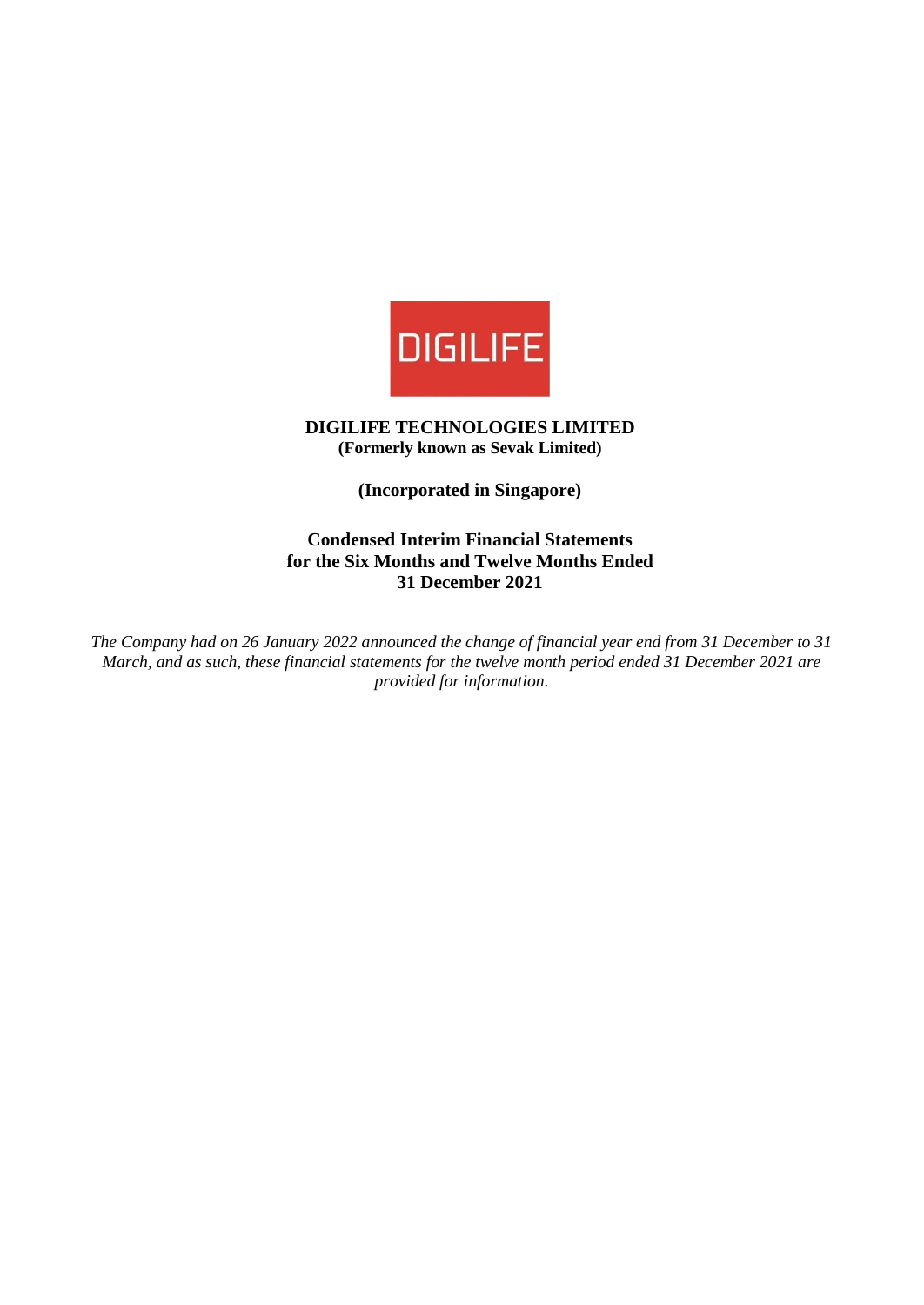| <b>CONTENTS</b>                                                                              | <b>PAGE</b> |
|----------------------------------------------------------------------------------------------|-------------|
| Condensed Interim Consolidated Statement of Profit or Loss and Other Comprehensive<br>Income | $1 - 2$     |
| Condensed Interim Statements of Financial Position                                           | 3           |
| Condensed Interim Statements of Changes in Equity                                            | 4           |
| Condensed Interim Consolidated Statement of Cash Flows                                       | 5           |
| Notes to the Condensed Interim Consolidated Financial Statements                             | $6 - 28$    |
| Other Information Required by Appendix 7C of the Catalist Rules                              | $29 - 34$   |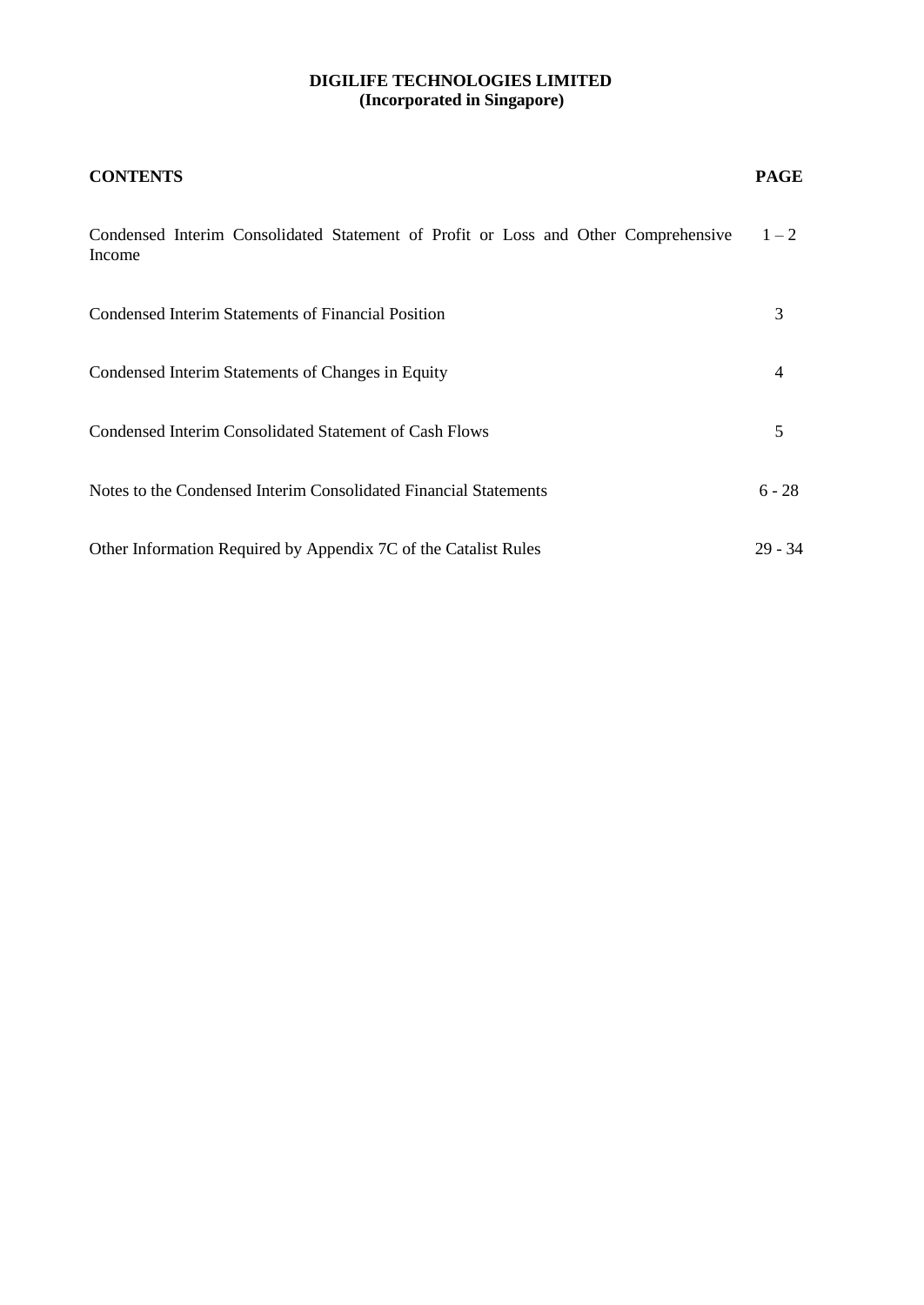## **CONDENSED INTERIM CONSOLIDATED STATEMENT OF PROFIT OR LOSS AND OTHER COMPREHENSIVE INCOME**

|                                                                               | 6 months ended 31<br><b>December</b> |                | $\frac{0}{0}$ | 12 months ended 31<br><b>December</b> |                | $\frac{0}{0}$ |  |
|-------------------------------------------------------------------------------|--------------------------------------|----------------|---------------|---------------------------------------|----------------|---------------|--|
|                                                                               | 2021                                 | 2020           |               | 2021                                  | 2020           |               |  |
|                                                                               | <b>S\$'000</b>                       | <b>S\$'000</b> | <b>Change</b> | <b>S\$'000</b>                        | <b>S\$'000</b> | <b>Change</b> |  |
| Turnover (Note 5)                                                             | 122,212                              | 125,568        | $-2.7%$       | 241,746                               | 263,156        | $-8.1%$       |  |
| Purchases and changes in inventories and direct service fees incurred         | (111, 244)                           | (113,999)      | $-2.4%$       | (220, 010)                            | (240, 671)     | $-8.6%$       |  |
| Commission and other selling expenses                                         | (109)                                | (113)          | $-3.5%$       | (246)                                 | (200)          | 23.0%         |  |
| Other income - operating                                                      | 383                                  | 181            | N.M           | 501                                   | 649            | $-22.8%$      |  |
| Operating expenses (Note 6)                                                   | (12, 210)                            | (10, 847)      | 12.6%         | (23, 924)                             | (22, 226)      | 7.6%          |  |
| Earnings (before forex, interest, depreciation, amortisation and<br>taxation) | (968)                                | 790            | N.M.          | (1, 933)                              | 708            | N.M.          |  |
| Foreign exchange loss                                                         | (139)                                | (116)          | 19.8%         | (355)                                 | (229)          | 55.0%         |  |
| Earnings (before interest, depreciation, amortisation and taxation)           | (1,107)                              | 674            | N.M           | (2, 288)                              | 479            | N.M.          |  |
| Other income - non operating (Note 7)                                         | 139                                  | 13             | N.M.          | 187                                   | 15             | N.M.          |  |
| Other expenses - non operating (Note 9)                                       | (466)                                | (1, 411)       | $-67.0%$      | (1,141)                               | (1,707)        | $-33.2%$      |  |
| Interest income from deposits                                                 | 124                                  | 164            | $-24.4%$      | 236                                   | 331            | $-28.7%$      |  |
| Finance costs                                                                 | (100)                                | (22)           | N.M.          | (106)                                 | (146)          | $-27.4%$      |  |
| Depreciation of property, plant and equipment                                 | (223)                                | (355)          | $-37.2%$      | (570)                                 | (801)          | $-28.8%$      |  |
| Amortisation of intangible assets                                             | (97)                                 | (102)          | $-4.9%$       | (192)                                 | (191)          | 0.5%          |  |
| Loss before taxation                                                          |                                      |                |               |                                       |                |               |  |
| From continuing operations                                                    | (1,730)                              | (1,039)        | 66.5%         | (3,874)                               | (2,020)        | 91.8%         |  |
| From discontinued operations (Note 10)                                        | (431)                                | (304)          | 41.8%         | (634)                                 | (648)          | $-2.2%$       |  |
| <b>Loss before taxation</b>                                                   | (2,161)                              | (1, 343)       | N.M           | (4,508)                               | (2,668)        | N.M           |  |
| Taxation                                                                      |                                      |                |               |                                       |                |               |  |
| From continuing operations                                                    | (175)                                | (83)           | N.M           | (442)                                 | (159)          | N.M           |  |
| From discontinued operations (Note 10)                                        |                                      |                |               |                                       |                |               |  |
| <b>Taxation</b>                                                               | (175)                                | (83)           | N.M           | (442)                                 | (159)          | N.M           |  |
| Net Loss after tax for the period/year                                        |                                      |                |               |                                       |                |               |  |
| From continuing operations                                                    | (1,905)                              | (1,122)        | 69.8%         | (4,316)                               | (2,179)        | N.M.          |  |
| From discontinued operations (Note 10)                                        | (431)                                | (304)          | 41.8%         | (634)                                 | (648)          | $-2.2%$       |  |
| Loss after tax                                                                | (2, 336)                             | (1,426)        | N.M.          | (4,950)                               | (2, 827)       | N.M           |  |
| Loss attributable to:                                                         |                                      |                |               |                                       |                |               |  |
| Owners of the parent                                                          | (2, 336)                             | (1, 426)       | N.M           | (4,950)                               | (2,827)        | N.M           |  |
| Non-controlling interest                                                      |                                      |                | N.M           |                                       |                | N.M           |  |
| <b>Total</b>                                                                  | (2, 336)                             | (1,426)        | N.M.          | (4,950)                               | (2,827)        | N.M.          |  |

N.M. – Not meaningful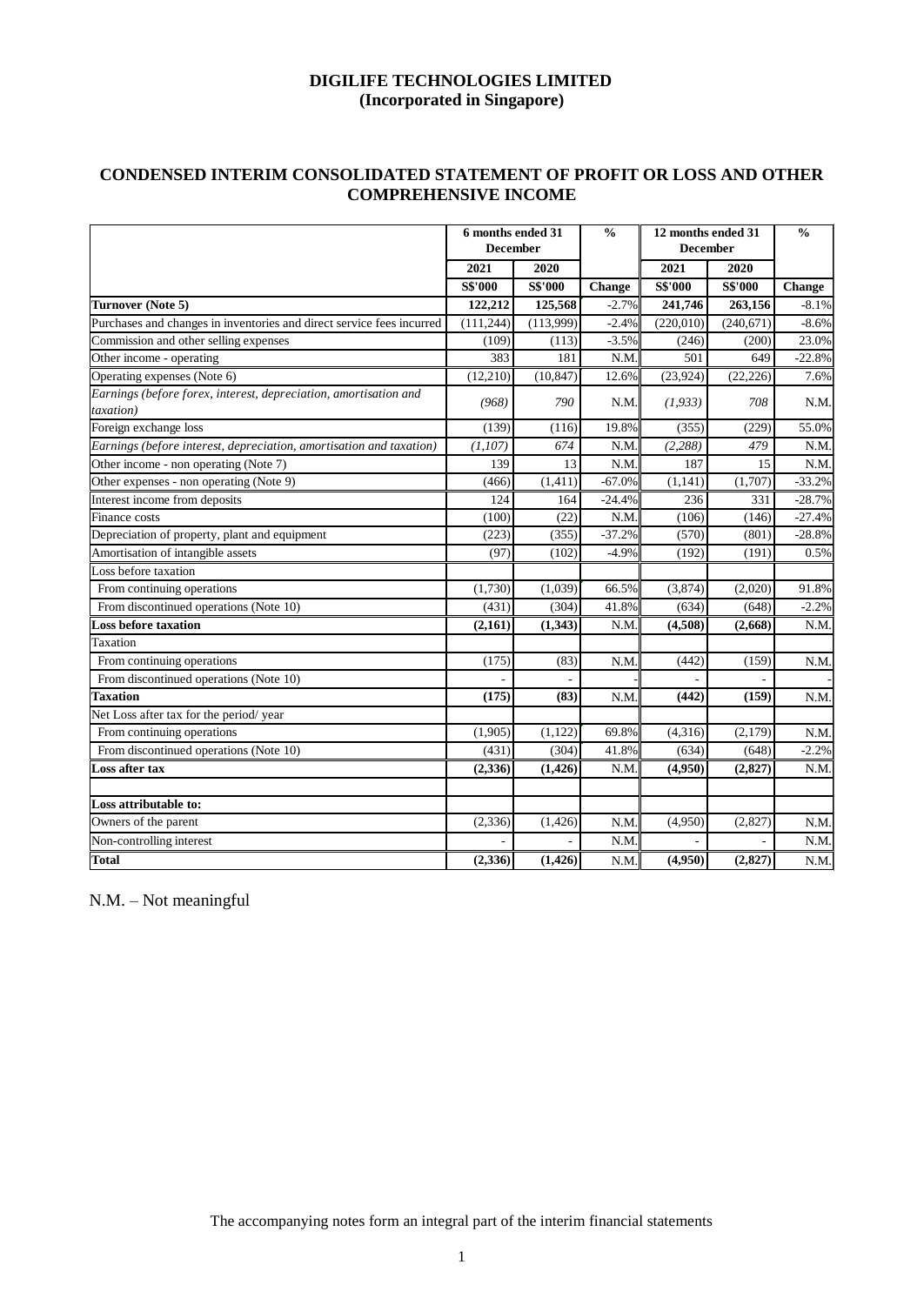## **CONDENSED INTERIM CONSOLIDATED STATEMENT OF PROFIT OR LOSS AND OTHER COMPREHENSIVE INCOME (CONT'D)**

|                                                                      | 6 months ended 31<br><b>December</b> |                | $\frac{0}{0}$ | 12 months ended 31<br><b>December</b> |                | $\frac{0}{0}$ |  |
|----------------------------------------------------------------------|--------------------------------------|----------------|---------------|---------------------------------------|----------------|---------------|--|
|                                                                      | 2020<br>2021                         |                |               | 2021                                  | 2020           |               |  |
|                                                                      | <b>S\$'000</b>                       | <b>S\$'000</b> | <b>Change</b> | <b>S\$'000</b>                        | <b>S\$'000</b> | <b>Change</b> |  |
| Loss for the period/year                                             | (2,336)                              | (1,426)        | N.M.          | (4,950)                               | (2,827)        | N.M           |  |
| Other comprehensive income/ (loss):                                  |                                      |                |               |                                       |                |               |  |
| Items that may be reclassified subsequently to profit and loss:      |                                      |                |               |                                       |                |               |  |
| Foreign currency translation                                         | 393                                  | (803)          | N.M.          | 424                                   | (757)          | N.M           |  |
| Items that will not be reclassified subsequently to profit and loss: |                                      |                |               |                                       |                |               |  |
| Remeasurement of defined benefit pension plan                        | 76                                   | (7)            | N.M.          | 75                                    | (7)            | N.M           |  |
| Other comprehensive income/ (loss) for the period/ year              | 469                                  | (810)          | N.M.          | 499                                   | (764)          | N.M           |  |
| Total comprehensive loss for the period/year                         | (1, 867)                             | (2,236)        | $-16.5%$      | (4,451)                               | (3,591)        | 23.9%         |  |
| Total comprehensive loss attributable to:                            |                                      |                |               |                                       |                |               |  |
| Owners of the parent                                                 | (1, 867)                             | (2,239)        | $-16.6%$      | (4,451)                               | (3,600)        | 23.6%         |  |
| Non-controlling interest                                             |                                      | 3              | N.M.          |                                       | 9              | N.M           |  |
| <b>Total</b>                                                         | (1, 867)                             | (2,236)        | $-16.5%$      | (4,451)                               | (3,591)        | 23.9%         |  |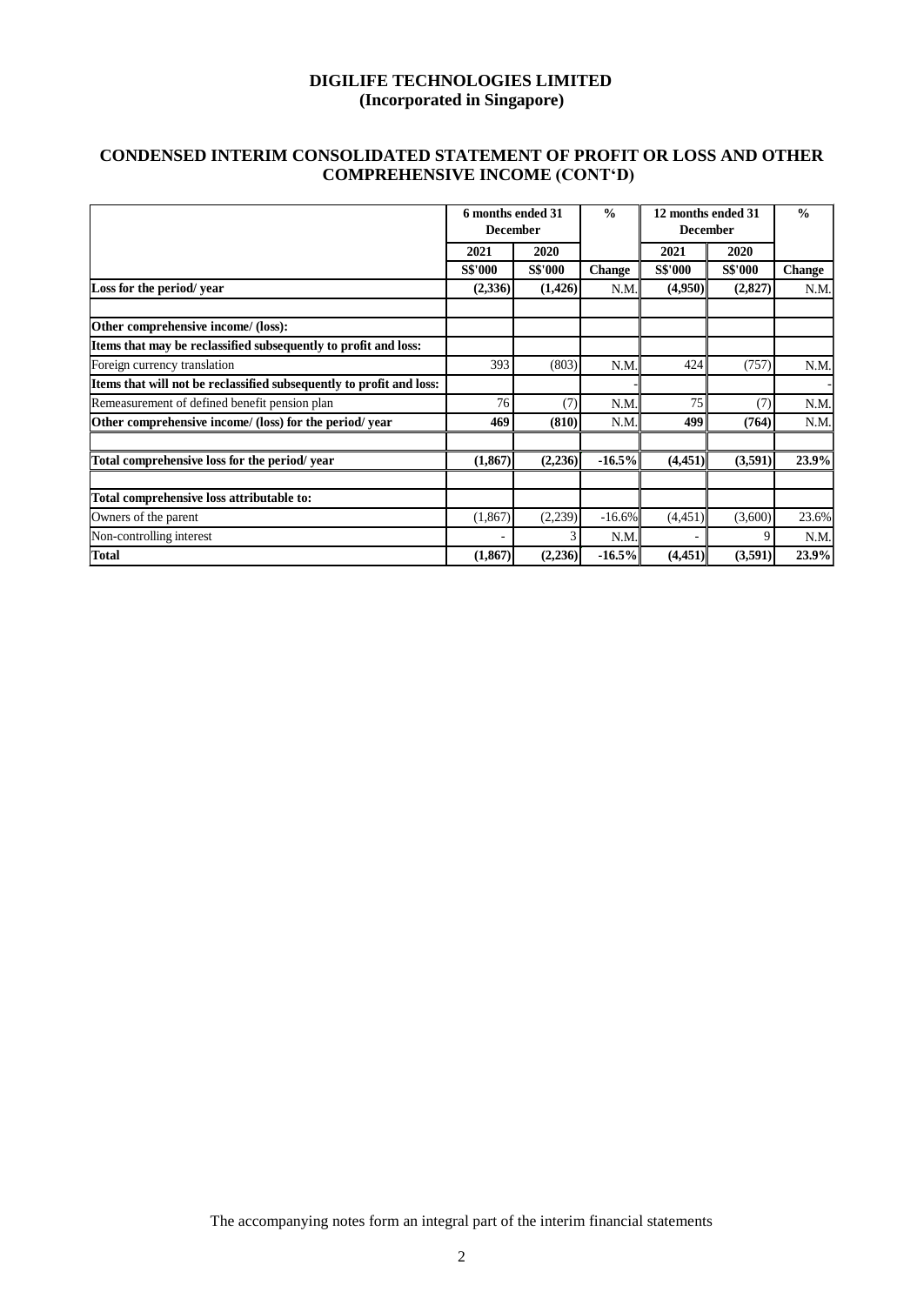## **CONDENSED INTERIM STATEMENTS OF FINANCIAL POSITION**

|                                                          |                               | Group                         | Company                       |                               |  |
|----------------------------------------------------------|-------------------------------|-------------------------------|-------------------------------|-------------------------------|--|
|                                                          | 31<br><b>December</b><br>2021 | 31<br><b>December</b><br>2020 | 31<br><b>December</b><br>2021 | 31<br><b>December</b><br>2020 |  |
|                                                          | <b>S\$'000</b>                | <b>S\$'000</b>                | <b>S\$'000</b>                | <b>S\$'000</b>                |  |
| <b>Current Assets</b>                                    | 40,091                        | 42,637                        | 4,062                         | 2,317                         |  |
| Inventories (Note 13)                                    | 8,981                         | 11,658                        |                               |                               |  |
| Trade receivables (Note 14)                              | 5,303                         | 10,183                        | 51                            | 52                            |  |
| Other receivables and deposits                           | 1,443                         | 1.832                         | 195                           | 335                           |  |
| Prepayments                                              | 2,064                         | 4,027                         | 16                            | 41                            |  |
| Due from subsidiaries                                    |                               |                               |                               | 564                           |  |
| Cash and cash equivalents (Note 15)                      | 13,154                        | 10,504                        | 3,770                         | 1,295                         |  |
| <b>Fixed</b> deposits<br>Financial assets, at FVPL       | 2.823                         | 2,860                         | 30                            | 30                            |  |
| Tax recoverable                                          | 1,413                         | 201<br>1,372                  |                               |                               |  |
| Assets of disposal group classified as held for sale     | 4,910                         |                               |                               |                               |  |
| (Note $16$ )                                             |                               |                               |                               |                               |  |
| <b>Non-current Assets</b>                                | 7,368                         | 12,976                        | 29,640                        | 29,673                        |  |
| Property, plant and equipment (Note 17)                  | 1,154                         | 6,634                         | 26                            | 5,307                         |  |
| Investment properties (Note 18)                          | 2,908                         | 2,897                         |                               |                               |  |
| Intangible assets                                        | 1,423                         | 1,718                         | 57                            |                               |  |
| Investments in subsidiaries                              |                               |                               | 29,557                        | 23,985                        |  |
| Long-term loans and advances to subsidiaries             |                               |                               |                               | 376                           |  |
| Deferred tax assets                                      | 482                           | 568                           | ÷                             |                               |  |
| Other receivables and deposits                           | 96                            | 101<br>23                     |                               |                               |  |
| Prepayments<br><b>Fixed deposits</b>                     | 1,305                         | 1,035                         |                               |                               |  |
|                                                          |                               |                               |                               |                               |  |
| <b>Total Assets</b>                                      | 47,459                        | 55,613                        | 33,702                        | 31,990                        |  |
| <b>Current Liabilities</b>                               | 10,244                        | 15,286                        | 8,992                         | 6,258                         |  |
| Trade creditors                                          | 1,806                         | 6,365                         | 47                            | 46                            |  |
| Other creditors and accruals                             | 3,671                         | 4,314                         | 2,606                         | 887                           |  |
| Contract liabilities                                     | 787                           | 1,674                         |                               |                               |  |
| Lease obligations<br>Loans and bank borrowings (Note 19) | 53<br>3,713                   | 726<br>$\overline{2,}031$     | 5                             | 583<br>100                    |  |
| Due to subsidiaries                                      |                               |                               | 6,334                         | 4.642                         |  |
| Tax payable                                              | 82                            | 176                           |                               |                               |  |
| Liabilities directly associated with disposal group      | 132                           |                               |                               |                               |  |
| classified as held for sale (Note 16)                    |                               |                               |                               |                               |  |
| <b>Non-current Liabilities</b>                           | 2,000                         | 3,431                         | 7,226                         | 10,881                        |  |
| Lease obligations                                        | 80                            | 1,165                         | 15                            | 1,085                         |  |
| Provision for employee benefits                          | 844                           | 1,036                         |                               |                               |  |
| <b>Contract liabilities</b>                              | 415                           | 515                           | $\overline{\phantom{0}}$      | $\overline{\phantom{a}}$      |  |
| Deferred tax liabilities                                 | 496                           | 540                           |                               |                               |  |
| Loans and bank borrowings (Note 19)                      | 165                           | 175                           |                               | 175                           |  |
| Long-term loans and advances from subsidiaries           |                               |                               | 7,211                         | 9,621                         |  |
| <b>Total Liabilities</b>                                 | 12,244                        | 18,717                        | 16,218                        | 17,139                        |  |
| Equity attributable to the owners of the parent          |                               |                               |                               |                               |  |
| Share capital (Note 20)                                  | 549,704                       | 548,020                       | 549,704                       | 548,020                       |  |
| Treasury shares (Note 21)                                | (1,098)                       | (3,547)                       | (1,098)                       | (3,547)                       |  |
| <b>Accumulated losses</b>                                | (497, 542)                    | (492, 667)                    | (519, 958)                    | (519, 821)<br>(9, 801)        |  |
| Other reserves<br><b>Translation reserve</b>             | (6, 394)<br>(9, 394)          | (5,031)<br>(9, 818)           | (11, 164)                     |                               |  |
|                                                          | 35,276                        | 36,957                        | 17,484                        | 14,851                        |  |
| Non-controlling interest                                 | (61)                          | (61)                          |                               |                               |  |
| <b>Total Equity</b>                                      | 35,215                        | 36,896                        | 17,484                        | 14,851                        |  |
|                                                          |                               |                               |                               |                               |  |
| <b>Total Liabilities and Equity</b>                      | 47,459                        | 55,613                        | 33,702                        | 31,990                        |  |

The accompanying notes form an integral part of the interim financial statements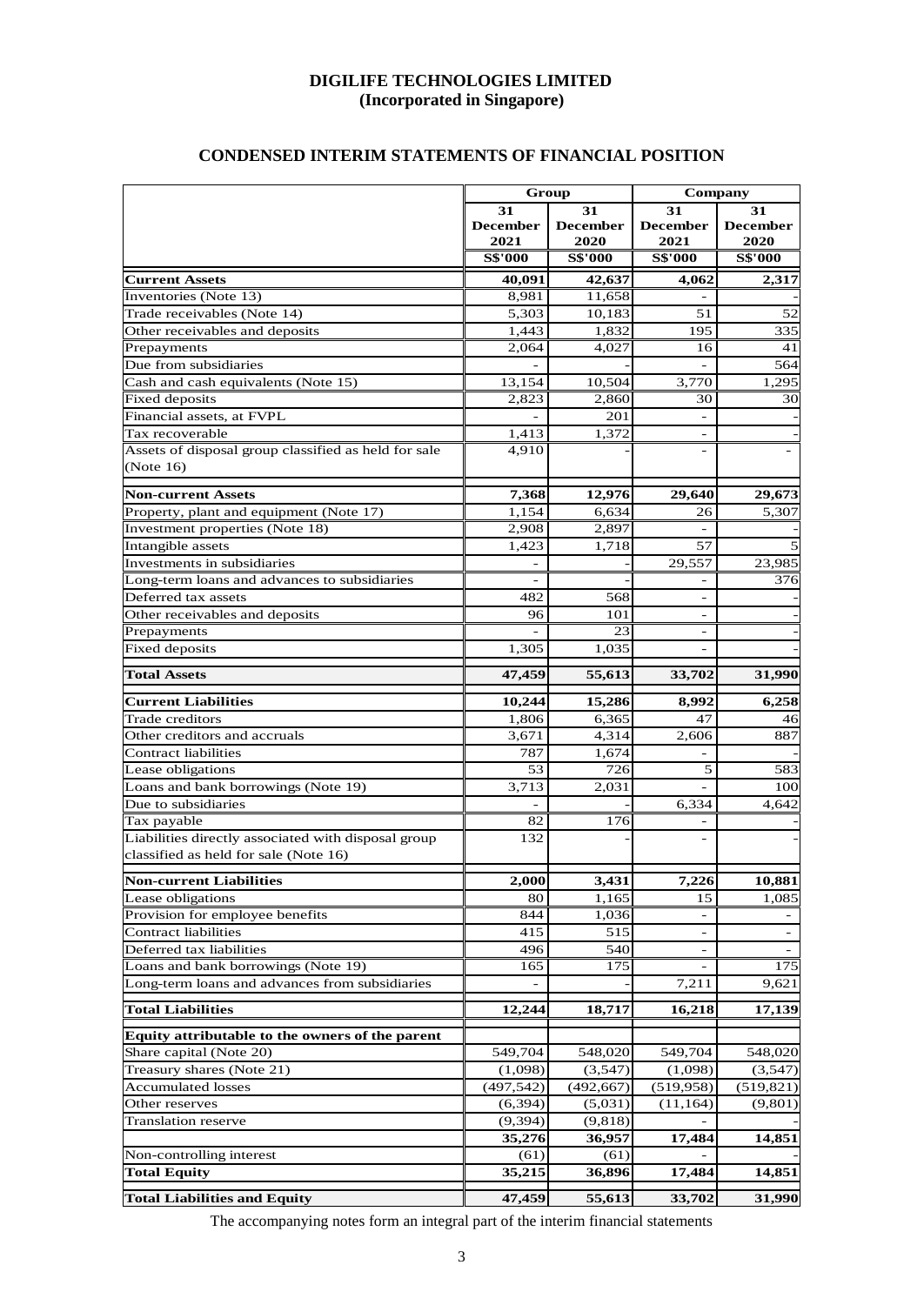|                                     | Equity attributable to the owner of the parent |                 |                    |                |                    |                | Non-           | <b>Total</b>   |
|-------------------------------------|------------------------------------------------|-----------------|--------------------|----------------|--------------------|----------------|----------------|----------------|
|                                     | <b>Share</b>                                   | <b>Treasury</b> | <b>Accumulated</b> | Other          | <b>Translation</b> | <b>Total</b>   | controlling    | <b>Equity</b>  |
|                                     | capital                                        | <b>Shares</b>   | losses             | reserves       | reserve            |                | interest       |                |
|                                     | <b>S\$'000</b>                                 | <b>S\$'000</b>  | <b>S\$'000</b>     | <b>S\$'000</b> | <b>S\$'000</b>     | <b>S\$'000</b> | <b>S\$'000</b> | <b>S\$'000</b> |
| <b>The Group</b>                    |                                                |                 |                    |                |                    |                |                |                |
| Balance as at 1 January 2021        | 548,020                                        | (3,547)         | (492,667)          | (5,031)        | (9,818)            | 36,957         | (61)           | 36,896         |
| Total comprehensive (loss)/         |                                                |                 | (4,875)            |                | 424                | (4, 451)       |                | (4, 451)       |
| income for the period               |                                                |                 |                    |                |                    |                |                |                |
| Issuance of shares under            |                                                |                 |                    |                |                    |                |                |                |
| Performance Share Plan 2021         | 1,684                                          | 2,449           |                    | (1,363)        |                    | 2,770          |                | 2,770          |
| Balance as at 31 December 2021      | 549,704                                        | (1,098)         | (497, 542)         | (6,394)        | (9,394)            | 35,276         | (61)           | 35,215         |
|                                     |                                                |                 |                    |                |                    |                |                |                |
| <b>Balance as at 1 January 2020</b> | 548,020                                        | (3,547)         | (489, 833)         | (5,031)        | (9,052)            | 40,557         | (70)           | 40,487         |
| Total comprehensive (loss)/         |                                                |                 | (2,834)            |                | (766)              | (3,600)        | 9              | (3,591)        |
| income for the year                 |                                                |                 |                    |                |                    |                |                |                |
| Balance as at 31 December 2020      | 548,020                                        | (3,547)         | (492,667)          | (5,031)        | (9, 818)           | 36,957         | (61)           | 36,896         |
|                                     |                                                |                 |                    |                |                    |                |                |                |

# **CONDENSED INTERIM STATEMENTS OF CHANGES IN EQUITY**

|                                                      | Share capital  | <b>Treasury</b><br><b>Shares</b> | Accumulate<br>d losses | Other<br>reserves | <b>Translation</b><br>reserve | <b>Total</b>   |
|------------------------------------------------------|----------------|----------------------------------|------------------------|-------------------|-------------------------------|----------------|
|                                                      | <b>S\$'000</b> | <b>S\$'000</b>                   | <b>S\$'000</b>         | <b>S\$'000</b>    | <b>S\$'000</b>                | <b>S\$'000</b> |
| <b>The Company</b>                                   |                |                                  |                        |                   |                               |                |
| Balance as at 1 January 2021                         | 548,020        | (3,547)                          | (519, 821)             | (9,801)           | ٠                             | 14,851         |
| Total comprehensive loss for the period              |                |                                  | (137)                  |                   | ۰                             | (137)          |
| Issuance of shares under Performance Share Plan 2021 | 1,684          | 2,449                            |                        | (1,363)           |                               | 2,770          |
| Balance as at 31 December 2021                       | 549,704        | (1,098)                          | (519, 958)             | (11, 164)         | ٠                             | 17,484         |
|                                                      |                |                                  |                        |                   |                               |                |
| Balance as at 1 January 2020                         | 548,020        | (3,547)                          | (515, 431)             | (9,801)           |                               | 19,241         |
| Total comprehensive loss for the year                |                |                                  | (4,390)                |                   | ۰                             | (4,390)        |
| Balance as at 31 December 2020                       | 548,020        | (3,547)                          | (519, 821)             | (9,801)           | $\blacksquare$                | 14,851         |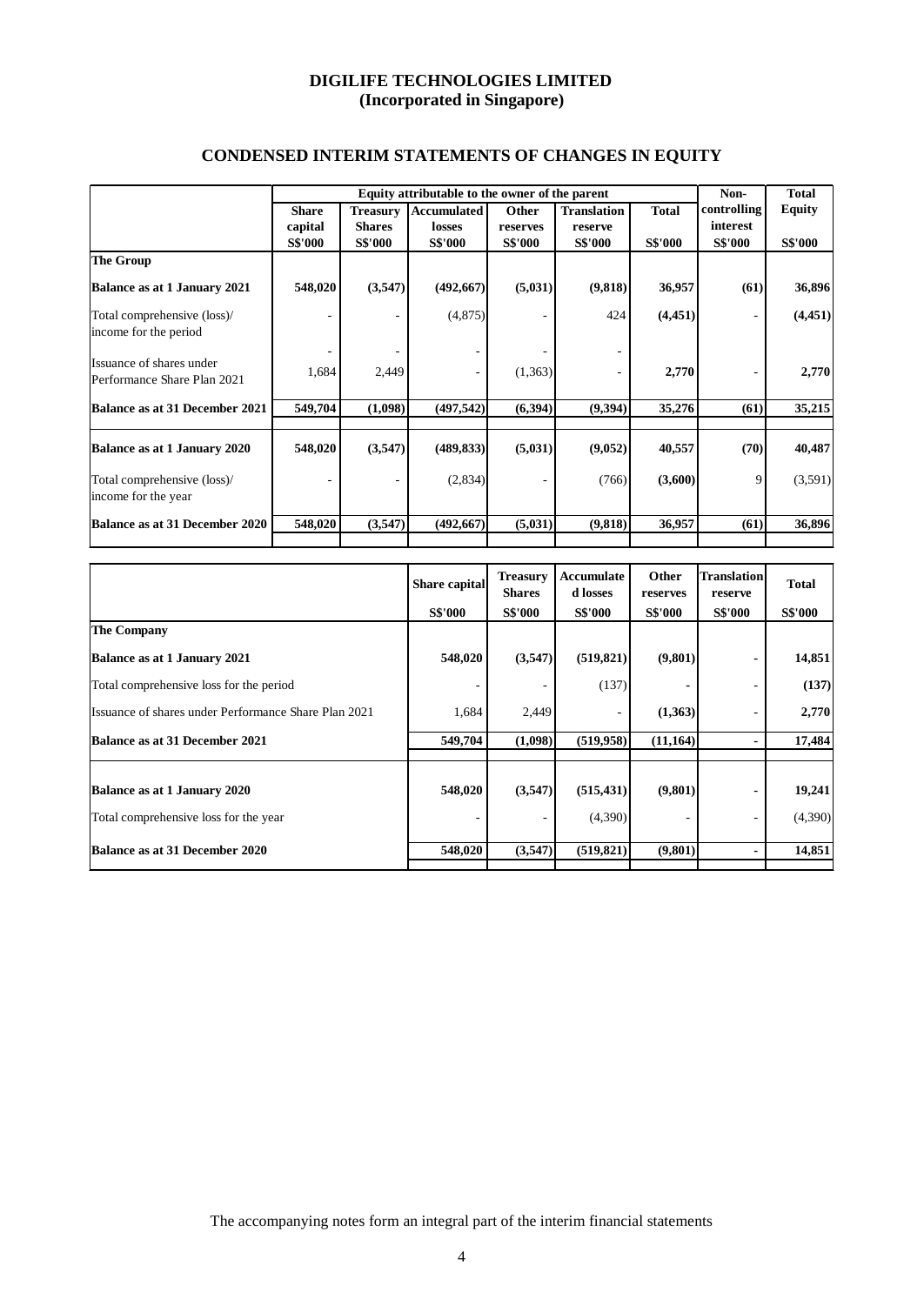## **CONDENSED INTERIM CONSOLIDATED STATEMENT OF CASH FLOWS**

|                                                                                                                                                 | 6 months ended 31<br><b>December</b> |                |                | 12 months ended 31<br><b>December</b> |  |  |
|-------------------------------------------------------------------------------------------------------------------------------------------------|--------------------------------------|----------------|----------------|---------------------------------------|--|--|
|                                                                                                                                                 | 2021                                 | 2020           | 2021           | 2020                                  |  |  |
|                                                                                                                                                 | S\$'000                              | <b>S\$'000</b> | S\$'000        | <b>S\$'000</b>                        |  |  |
| <b>Cash flows from operating activities</b>                                                                                                     |                                      |                |                |                                       |  |  |
| Loss before taxation from continued operations                                                                                                  | (1,730)                              | (1,039)        | (3,874)        | (2,020)                               |  |  |
| Loss before taxation from discontinued operations                                                                                               | (431)                                | (304)          | (634)          | (648)                                 |  |  |
| <b>Total loss before taxation</b>                                                                                                               | (2,161)                              | (1,343)        | (4,508)        | (2,668)                               |  |  |
| <b>Adjustments for:</b>                                                                                                                         |                                      |                |                |                                       |  |  |
| Depreciation and amortisation                                                                                                                   | 766                                  | 814            | 1,565          | 1,705                                 |  |  |
| (Reversal)/ Allowance for/ write off of doubtful non-trade debts, net                                                                           | (31)                                 | 838            | 52             | 847                                   |  |  |
| Allowance for/write off of doubtful trade debts, net                                                                                            | 31                                   | 20             | 28             | 126                                   |  |  |
| (Reversal)/ Allowance for/ write off of inventory obsolescence, net                                                                             | (155)                                | 395            | 75             | 381                                   |  |  |
| Interest income from deposits                                                                                                                   | (124)                                | (164)          | (236)          | (331)                                 |  |  |
| Loss on revaluation of investment properties                                                                                                    | ÷,                                   | 29             | $\overline{a}$ | 29                                    |  |  |
| Impairment loss on property, plant and equipment                                                                                                |                                      |                |                |                                       |  |  |
| Loss / (Gain) on disposal of property plant and equipment                                                                                       | 7                                    | (10)           | (39)           | (9)                                   |  |  |
| Expense recognised in respect of equity-settled Performance Share Plan                                                                          | 1,685                                |                | 2,771          |                                       |  |  |
| Fair value changes for financial assets, at FVPL                                                                                                |                                      | $\blacksquare$ | 201            | $\overline{\phantom{a}}$              |  |  |
| Gain on disposal of subsidiaries                                                                                                                | (125)                                |                | (125)          | $\overline{\phantom{a}}$              |  |  |
| Finance cost                                                                                                                                    | 76                                   | 89             | 141            | 286                                   |  |  |
| Unrealised exchange differences                                                                                                                 | 12                                   | (400)          | 90             | (148)                                 |  |  |
| Others                                                                                                                                          | (244)                                | 105            | (146)          | 193                                   |  |  |
| Operating (loss)/ profit before working capital changes                                                                                         | (263)                                | 373            | (131)          | 411                                   |  |  |
| Changes in working capital:                                                                                                                     |                                      |                |                |                                       |  |  |
| Decrease in inventories                                                                                                                         | 1,484                                | 1,178          | 2,693          | 4,084                                 |  |  |
| Decrease/ (Increase) in trade receivables                                                                                                       | 4,740                                | (2,525)        | 4,869          | 1,151                                 |  |  |
| (Increase)/ Decrease in other receivables and deposits                                                                                          | (163)                                | 612            | (1,038)        | 986                                   |  |  |
| Increase/ (Decrease) in prepayments                                                                                                             | 2,127                                | 1,841          | 1,962          | (30)                                  |  |  |
| Decrease in trade creditors                                                                                                                     | (4,590)                              | (1, 114)       | (4, 559)       | (5,615)                               |  |  |
| Increase/ (Decrease) in other creditors and accruals                                                                                            | 194                                  | (651)          | 565            | (1,003)                               |  |  |
| Increase in contract assets                                                                                                                     |                                      | 152            | L.             | 33                                    |  |  |
| Decrease in contract liabilities                                                                                                                | (2,530)                              | (377)          | (987)          | (1,650)                               |  |  |
| Cash generated from/ (used in) operating activities                                                                                             | 999                                  | (511)          | 3,374          | (1,633)                               |  |  |
| Interest paid                                                                                                                                   | (76)                                 | (89)           | (141)          | (286)                                 |  |  |
| Income tax paid                                                                                                                                 | (17)                                 | (733)          | (509)          | (1,103)                               |  |  |
| Net cash generated from/ (used in) operating activities                                                                                         | 906                                  | (1, 333)       | 2.724          | (3,022)                               |  |  |
|                                                                                                                                                 |                                      |                |                |                                       |  |  |
| <b>Cash flows from investing activities</b>                                                                                                     |                                      |                |                |                                       |  |  |
| Interest income received from deposits                                                                                                          | 87                                   | 211            | 214            | 323                                   |  |  |
| Proceeds from disposal of property, plant and equipment                                                                                         | 123                                  | 47             | 309            | 54                                    |  |  |
| Purchase of property, plant and equipment                                                                                                       | (101)                                | (101)          | (522)          | (393)                                 |  |  |
| Purchase of Intangible Assets                                                                                                                   | (61)                                 | (51)           | (61)           | (51)                                  |  |  |
| Net cash inflow on disposal of subsidiaries                                                                                                     | 700                                  |                | 700            | $\blacksquare$                        |  |  |
| Net cash generated from/ (used in) investing activities                                                                                         | 748                                  | 106            | 640            | (67)                                  |  |  |
| <b>Cash flows from financing activities</b>                                                                                                     |                                      |                |                |                                       |  |  |
| Withdrawal/ (Placement) of cash and bank deposits pledged                                                                                       | 813                                  | (792)          | 1,313          | (770)                                 |  |  |
| Proceeds/ (Repayment) of loans and bank borrowings                                                                                              | 3,205                                | 1,280          | 1,707          | (403)                                 |  |  |
| Repayment of lease obligations                                                                                                                  | (1, 423)                             | (354)          | (1,757)        | (768)                                 |  |  |
| Net cash generated from/ (used in) financing activities                                                                                         | 2,595                                | 134            | 1,263          | (1, 941)                              |  |  |
|                                                                                                                                                 |                                      |                |                |                                       |  |  |
| Net increase/ (decrease) in cash and cash equivalents                                                                                           | 4,249                                | (1,093)        | 4,627          | (5,030)                               |  |  |
| Cash and cash equivalents at beginning of the period/year<br>Effects of exchange rate changes on the balance of cash held in foreign currencies | 8,680<br>7                           | 9,511          | 8,328          | 13,532                                |  |  |
|                                                                                                                                                 |                                      | (90)           | (19)           | (174)                                 |  |  |
| Cash and cash equivalents at end of the period/year (Note 15)                                                                                   | 12,936                               | 8,328          | 12,936         | 8,328                                 |  |  |

The accompanying notes form an integral part of the interim financial statements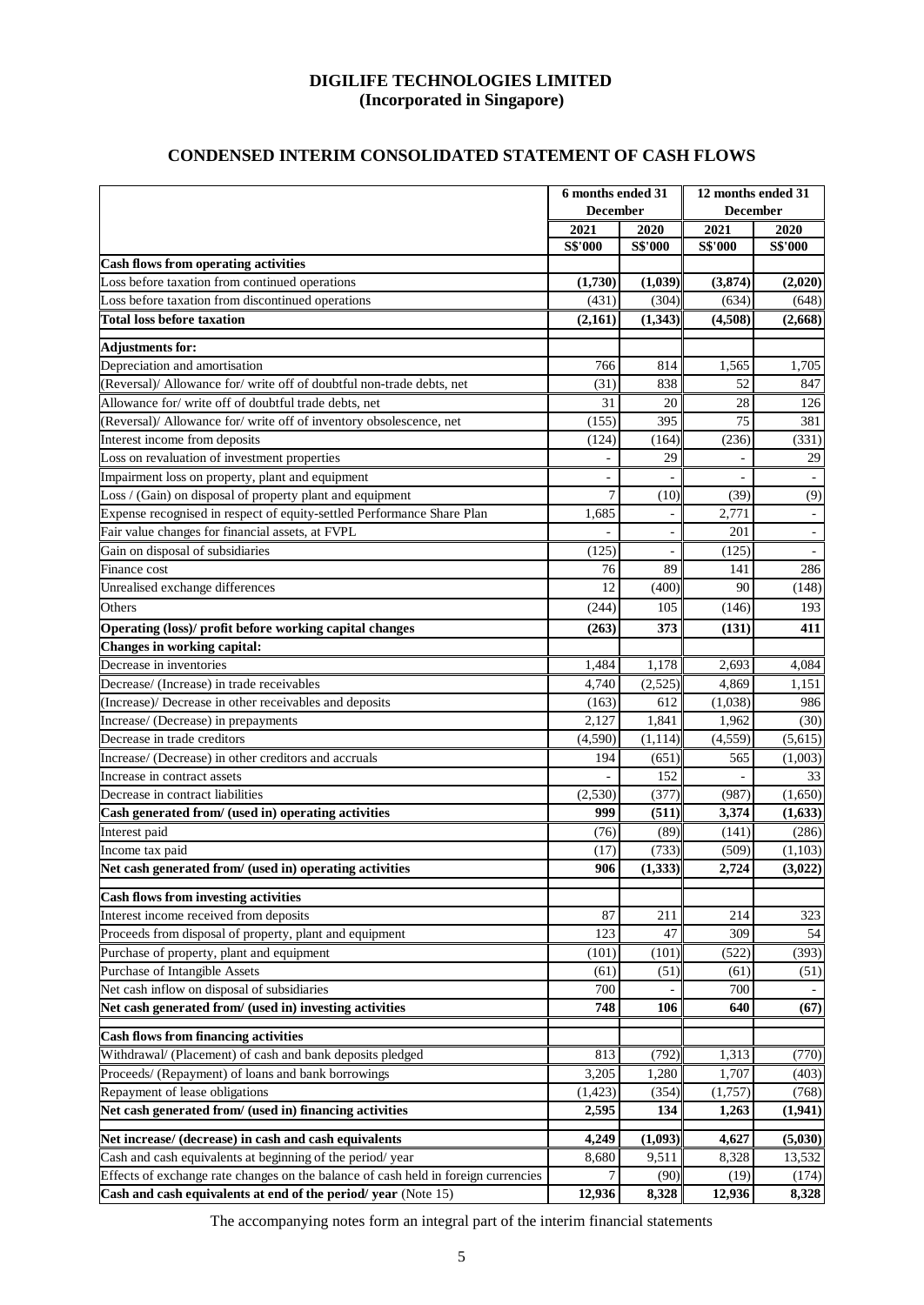## **NOTES TO THE CONDENSED INTERIM CONSOLIDATED FINANCIAL STATEMENTS**

## **1 General**

Digilife Technologies Limited (the "Company") is a limited liability company, incorporated and domiciled in Singapore and is listed on the Singapore Exchange Securities Trading Limited ("SGX-ST"). On 26 February 2021, the Company transferred its listing from the Main Board to the Catalist of the SGX-ST.

These condensed interim consolidated financial statements as at and for the six months and twelve months ended 31 December 2021 comprise the Company and its subsidiaries (collectively, the Group).

The principal activities of the Group are distribution of telecom operator's products and services, rendering ICT managed services and products distribution and passenger land transport.

#### **2 Basis of Preparation**

The condensed interim consolidated financial statements for the six months and twelve months ended 31 December 2021 have been prepared in accordance with Singapore Financial Reporting Standards (International) ("SFRS(I)") 1-34 Interim Financial Reporting issued by the Accounting Standards Council Singapore. The condensed interim consolidated financial statements do not include all the information required for a complete set of financial statements. However, selected explanatory notes are included to explain events and transactions that are significant to an understanding of the changes in the Group's financial position and the performance of the Group since the last interim financial statements for the period ended 30 June 2021.

The accounting policies adopted are consistent with those of the previous financial year which were in accordance with SFRS(I)s.

The interim financial statements are presented in Singapore dollar which is the Company's functional currency.

### **2.1 New and amended standards adopted by the Group**

A number of amendments to Standards have become applicable for the current reporting period. The Group did not have to change its accounting policies or make retrospective adjustments as a result of adopting those standards.

### **2.2 Uses of Estimates and Judgements**

The preparation of the interim financial statements in conformity with SFRS(I) 1-34 requires management to make judgements, estimates and assumptions that affect the application of accounting policies and the reported amounts of assets, liabilities, income and expenses. Actual results may differ from these estimates.

The significant judgements made by management in applying the Group's accounting policies and the key sources of estimation uncertainty were the same as those that applied to the consolidated financial statements as at and for the year ended 31 December 2020.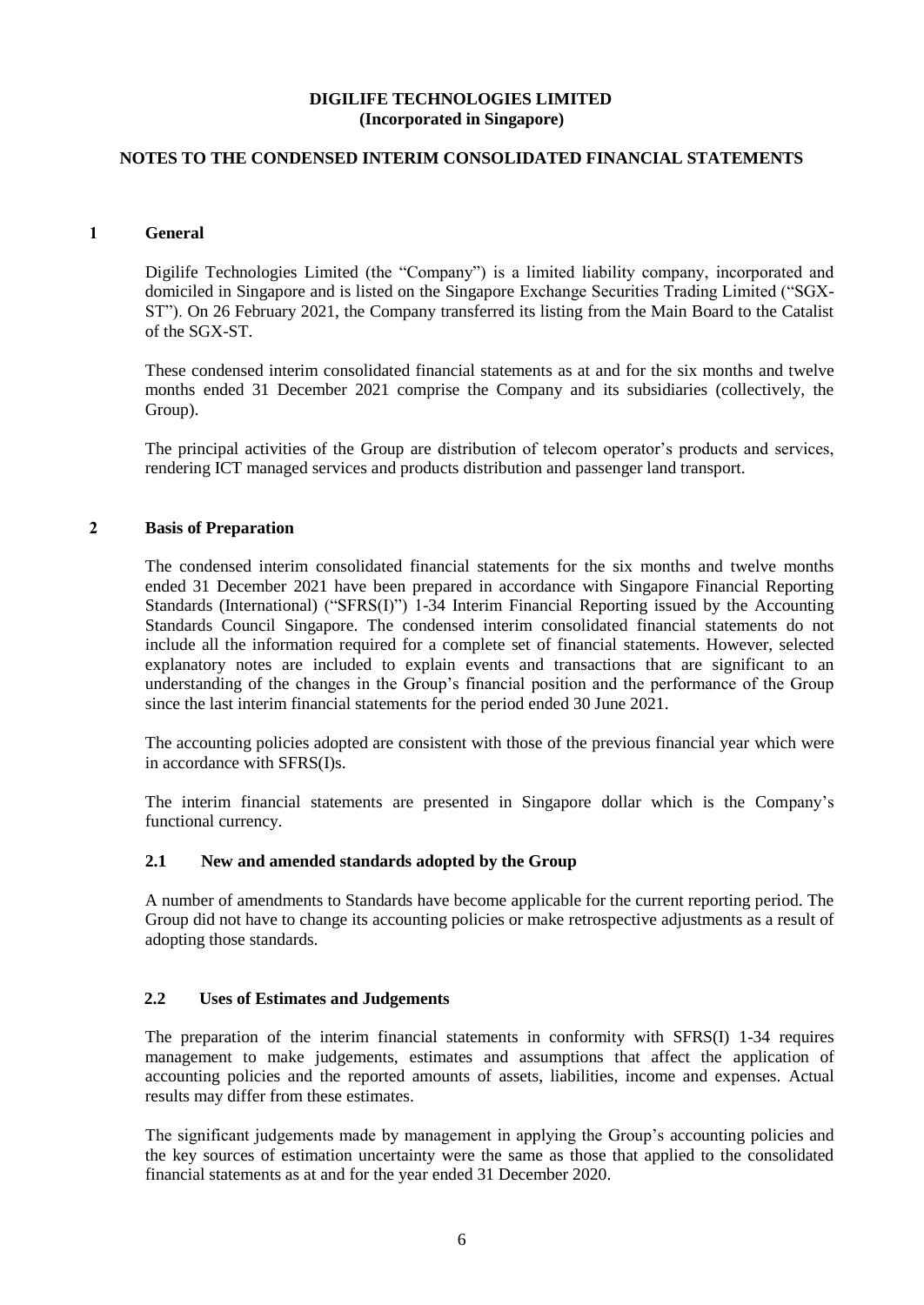## **NOTES TO THE CONDENSED INTERIM CONSOLIDATED FINANCIAL STATEMENTS**

### **2 Basis of Preparation (cont'd)**

### **2.2 Uses of Estimates and Judgements (cont'd)**

Estimates and underlying assumptions are reviewed on an ongoing basis. Revisions to accounting estimates are recognised in the period in which the estimates are revised and in any future periods affected.

Information about assumptions and estimation uncertainties that have a significant risk of resulting in a material adjustment within the next reporting period are included in the following notes:

Note 13 *Allowance for inventories obsolescence* Note 14 *Impairment of trade receivables*

#### **3. Seasonal operations**

The Group's businesses are not affected significantly by seasonal or cyclical factors during the financial period.

#### **4 Segment Reporting**

For management purposes, the Group is organised into operating segments based on their products and services which are independently managed by the respective segment managers responsible for the performance of the respective segments under their charge. The segment managers report directly to the management of the Company who regularly review the segment results in order to allocate resources to the segments and to assess the segment performance. For financial statements presentation purposes, these individual operating segments have been aggregated into a single operating segment taking into account the following factors:

- I. the nature of the products;
- II. the type or class of customer for their products and services; and
- III. methods used to distribute their products to the customers or provide their services.
	- i. Operating Segments

The main operating segments of the Group are:

- a. Telecom:
	- (i) Distribution of mobile prepaid cards; and
	- (ii) Sale of mobile handsets, related products and services.
- b. Technology

1. Information and Communications Technology ("ICT") distribution & managed services:

(i) Supply, rental, maintenance and servicing of computer hardware and peripheral equipment;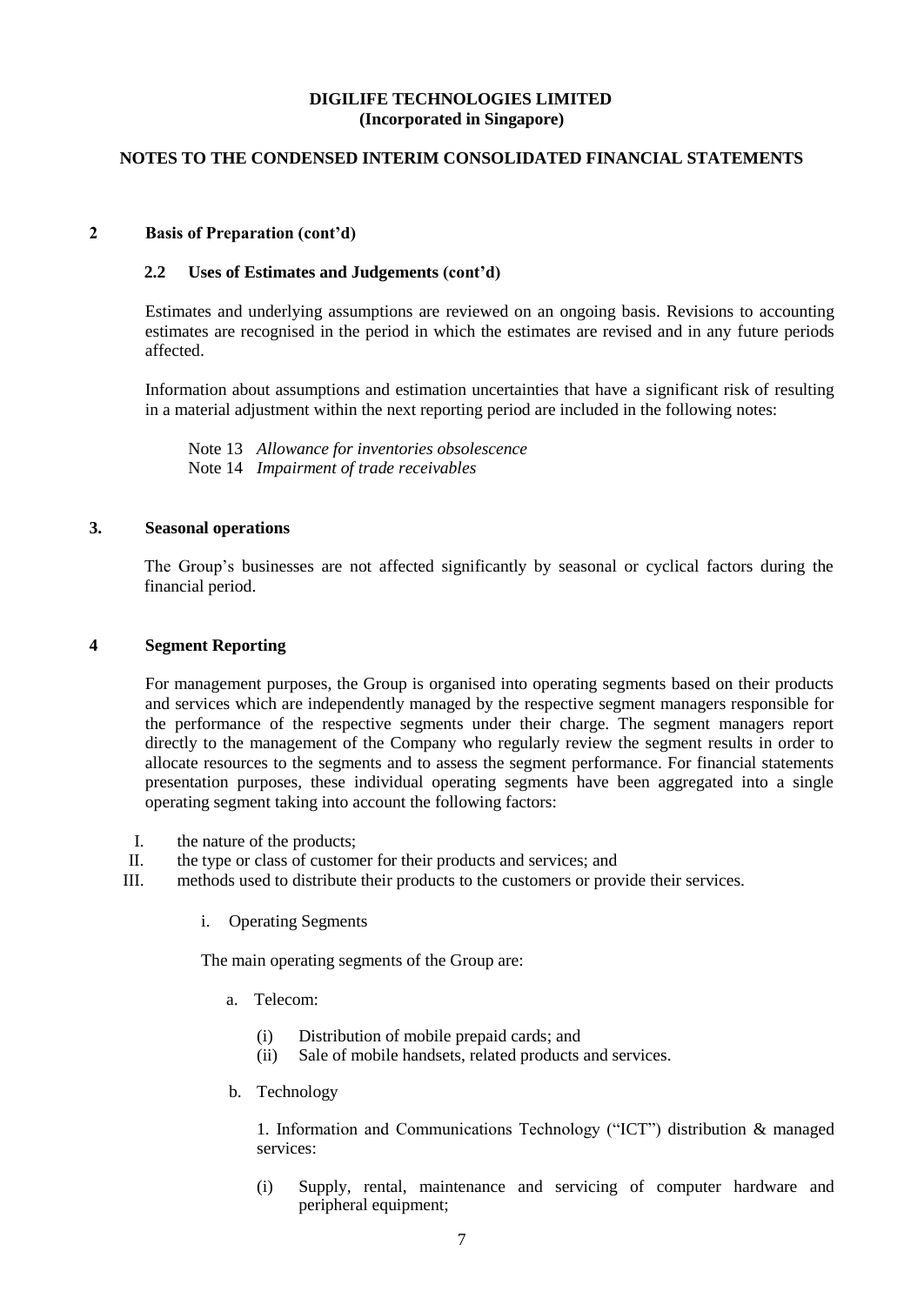## **NOTES TO THE CONDENSED INTERIM CONSOLIDATED FINANCIAL STATEMENTS**

#### **4 Segment Reporting** (cont'd)

- i. Operating Segments (cont'd)
	- b. Technology (cont'd)
		- (ii) Systems integration service related to computer equipment and peripherals, storage systems, networking products, customised solutions and software products;
		- (iii) Networking and routing solutions for large enterprise networks with related switches, monitors, solutions, hardware and facilities management services;
		- (iv) Cloud computing and innovative data, security, backup, disaster recovery solutions with related infrastructure services; and
		- (v) Internet service provider ("ISP") service that offers an extensive portfolio of data services includes broadband, lease line access, private network, network security, hosted services and Information Technology ("IT") solutions to corporate users and consumers.
		- 2. Battery electric vehicles ("BEV") comprising:

Business of battery electric vehicles and passenger land transport.

On 3 December 2021, the board of directors announced a plan to dispose of the Group's subsidiary, Singapore Electric Vehicles Pte. Ltd. which solely running BEV business. The Group had entered into a share purchase agreement with a buyer and the Group intend to proceed with the disposal which will be subject to, amongst others, the approval of the shareholders of the Company for the disposal at an extraordinary general meeting to be convened in due course.

The turnover, expenses and pre-tax profit or loss of the discontinued operations is presented as a single amount in the consolidated statement of comprehensive income. Please refer Note 10 for details.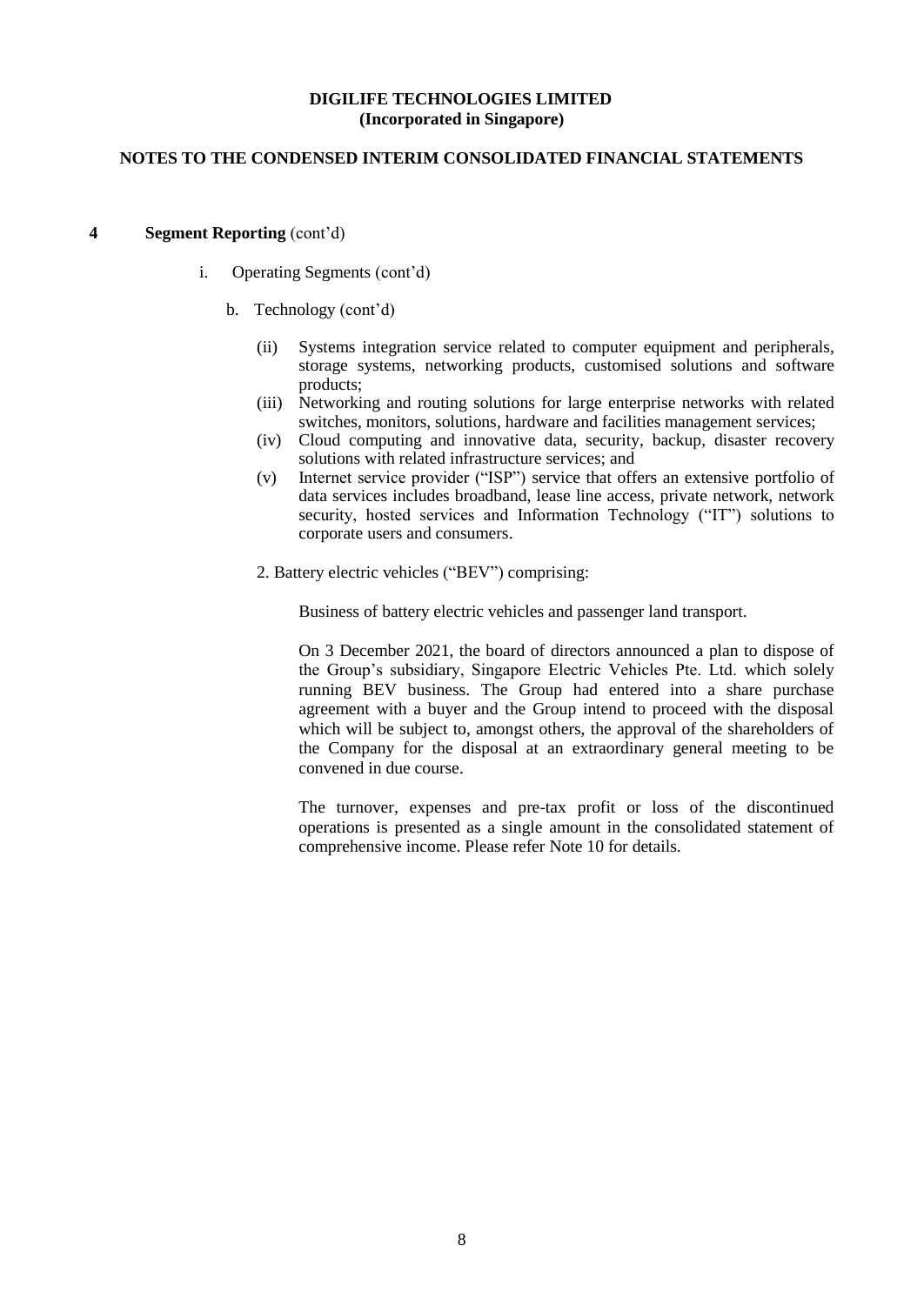# **NOTES TO THE CONDENSED INTERIM CONSOLIDATED FINANCIAL STATEMENTS**

# **4 Segment Reporting** (cont'd)

# i. Operating Segments (cont'd)

|                                                                        |                |                                                                                 |           | 2021                                |                                 |                                           |                             |
|------------------------------------------------------------------------|----------------|---------------------------------------------------------------------------------|-----------|-------------------------------------|---------------------------------|-------------------------------------------|-----------------------------|
|                                                                        |                |                                                                                 |           | Six months ended 31 December 2021   |                                 |                                           |                             |
|                                                                        | <b>Telecom</b> | <b>ICT</b><br>distribution Inoperative Operations<br>and<br>managed<br>services | companies | related to<br>disposed<br>companies | <b>Total from</b><br>operations | continuing Discontinue<br>d<br>operations | Group<br>total<br>(S\$'000) |
| Turnover                                                               | 104.097        | 7,075                                                                           |           | 11,040                              | 122,212                         | 551                                       | 122,763                     |
| Profit/(Loss) before taxation (excluding                               | 1,356          | 679                                                                             | (77)      | 218                                 | 2,176                           | 16                                        | 2,192                       |
| depreciation, amortization, HQ costs and other<br>non operating items) |                |                                                                                 |           |                                     |                                 |                                           |                             |
| Depreciation and amortisation                                          | (227)          | (135)                                                                           | 22        | (13)                                | (353)                           | (446)                                     | (799)                       |
| HO costs (country)                                                     | (631)          |                                                                                 |           |                                     | (631)                           |                                           | (631)                       |
| Non operating items (net)                                              | (173)          | (202)                                                                           | 118       | (6)                                 | (263)                           | (1)                                       | (264)                       |
| Taxation                                                               | (197)          | 22                                                                              | ٠         |                                     | (175)                           |                                           | (175)                       |
| Profit/(Loss) after taxation                                           | 128            | 364                                                                             | 63        | 199                                 | 754                             | (431)                                     | 323                         |
| Unallocated HQ costs - Group (Net)                                     | ٠              |                                                                                 | ۰         |                                     | (2,660)                         |                                           | (2,660)                     |
| Net Profit/(Loss) for the period                                       | 128            | 364                                                                             | 63        | 199                                 | (1,906)                         | (431)                                     | (2, 337)                    |

|                     | 2021    |                                   |           |                       |            |                   |                                                                                     |                |  |  |
|---------------------|---------|-----------------------------------|-----------|-----------------------|------------|-------------------|-------------------------------------------------------------------------------------|----------------|--|--|
|                     |         | Six months ended 31 December 2021 |           |                       |            |                   |                                                                                     |                |  |  |
|                     | Telecom | <b>ICT</b>                        |           |                       | <b>IHO</b> | <b>Total from</b> | distributio   Inoperative    Operations    (Unallocate    continuing    Discontinue | Group<br>total |  |  |
|                     |         | n and                             | companies | related to            | d)         |                   | operations d operation                                                              | (S\$'000)      |  |  |
|                     |         | managed<br>services               |           | disposed<br>companies |            |                   |                                                                                     |                |  |  |
| Segment assets      | 25,026  | 13,955                            | 1.277     |                       | 2.291      | 42,549            | 4,910                                                                               | 47,459         |  |  |
| Segment liabilities | 6.680   | 4,379                             | 109       |                       | 943        | 12,111            | 132                                                                                 | 12,243         |  |  |
| Capital expenditure | 803     | 1.697                             |           |                       | 83         | 2,583             | 4.475                                                                               | 7,058          |  |  |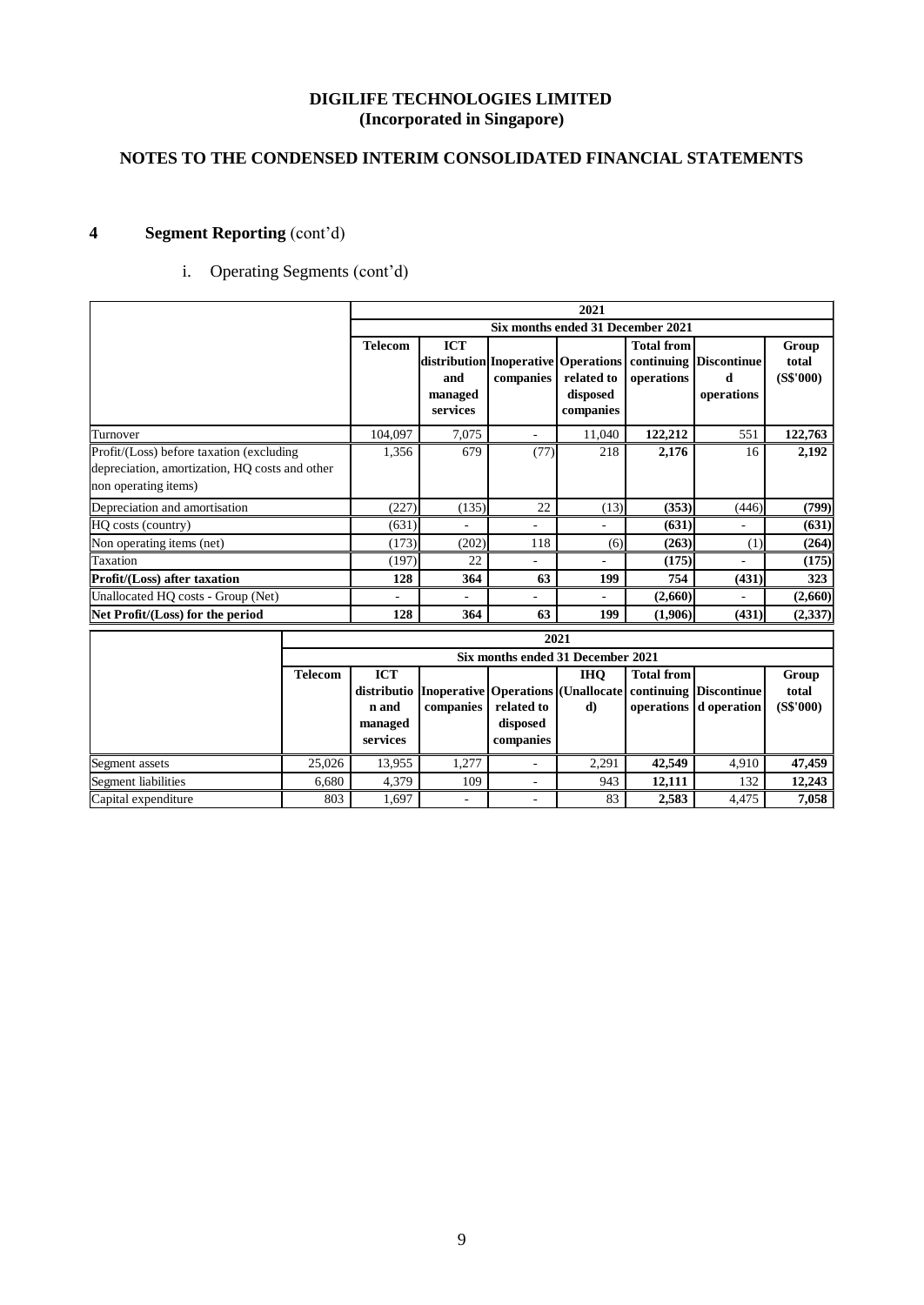# **NOTES TO THE CONDENSED INTERIM CONSOLIDATED FINANCIAL STATEMENTS**

# **4 Segment Reporting** (cont'd)

# ii. Operating Segments (cont'd)

|                                                                        |                |                                          |                                                  | 2020                                |                   |                                                  |                             |
|------------------------------------------------------------------------|----------------|------------------------------------------|--------------------------------------------------|-------------------------------------|-------------------|--------------------------------------------------|-----------------------------|
|                                                                        |                |                                          |                                                  | Six months ended 31 December 2020   |                   |                                                  |                             |
|                                                                        | <b>Telecom</b> | <b>ICT</b><br>and<br>managed<br>services | distribution Inoperative Operations<br>companies | related to<br>disposed<br>companies | <b>Total from</b> | continuing Discontinue<br>operations d operation | Group<br>total<br>(S\$'000) |
| Turnover                                                               | 106,482        | 19,086                                   |                                                  |                                     | 125,568           | 487                                              | 126,055                     |
| Profit/(Loss) before taxation (excluding                               | 1,066          | 88                                       | 919                                              |                                     | 2,073             | 36                                               | 2,109                       |
| depreciation, amortization, HQ costs and other<br>non operating items) |                |                                          |                                                  |                                     |                   |                                                  |                             |
| Depreciation and amortisation                                          | (162)          | (222)                                    | 51                                               |                                     | (333)             | (337)                                            | (670)                       |
| HQ costs (country)                                                     | (563)          |                                          | ۰                                                |                                     | (563)             |                                                  | (563)                       |
| Non operating items (net)                                              | (71)           | (251)                                    | (619)                                            |                                     | (941)             | (3)                                              | (944)                       |
| Taxation                                                               | (87)           | 4                                        |                                                  | ٠                                   | (83)              | $\overline{\phantom{0}}$                         | (83)                        |
| Profit/ (Loss) after taxation                                          | 183            | (381)                                    | 351                                              | $\blacksquare$                      | 153               | (304)                                            | (151)                       |
| Unallocated HO costs - Group (Net)                                     |                |                                          | $\overline{\phantom{0}}$                         |                                     | (1,275)           |                                                  | (1,275)                     |
| Net Profit/ (Loss) for the period                                      | 183            | (381)                                    | 351                                              |                                     | (1,122)           | (304)                                            | (1,426)                     |

|                     |                | 2020                              |                                                      |                          |            |                   |                          |           |  |  |  |
|---------------------|----------------|-----------------------------------|------------------------------------------------------|--------------------------|------------|-------------------|--------------------------|-----------|--|--|--|
|                     |                | Six months ended 31 December 2020 |                                                      |                          |            |                   |                          |           |  |  |  |
|                     | <b>Telecom</b> | <b>ICT</b>                        |                                                      |                          | <b>IHO</b> | <b>Total from</b> |                          | Group     |  |  |  |
|                     |                |                                   | distributio   Inoperative   Operations   (Unallocate |                          |            |                   | continuing Discontinue   | total     |  |  |  |
|                     |                | n and                             | companies                                            | related to               | d)         |                   | operations d operation   | (S\$'000) |  |  |  |
|                     |                | managed                           |                                                      | disposed                 |            |                   |                          |           |  |  |  |
|                     |                | services                          |                                                      | companies                |            |                   |                          |           |  |  |  |
| Segment assets      | 23,018         | 24,970                            | 771                                                  |                          | 1,332      | 50,091            | 5,522                    | 55,613    |  |  |  |
| Segment liabilities | 4,488          | 11,543                            | 99                                                   | $\overline{\phantom{a}}$ | 814        | 16.944            | 1.773                    | 18,717    |  |  |  |
| Capital expenditure | 302            | 275                               | -                                                    | <b>1</b>                 | 36         | 613               | $\overline{\phantom{a}}$ | 613       |  |  |  |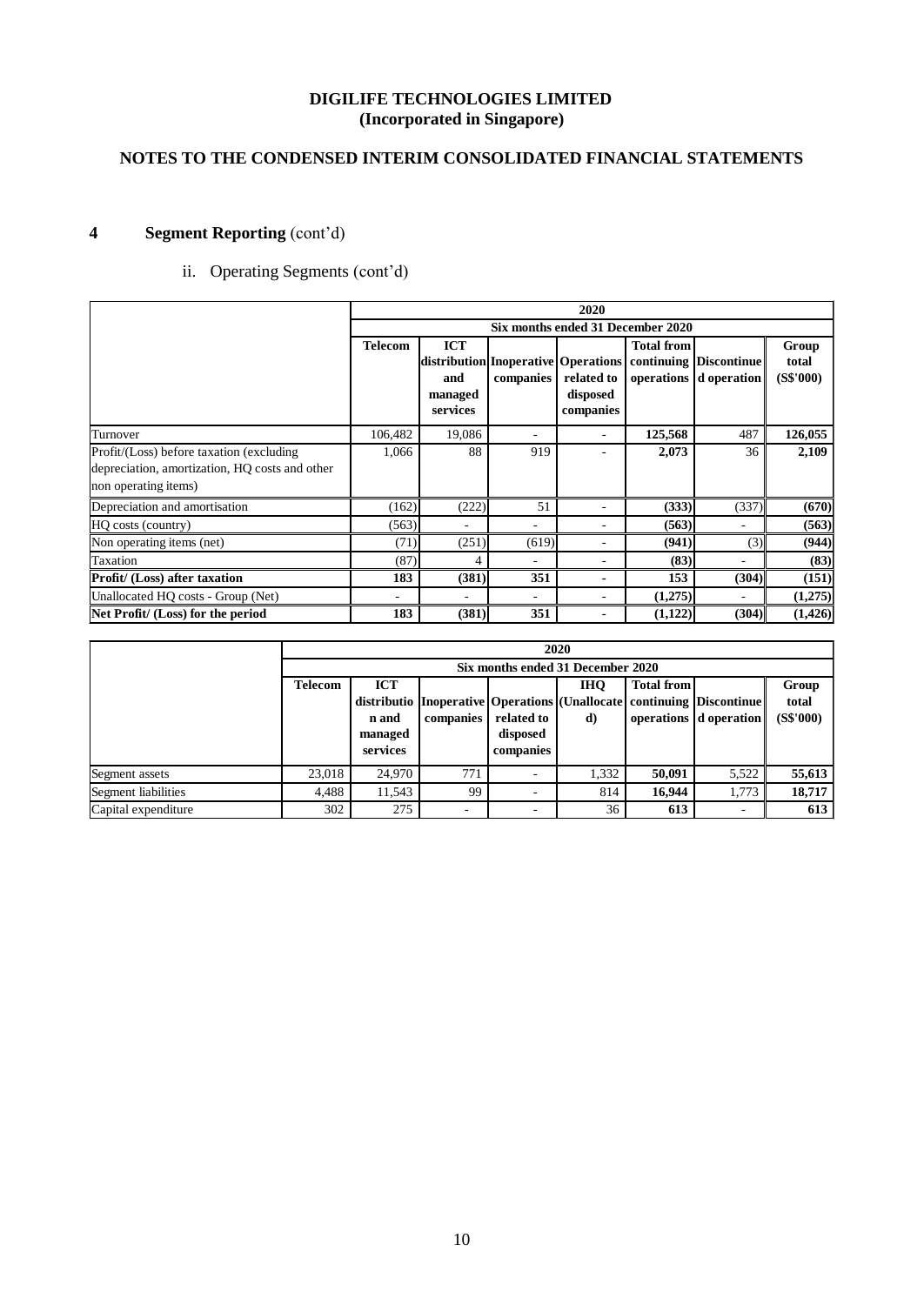# **NOTES TO THE CONDENSED INTERIM CONSOLIDATED FINANCIAL STATEMENTS**

# **4 Segment Reporting** (cont'd)

# i. Operating Segments (cont'd)

|                                                                                                                    |                |                                                                                       |                          | 2021                                        |                   |                                                  |                             |
|--------------------------------------------------------------------------------------------------------------------|----------------|---------------------------------------------------------------------------------------|--------------------------|---------------------------------------------|-------------------|--------------------------------------------------|-----------------------------|
|                                                                                                                    |                |                                                                                       |                          | <b>Twelve months ended 31 December 2021</b> |                   |                                                  |                             |
|                                                                                                                    | <b>Telecom</b> | <b>ICT</b><br>  distribution  Inoperative  Operations  <br>and<br>managed<br>services | companies                | related to<br>disposed<br>companies         | <b>Total from</b> | continuing Discontinue<br>operations d operation | Group<br>total<br>(S\$'000) |
| Turnover                                                                                                           | 204,731        | 14,947                                                                                |                          | 22,068                                      | 241,746           | 1,085                                            | 242,831                     |
| Profit/(Loss) before taxation (excluding<br>depreciation, amortization, HQ costs and other<br>non operating items) | 2,950          | 1,216                                                                                 | (143)                    | (209)                                       | 3,814             | 169                                              | 3,983                       |
| Depreciation and amortisation                                                                                      | (406)          | (280)                                                                                 |                          | (42)                                        | (728)             | (802)                                            | (1,530)                     |
| HQ costs (country)                                                                                                 | (1, 332)       | $\overline{\phantom{0}}$                                                              | $\overline{\phantom{a}}$ | ٠                                           | (1,332)           | $\overline{a}$                                   | (1, 332)                    |
| Non operating items (net)                                                                                          | (394)          | (201)                                                                                 | (84)                     | (208)                                       | (887)             | (1)                                              | (888)                       |
| Taxation                                                                                                           | (339)          | (103)                                                                                 | $\overline{\phantom{a}}$ | $\overline{\phantom{a}}$                    | (442)             | ٠                                                | (442)                       |
| <b>Profit/(Loss)</b> after taxation                                                                                | 479            | 632                                                                                   | (227)                    | (459)                                       | 425               | (634)                                            | (209)                       |
| Unallocated HQ costs - Group (Net)                                                                                 | ٠              | $\overline{\phantom{0}}$                                                              | ٠                        | ÷                                           | (4,741)           | ٠                                                | (4,741)                     |
| Net Profit/(Loss) for the period                                                                                   | 479            | 632                                                                                   | (227)                    | (459)                                       | (4,316)           | (634)                                            | (4,950)                     |

|                     |                | 2021                                        |           |                                     |                  |                   |                                                                                                               |                             |  |  |  |  |
|---------------------|----------------|---------------------------------------------|-----------|-------------------------------------|------------------|-------------------|---------------------------------------------------------------------------------------------------------------|-----------------------------|--|--|--|--|
|                     |                | <b>Twelve months ended 31 December 2021</b> |           |                                     |                  |                   |                                                                                                               |                             |  |  |  |  |
|                     | <b>Telecom</b> | <b>ICT</b><br>n and<br>managed<br>services  | companies | related to<br>disposed<br>companies | <b>IHO</b><br>d) | <b>Total from</b> | distributio   Inoperative   Operations   (Unallocate   continuing   Discontinue  <br>operations   d operation | Group<br>total<br>(S\$'000) |  |  |  |  |
| Segment assets      | 25,026         | 13,955                                      | 1.277     |                                     | 2.291            | 42,549            | 4,910                                                                                                         | 47,459                      |  |  |  |  |
| Segment liabilities | 6.680          | 4.379                                       | 110       |                                     | 943              | 12,112            | 132                                                                                                           | 12,244                      |  |  |  |  |
| Capital expenditure | 803            | 1,697                                       |           | $\overline{\phantom{a}}$            | 83               | 2,583             | 4,475                                                                                                         | 7,058                       |  |  |  |  |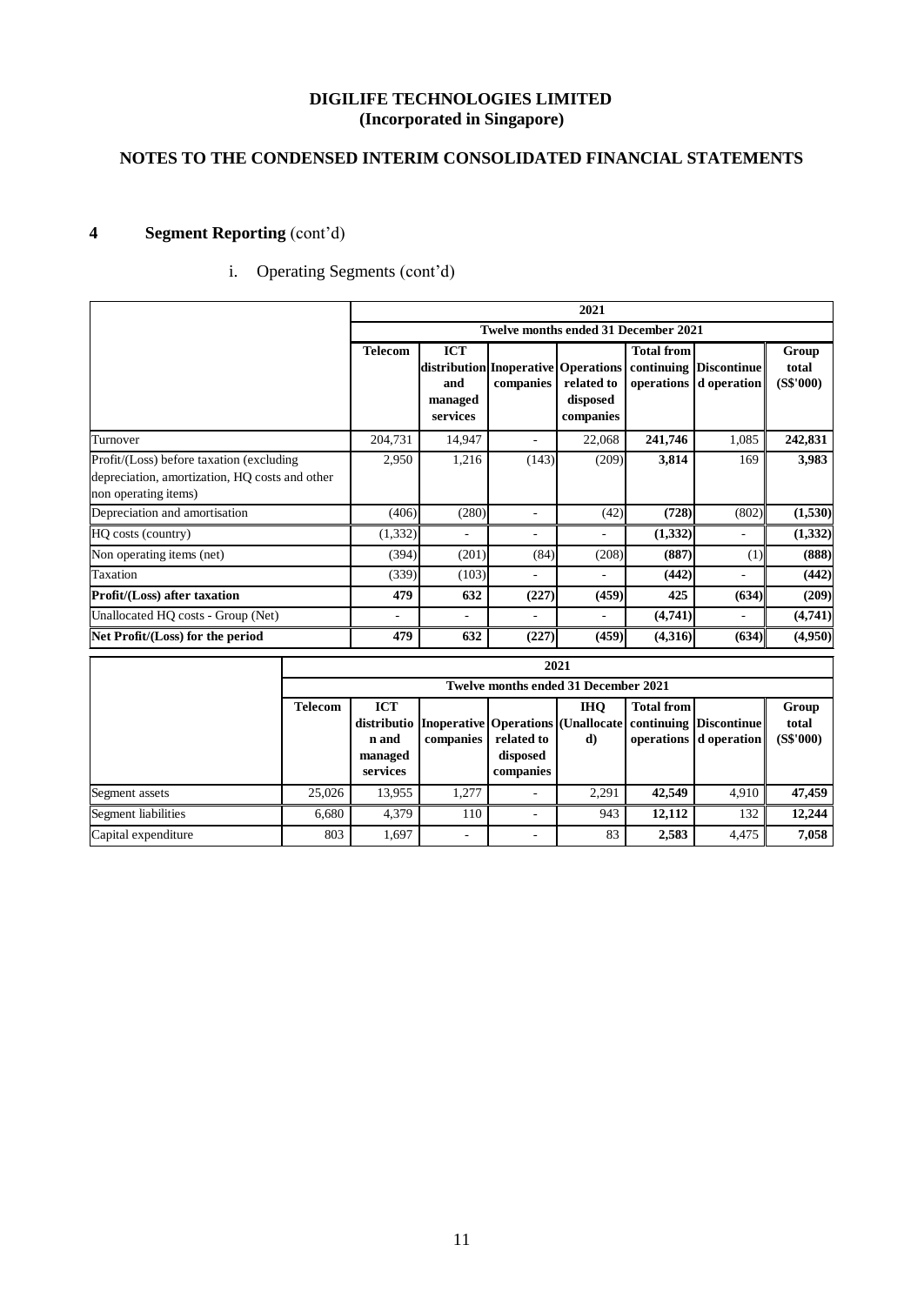# **NOTES TO THE CONDENSED INTERIM CONSOLIDATED FINANCIAL STATEMENTS**

# **4 Segment Reporting** (cont'd)

# i. Operating Segments (cont'd)

|                                                                                                                    |                |                                               |                                                                                     |                          | 2020                                                           |                                 |                                       |                             |
|--------------------------------------------------------------------------------------------------------------------|----------------|-----------------------------------------------|-------------------------------------------------------------------------------------|--------------------------|----------------------------------------------------------------|---------------------------------|---------------------------------------|-----------------------------|
|                                                                                                                    |                |                                               |                                                                                     |                          | <b>Twelve months ended 31 December 2020</b>                    |                                 |                                       |                             |
|                                                                                                                    |                | <b>Telecom</b>                                | <b>ICT</b><br>distribution Inoperative   Operations  <br>and<br>managed<br>services | companies                | related to<br>disposed<br>companies                            | <b>Total from</b><br>operations | continuing Discontinue<br>d operation | Group<br>total<br>(S\$'000) |
| Turnover                                                                                                           |                | 223,874                                       | 39,282                                                                              | $\overline{\phantom{a}}$ | $\overline{a}$                                                 | 263,156                         | 880                                   | 264,036                     |
| Profit/(Loss) before taxation (excluding<br>depreciation, amortization, HO costs and other<br>non operating items) |                | 1,920                                         | 760                                                                                 | (117)                    | $\overline{\phantom{a}}$                                       | 2,563                           | 125                                   | 2,688                       |
| Depreciation and amortisation                                                                                      |                | (387)                                         | (433)                                                                               | $\overline{\phantom{a}}$ | $\overline{\phantom{a}}$                                       | (820)                           | (694)                                 | (1, 514)                    |
| HO costs (country)                                                                                                 |                | (1,081)                                       |                                                                                     | $\overline{\phantom{a}}$ |                                                                | (1,081)                         |                                       | (1,081)                     |
| Non operating items (net)                                                                                          |                | (74)                                          | (352)                                                                               | (758)                    | $\overline{\phantom{a}}$                                       | (1,184)                         | (79)                                  | (1,263)                     |
| Taxation                                                                                                           |                | (201)                                         | 54                                                                                  | $\overline{a}$           | ٠                                                              | (147)                           | $\overline{a}$                        | (147)                       |
| Profit/ (Loss) after taxation                                                                                      |                | 177                                           | 29                                                                                  | (875)                    | ٠                                                              | (669)                           | (648)                                 | (1,317)                     |
| Unallocated HO costs - Group (Net)                                                                                 |                | -                                             | ٠                                                                                   | ٠                        | $\overline{\phantom{a}}$                                       | (1,510)                         |                                       | (1,510)                     |
| Net Profit/ (Loss) for the period                                                                                  |                | 177                                           | 29                                                                                  | (875)                    | $\blacksquare$                                                 | (2,179)                         | (648)                                 | (2,827)                     |
|                                                                                                                    |                |                                               |                                                                                     |                          | 2020                                                           |                                 |                                       |                             |
|                                                                                                                    |                |                                               |                                                                                     |                          | Twelve months ended 31 December 2020                           |                                 |                                       |                             |
|                                                                                                                    | <b>Telecom</b> | <b>ICT</b><br>distributio<br>n and<br>managed | companies                                                                           | related to<br>disposed   | <b>IHQ</b><br><b>Inoperative Operations (Unallocate)</b><br>d) | <b>Total from</b><br>operations | continuing Discontinue<br>d operation | Group<br>total<br>(S\$'000) |

**Segment assets** 23,018 24,970 771 - 1,332 **50,091** 5,522 **55,613** Segment liabilities **199 - 814** 16,944 1,773 18,717 Capital expenditure **1** 302 275 - 36 **613** - 613

**companies** 

**services**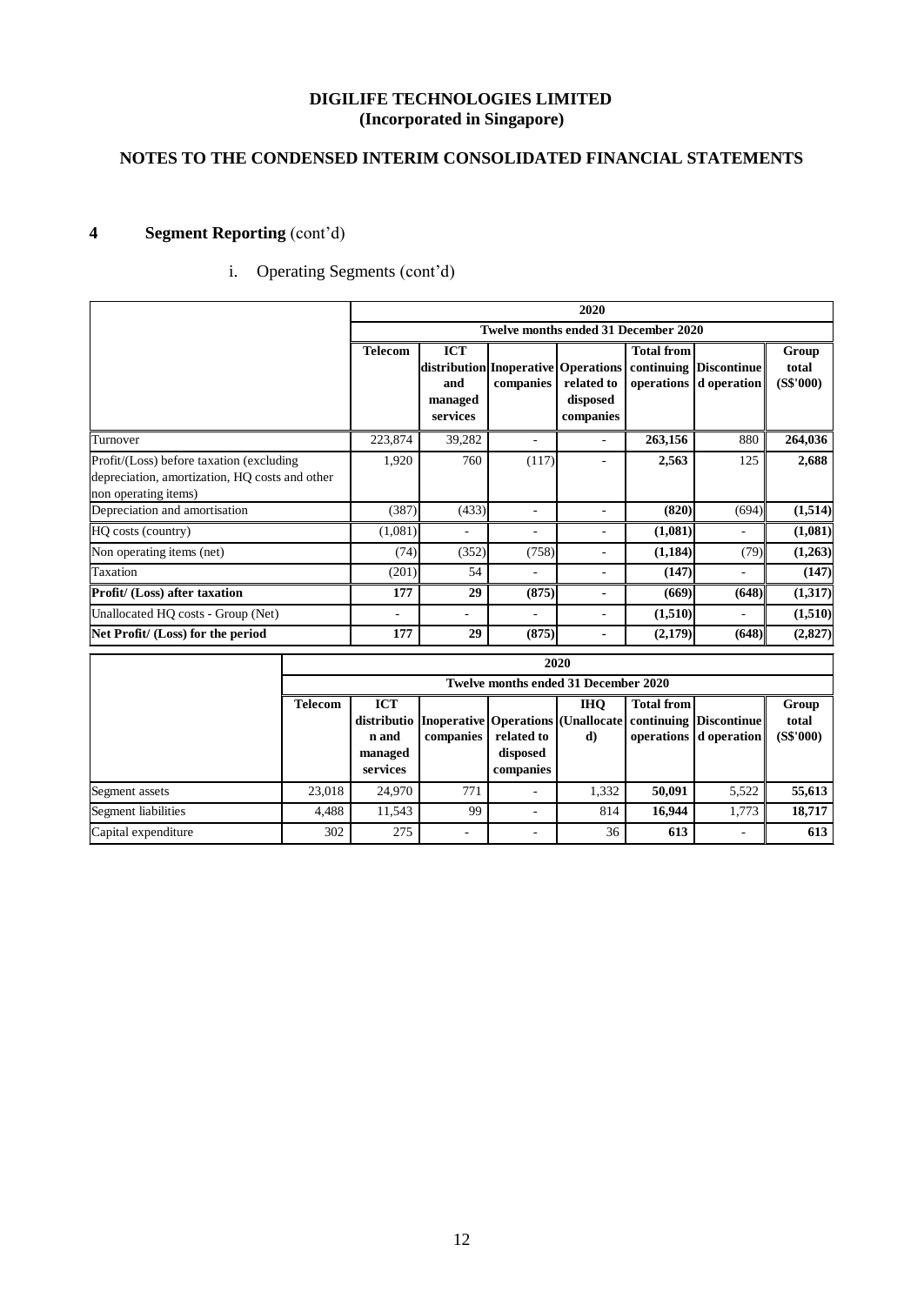# **NOTES TO THE CONDENSED INTERIM CONSOLIDATED FINANCIAL STATEMENTS**

# **4 Segment Reporting** (cont'd)

## ii. Geographical Information

The Group has organised geographical segments according to the region in which the reporting Company is incorporated in. Assets and capital expenditure are based on the location of the assets.

|                                          |                 | <b>Turnover</b> |                 |                 |                          | <b>Capital Expenditure</b> |
|------------------------------------------|-----------------|-----------------|-----------------|-----------------|--------------------------|----------------------------|
|                                          | Six months      | Six months      |                 | <b>Assets</b>   | Six months               | Six months                 |
|                                          | ended           | ended           |                 |                 | ended                    | ended                      |
|                                          | 31              | 31              | 31              | 31              | 31                       | 31                         |
|                                          | <b>December</b> | <b>December</b> | <b>December</b> | <b>December</b> | <b>December</b>          | <b>December</b>            |
|                                          | 2021            | 2020            | 2021            | 2020            | 2021                     | 2020                       |
|                                          | <b>S\$'000</b>  | <b>S\$'000</b>  | <b>S\$'000</b>  | <b>S\$'000</b>  | <b>S\$'000</b>           | S\$'000                    |
| Southeast Asia                           | 104,116         | 106,514         | 28,565          | 25,034          | 744                      | 100                        |
| South Asia                               | 7,056           | 7,418           | 13,756          | 12,559          | 1,418                    | 221                        |
| <b>Others</b>                            |                 |                 | 228             | 294             |                          |                            |
| Operations related to disposed companies | 11,040          | 11,636          |                 | 12,204          | $\overline{\phantom{a}}$ | $\Omega$                   |
| <b>Total from continuing operations</b>  | 122,212         | 125,568         | 42,549          | 50,091          | 2,162                    | 321                        |
| Operations related to disposed company   | 551             | 487             | 4,910           | 5,522           | 4,475                    |                            |
| classified as held for sale              |                 |                 |                 |                 |                          |                            |
| <b>Total</b>                             | 122,763         | 126,055         | 47,459          | 55,613          | 6,637                    | 321                        |

|                                                                       |                                  | <b>Turnover</b>                  |                                                    |                |                                  | <b>Capital Expenditure</b>       |
|-----------------------------------------------------------------------|----------------------------------|----------------------------------|----------------------------------------------------|----------------|----------------------------------|----------------------------------|
|                                                                       | <b>Twelve</b><br>months<br>ended | <b>Twelve</b><br>months<br>ended |                                                    | <b>Assets</b>  | <b>Twelve</b><br>months<br>ended | <b>Twelve</b><br>months<br>ended |
|                                                                       | 31                               | 31                               | 31                                                 | 31             | 31                               | 31                               |
|                                                                       | <b>December</b><br>2021          | <b>December</b><br>2020          | <b>December</b><br><b>December</b><br>2020<br>2021 |                | <b>December</b><br>2021          | <b>December</b><br>2020          |
|                                                                       | <b>S\$'000</b>                   | <b>S\$'000</b>                   | <b>S\$'000</b>                                     | <b>S\$'000</b> | <b>S\$'000</b>                   | S\$'000                          |
| Southeast Asia                                                        | 204,769                          | 223,953                          | 28,565                                             | 25,034         | 886                              | 261                              |
| South Asia                                                            | 14,909                           | 14,306                           | 13,756                                             | 12,559         | 1,697                            | 225                              |
| <b>Others</b>                                                         |                                  |                                  | 228                                                | 294            | $\overline{\phantom{a}}$         |                                  |
| Operations related to disposed companies                              | 22,068                           | 24,897                           |                                                    | 12,204         |                                  | 127                              |
| <b>Total from continuing operations</b>                               | 241,746                          | 263,156                          | 42,549                                             | 50,091         | 2,583                            | 613                              |
| Operations related to disposed company<br>classified as held for sale | 1.085                            | 880                              | 4.910                                              | 5,522          | 4,475                            |                                  |
| <b>Total</b>                                                          | 242,831                          | 264,036                          | 47,459                                             | 55,613         | 7,058                            | 613                              |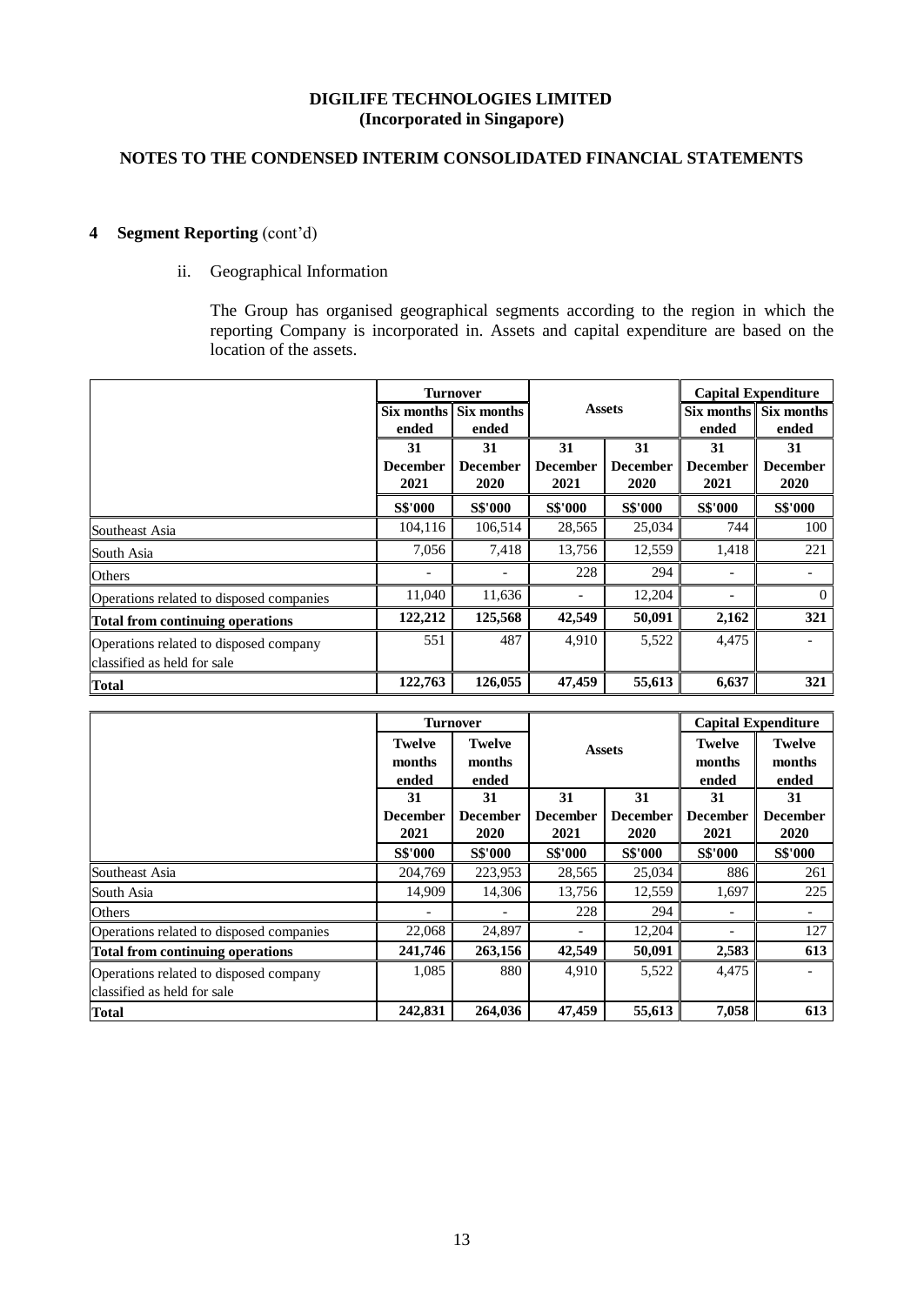## **NOTES TO THE CONDENSED INTERIM CONSOLIDATED FINANCIAL STATEMENTS**

## **5 Turnover – continued operations**

Turnover comprises the following:

|                                                | 6 months ended 31 |                |          |                 | $\frac{0}{0}$<br>12 months ended 31 |          |  |  | $\frac{6}{6}$ |
|------------------------------------------------|-------------------|----------------|----------|-----------------|-------------------------------------|----------|--|--|---------------|
|                                                | <b>December</b>   |                |          | <b>December</b> |                                     |          |  |  |               |
|                                                | 2021              | 2020           |          | 2021            | 2020                                |          |  |  |               |
|                                                | <b>S\$'000</b>    | <b>S\$'000</b> | Change   | <b>S\$'000</b>  | <b>S\$'000</b>                      | Change   |  |  |               |
| Distribution of operator products and services | 104.097           | 106.482        | $-2.2\%$ | 204.731         | 223.874                             | $-8.6%$  |  |  |               |
| <b>ICT</b> distribution and managed services   | 18.115            | 19.086         | $-5.1\%$ | 37.015          | 39.282                              | $-5.8\%$ |  |  |               |
| <b>Total Turnover</b>                          | 122,212           | 125,568        | $-2.7%$  | 241,746         | 263.156                             | $-8.1%$  |  |  |               |

|                                         | 6 months ended 31 |                | 12 months ended 31 |         |
|-----------------------------------------|-------------------|----------------|--------------------|---------|
|                                         | 2020<br>2021      |                | 2021               | 2020    |
|                                         | <b>S\$'000</b>    | <b>S\$'000</b> | S\$'000            | S\$'000 |
| Turnover from the sale of goods         | 120,046           | 123,856        | 237,563            | 259,853 |
| Turnover from the rendering of services | 2,166             | 1,712          | 4,183              | 3,303   |
| <b>Total Turnover</b>                   | 122,212           | 125,568        | 241,746            | 263,156 |

On 3 December 2021, the board of directors announced a plan to dispose of the Group's subsidiary, Singapore Electric Vehicles Pte. Ltd. The Group had entered into a share purchase agreement with a buyer and the Group intend to proceed with the disposal which will be subject to, amongst others, the approval of the shareholders of the Company for the disposal at an extraordinary general meeting to be convened in due course.

The turnover, expenses and pre-tax profit or loss of the discontinued operations is presented as a single amount in the consolidated statement of comprehensive income. Please refer Note 10 for details.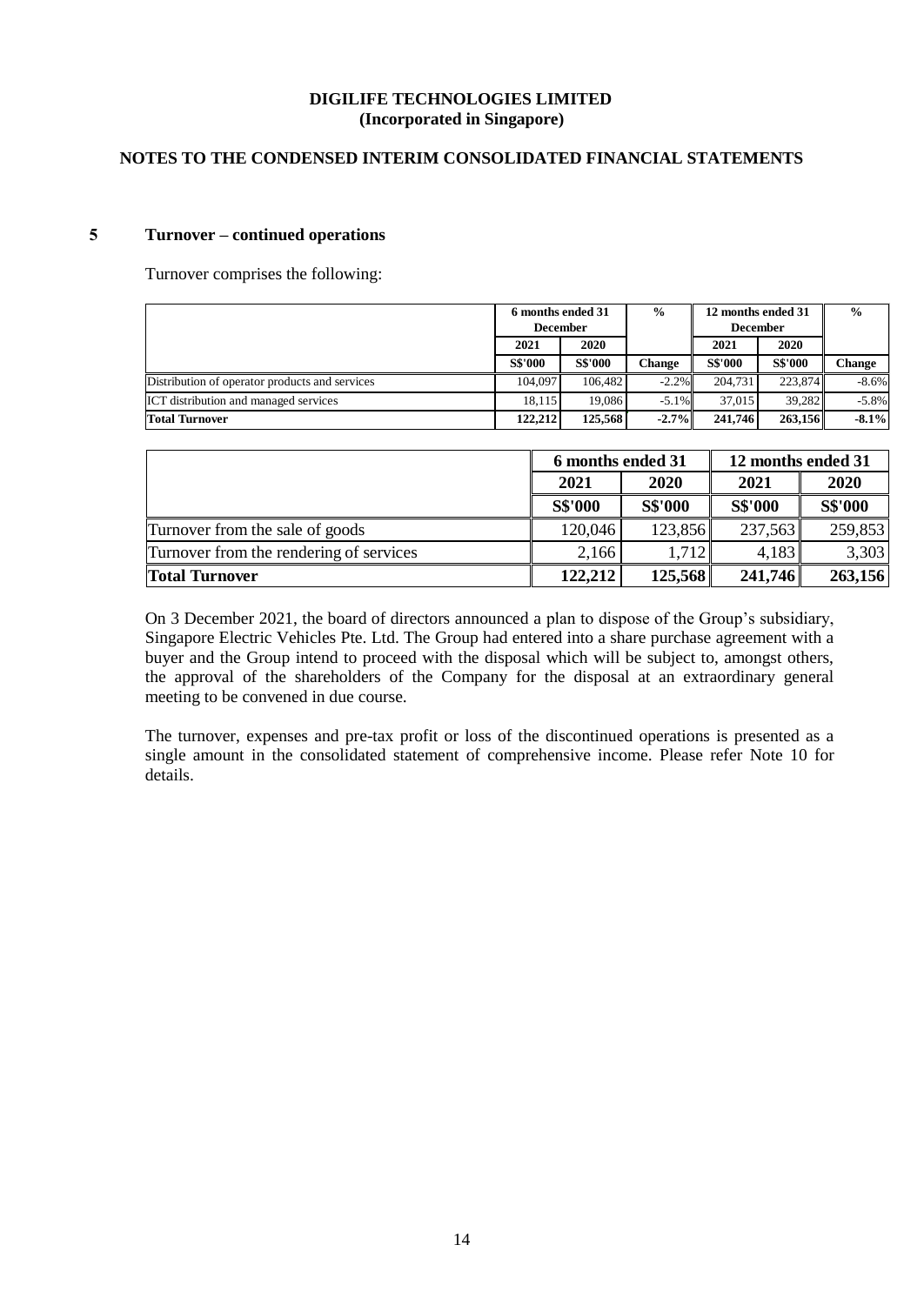# **NOTES TO THE CONDENSED INTERIM CONSOLIDATED FINANCIAL STATEMENTS**

# **5 Turnover – continued operations** (cont'd)

Disaggregation of revenue from contracts with customers

|                                                | At a point     |                |                |
|------------------------------------------------|----------------|----------------|----------------|
|                                                | in time        | Over time      | <b>Total</b>   |
|                                                | <b>S\$'000</b> | <b>S\$'000</b> | <b>S\$'000</b> |
| 6 months ended 31 December 2021                |                |                |                |
| <b>Telecom</b>                                 |                |                |                |
| Distribution of operator products and services |                |                |                |
| - Indonesia                                    | 104,097        |                | 104,097        |
|                                                |                |                |                |
| <b>Technology</b>                              |                |                |                |
| ICT distribution and managed services          |                |                |                |
| Singapore                                      | 8,893          | 2,147          | 11,040         |
| - India                                        | 3,285          | 3,771          | 7,056          |
|                                                | 12,178         | 5,918          | 18,096         |
|                                                |                |                |                |
| <b>Others</b>                                  |                |                |                |
| Singapore                                      |                | 19             | 19             |
|                                                |                |                |                |
| <b>Total Turnover</b>                          | 116,275        | 5,937          | 122,212        |

|                                                | At a point |                |                |
|------------------------------------------------|------------|----------------|----------------|
|                                                | in time    | Over time      | <b>Total</b>   |
|                                                | S\$'000    | <b>S\$'000</b> | <b>S\$'000</b> |
| 6 months ended 31 December 2020                |            |                |                |
| <b>Telecom</b>                                 |            |                |                |
| Distribution of operator products and services |            |                |                |
| - Indonesia                                    | 106,482    |                | 106,482        |
| <b>Technology</b>                              |            |                |                |
| <b>ICT</b> distribution and managed services   |            |                |                |
| Singapore                                      | 9,924      | 1,761          | 11,685         |
| - India                                        | 4,020      | 3,349          | 7,369          |
|                                                | 13,944     | 5,110          | 19,054         |
| <b>Others</b>                                  |            |                |                |
| Singapore                                      |            | 32             | 32             |
| <b>Total Turnover</b>                          | 120,426    | 5,142          | 125,568        |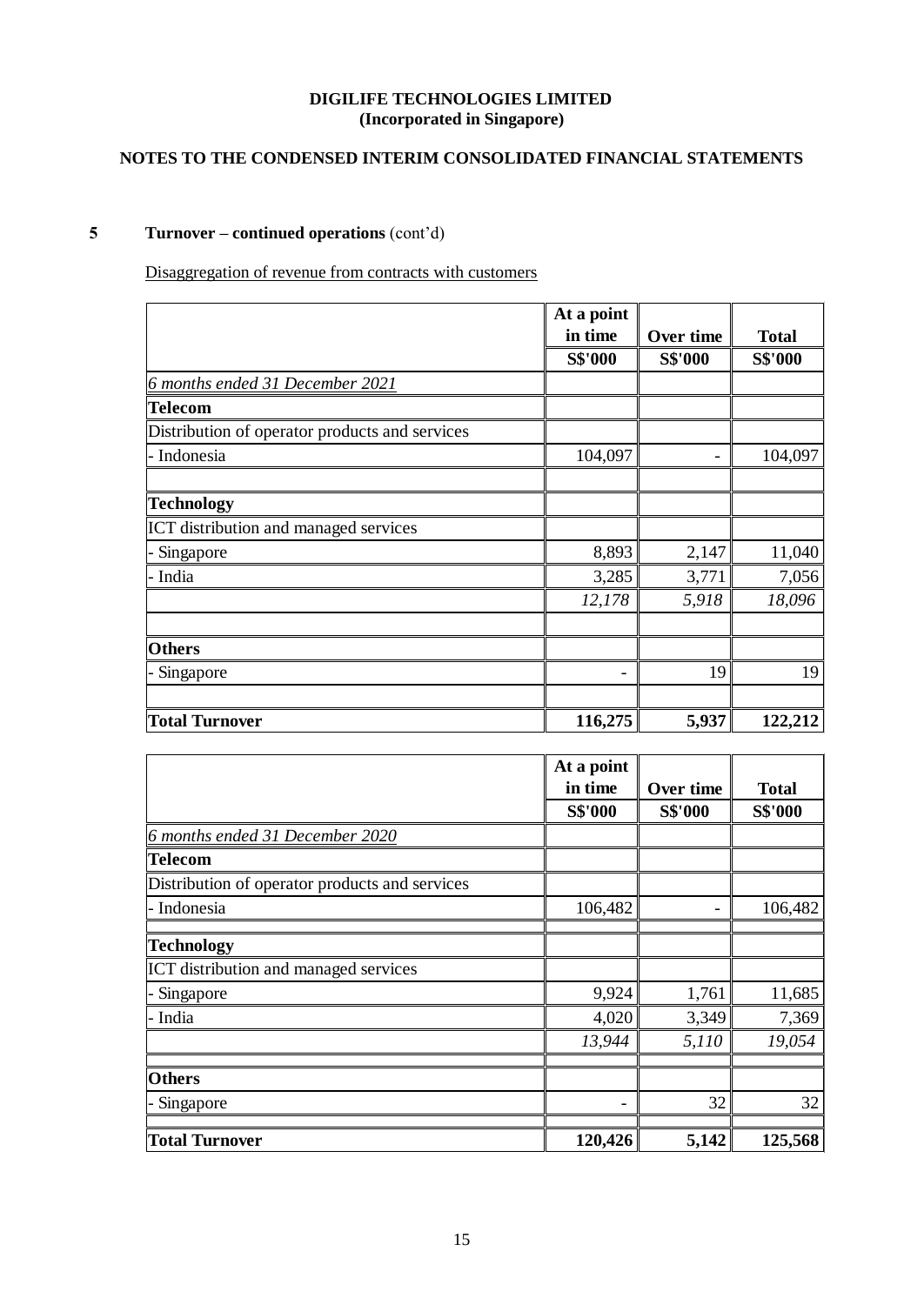# **NOTES TO THE CONDENSED INTERIM CONSOLIDATED FINANCIAL STATEMENTS**

# **5 Turnover – continued operations** (cont'd)

Disaggregation of revenue from contracts with customers (cont'd)

|                                                | At a point |           |              |
|------------------------------------------------|------------|-----------|--------------|
|                                                | in time    | Over time | <b>Total</b> |
|                                                | S\$'000    | S\$'000   | S\$'000      |
| 12 months ended 31 December 2021               |            |           |              |
| <b>Telecom</b>                                 |            |           |              |
| Distribution of operator products and services |            |           |              |
| - Indonesia                                    | 204,731    |           | 204,731      |
| <b>Technology</b>                              |            |           |              |
| ICT distribution and managed services          |            |           |              |
| Singapore                                      | 17,923     | 4,145     | 22,068       |
| - India                                        | 7,668      | 7,241     | 14,909       |
|                                                | 25,591     | 11,386    | 36,977       |
| <b>Others</b>                                  |            |           |              |
| Singapore                                      |            | 38        | 38           |
| <b>Total Turnover</b>                          | 230,322    | 11,424    | 241,746      |

|                                                | At a point     |                |                |
|------------------------------------------------|----------------|----------------|----------------|
|                                                | in time        | Over time      | <b>Total</b>   |
|                                                | <b>S\$'000</b> | <b>S\$'000</b> | <b>S\$'000</b> |
| 12 months ended 31 December 2020               |                |                |                |
| <b>Telecom</b>                                 |                |                |                |
| Distribution of operator products and services |                |                |                |
| - Indonesia                                    | 223,874        |                | 223,874        |
| <b>Technology</b>                              |                |                |                |
| ICT distribution and managed services          |                |                |                |
| Singapore                                      | 21,667         | 3,224          | 24,891         |
| - India                                        | 7,541          | 6,772          | 14,313         |
|                                                | 29,208         | 9,996          | 39,204         |
| <b>Others</b>                                  |                |                |                |
| Singapore                                      |                | 78             | 78             |
| <b>Total Turnover</b>                          | 253,082        | 10,074         | 263,156        |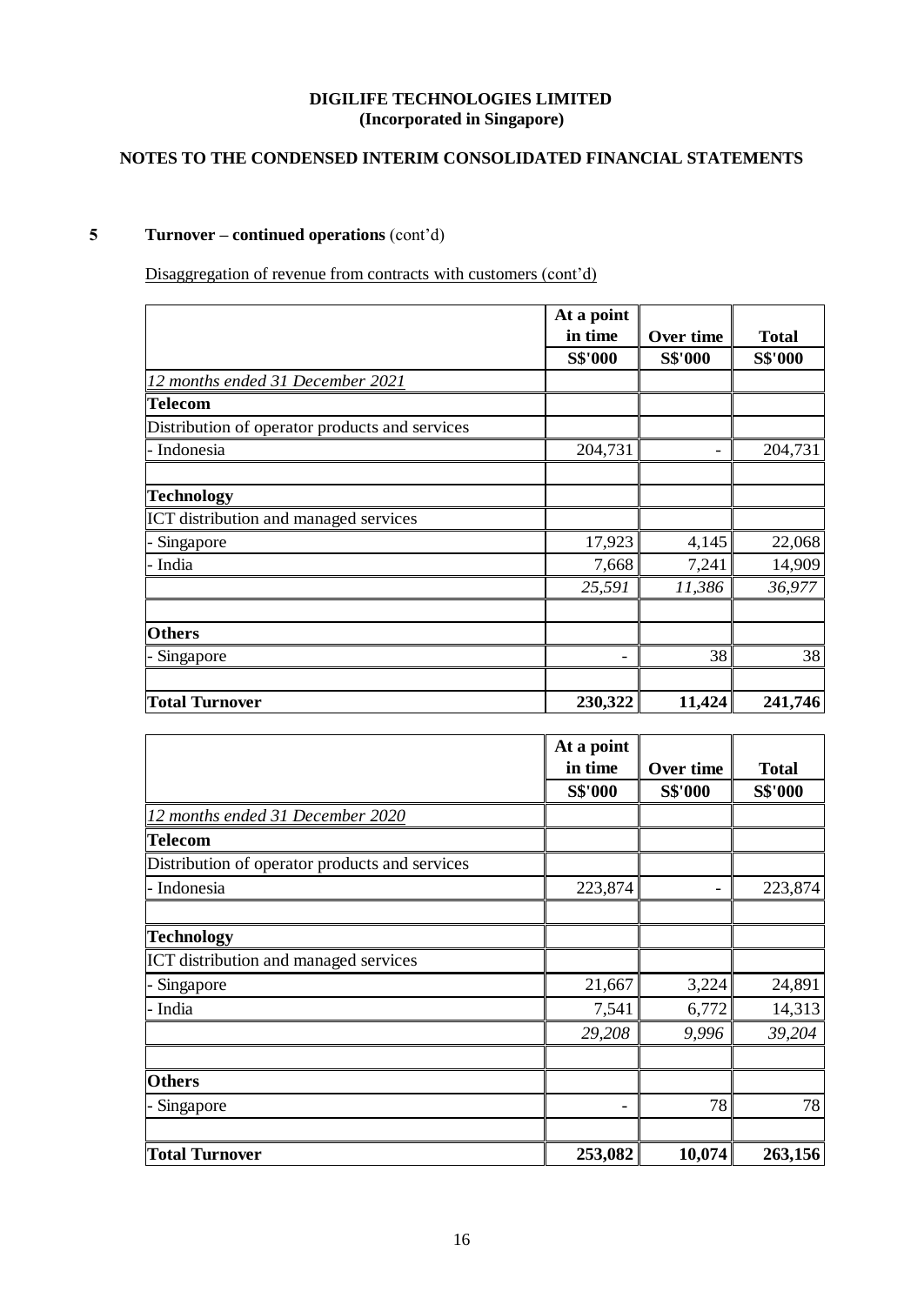# **NOTES TO THE CONDENSED INTERIM CONSOLIDATED FINANCIAL STATEMENTS**

## **6 Operating Expenses – continued operations**

|                                     | $\frac{0}{0}$<br>6 months ended 31 |                |               | 12 months ended 31 |                | $\frac{0}{0}$ |
|-------------------------------------|------------------------------------|----------------|---------------|--------------------|----------------|---------------|
|                                     | <b>December</b>                    |                |               | <b>December</b>    |                |               |
|                                     | 2021                               | 2020           |               | 2021               | 2020           |               |
|                                     | <b>S\$'000</b>                     | <b>S\$'000</b> | <b>Change</b> | <b>S\$'000</b>     | <b>S\$'000</b> | <b>Change</b> |
|                                     |                                    |                |               |                    |                |               |
|                                     |                                    |                |               |                    |                |               |
| Personnel costs                     | (8.607)                            | (7, 427)       | 15.9%         | (17,179)           | (15, 162)      | 13.3%         |
| Infrastructure costs                | (623)                              | (694)          | $-10.2%$      | (1,327)            | (1,599)        | $-17.0%$      |
| Marketing expenses                  | (483)                              | (551)          | $-12.3\%$     | (937)              | (1,161)        | $-19.3%$      |
| Other expenses - operating (Note 8) | (2,497)                            | (2,175)        | 14.8%         | (4,481)            | (4,304)        | 4.1%          |
| <b>Total operating expenses</b>     | (12,210)                           | (10, 847)      | $12.6\%$      | (23,924)           | (22, 226)      | 7.6%          |

Personnel costs includes cost for Digilife Technologies Performance Share Plan 2021 of S\$2,771,000 (31 December 2020: S\$ Nil).

## **7 Other Income – Non-Operating - continued operations**

|                                                          | 6 months ended 31<br><b>December</b> |                | $\frac{6}{9}$ | 12 months ended 31<br><b>December</b> |                | $\frac{0}{0}$ |
|----------------------------------------------------------|--------------------------------------|----------------|---------------|---------------------------------------|----------------|---------------|
|                                                          | 2021                                 | 2020           |               | 2021                                  | 2020           |               |
|                                                          | <b>S\$'000</b>                       | <b>S\$'000</b> | Change        | <b>S\$'000</b>                        | <b>S\$'000</b> | <b>Change</b> |
| Gain on disposal of subsidiaries                         | 125                                  |                | N.M.          | 125                                   |                | N.M.          |
| $(Loss)$ Gain on disposal of property, plant & equipment |                                      | 10             | N.M.          | 391                                   |                | N.M.          |
| Others                                                   |                                      |                | N.M.          | 23                                    |                | N.M.          |
| Total other income - non operating                       | 139                                  | 13             | N.M.          | 187                                   | 15             | N.M.          |

During Q4 2021, the Group completed the disposal of its subsidiaries (please refer to announcement dated 9 November 2021 and 3 January 2022), engaged in ICT distribution and managed services, and consequently recognised a gain of S\$125,000 over the net assets of disposed subsidiaries.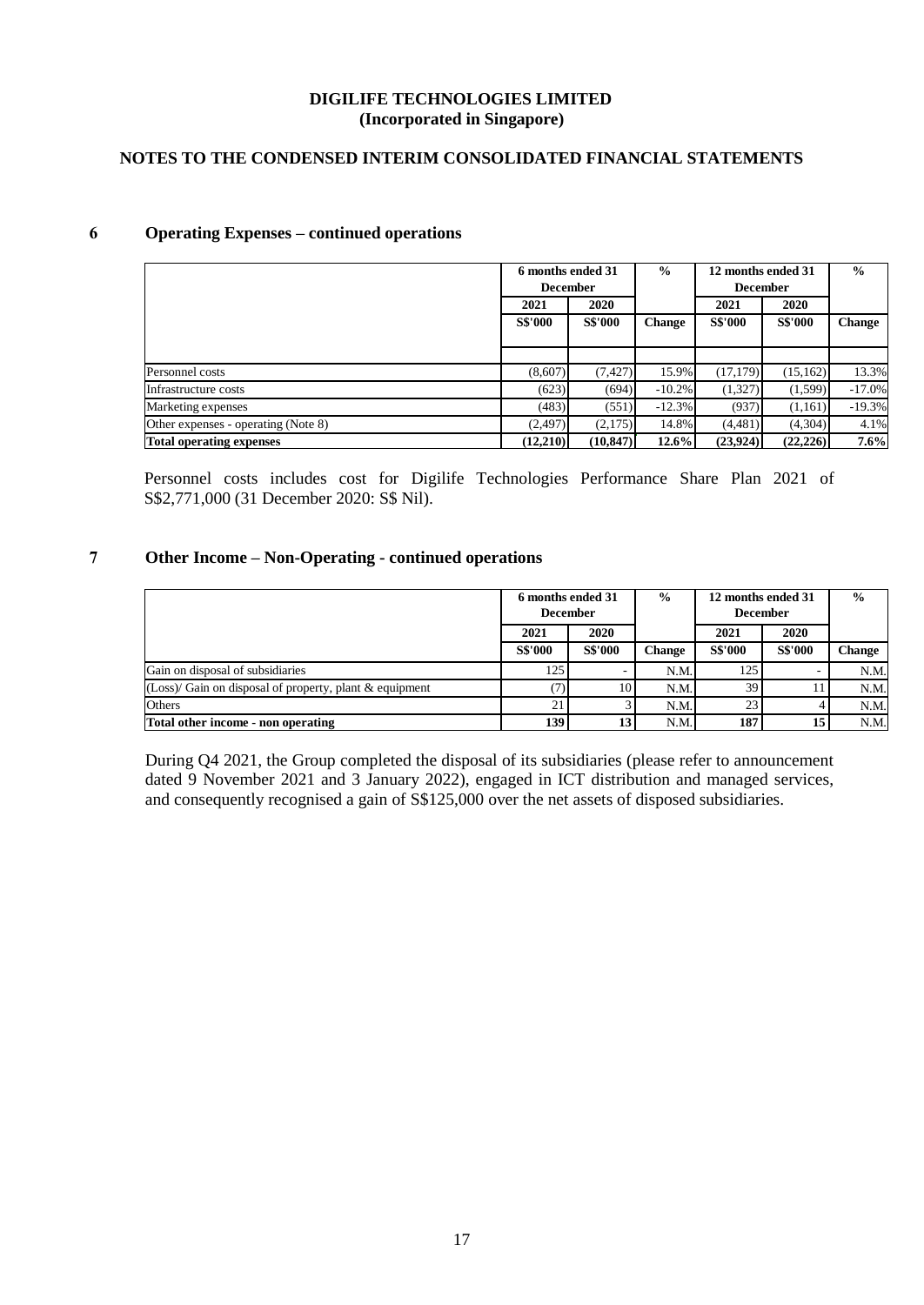# **NOTES TO THE CONDENSED INTERIM CONSOLIDATED FINANCIAL STATEMENTS**

# **8 Other Expenses – Operating – continued operations**

|                                                                     | 6 months ended 31<br><b>December</b> |                |               |                | $\frac{0}{0}$  | 12 months ended 31<br><b>December</b> |  | $\frac{0}{0}$ |
|---------------------------------------------------------------------|--------------------------------------|----------------|---------------|----------------|----------------|---------------------------------------|--|---------------|
|                                                                     | 2021                                 | 2020           |               | 2021           | 2020           |                                       |  |               |
|                                                                     | <b>S\$'000</b>                       | <b>S\$'000</b> | <b>Change</b> | <b>S\$'000</b> | <b>S\$'000</b> | <b>Change</b>                         |  |               |
| <b>Bank</b> charges                                                 | (56)                                 | (48)           | 16.7%         | (99)           | (89)           | 11.2%                                 |  |               |
| Collection service fees                                             | (16)                                 | (51)           | $-68.6%$      | (50)           | (95)           | $-47.4%$                              |  |               |
| Equipment maintenance                                               | (80)                                 | (60)           | 33.3%         | (162)          | (121)          | 33.9%                                 |  |               |
| Equipment rental                                                    | (89)                                 | (100)          | $-11.0%$      | (185)          | (201)          | $-8.0\%$                              |  |               |
| Freight and postage charges                                         | (42)                                 | (38)           | 10.5%         | (74)           | (62)           | 19.4%                                 |  |               |
| Printing & stationery                                               | (32)                                 | (33)           | $-3.0\%$      | (60)           | (66)           | $-9.1%$                               |  |               |
| Professional fees                                                   | (739)                                | (642)          | 15.1%         | (1,312)        | (1,185)        | 10.7%                                 |  |               |
| Provision of allowance of doubtful non-trade debts                  | (52)                                 | (76)           | $-31.6%$      | (52)           | (83)           | $-37.3%$                              |  |               |
| Provision/write off of allowance of doubtful trade debts            | (31)                                 | (18)           | 72.2%         | (29)           | (112)          | $-74.1%$                              |  |               |
| Provision of allowance for stock obsolescence/(write off) of stocks | (71)                                 | (58)           | 22.4%         | (162)          | (115)          | 40.9%                                 |  |               |
| Telecommunication expenses                                          | (97)                                 | (115)          | $-15.7%$      | (201)          | (241)          | $-16.6%$                              |  |               |
| Travelling & entertainment expenses                                 | (559)                                | (525)          | 6.5%          | (1,047)        | (1,027)        | 1.9%                                  |  |               |
| Insurance                                                           | 53                                   | (120)          | $-144.2%$     | (66)           | (225)          | $-70.7%$                              |  |               |
| Others                                                              | (686)                                | (291)          | 135.7%        | (982)          | (682)          | 44.0%                                 |  |               |
| <b>Total other expenses - operating</b>                             | (2, 497)                             | (2,175)        | 14.8%         | (4, 481)       | (4,304)        | 4.1%                                  |  |               |

# **9 Other Expenses – non operating – continued operations**

|                                                    |                | 6 months ended 31<br><b>December</b> |               | 12 months ended 31<br><b>December</b> |                | $\frac{0}{0}$ |
|----------------------------------------------------|----------------|--------------------------------------|---------------|---------------------------------------|----------------|---------------|
|                                                    | 2021           | 2020                                 |               | 2021                                  | 2020           |               |
|                                                    | <b>S\$'000</b> | <b>S\$'000</b>                       | <b>Change</b> | <b>S\$'000</b>                        | <b>S\$'000</b> | <b>Change</b> |
| Impairment loss on investment properties (Note 18) |                | 29                                   | N.M.          |                                       | 29             | N.M.          |
| Fair value changes for financial assets, at FVPL   | -              |                                      | N.M.          | 201                                   |                | N.M.          |
| Allowance for inventory obsolescence               | 201            | 336                                  | N.M.          | 420                                   | 336            | 25.0%         |
| Allowance for doubtful non-trade debts             |                | 755                                  | $-99.9\%$     | 85                                    | 755            | $-88.7%$      |
| Intangible asset written off                       |                | 261                                  | N.M.          | 120                                   | 261            | $-54.0\%$     |
| Others                                             | 263            | 30                                   | N.M.          | 315                                   | 326            | $-3.4%$       |
| Total other expenses - non operating               | 465            | 1.411                                | N.M.          | 1.141                                 | 1.707          | $-33.2%$      |

### **10 Discontinued Operations**

On 3 December 2021, the board of directors announced a plan to dispose of the Group's subsidiary, Singapore Electric Vehicles Pte. Ltd. The Group had entered into a share purchase agreement with a buyer and the Group intend to proceed with the disposal which will be subject to, amongst others, the approval of the shareholders of the Company for the disposal at an extraordinary general meeting to be convened in due course.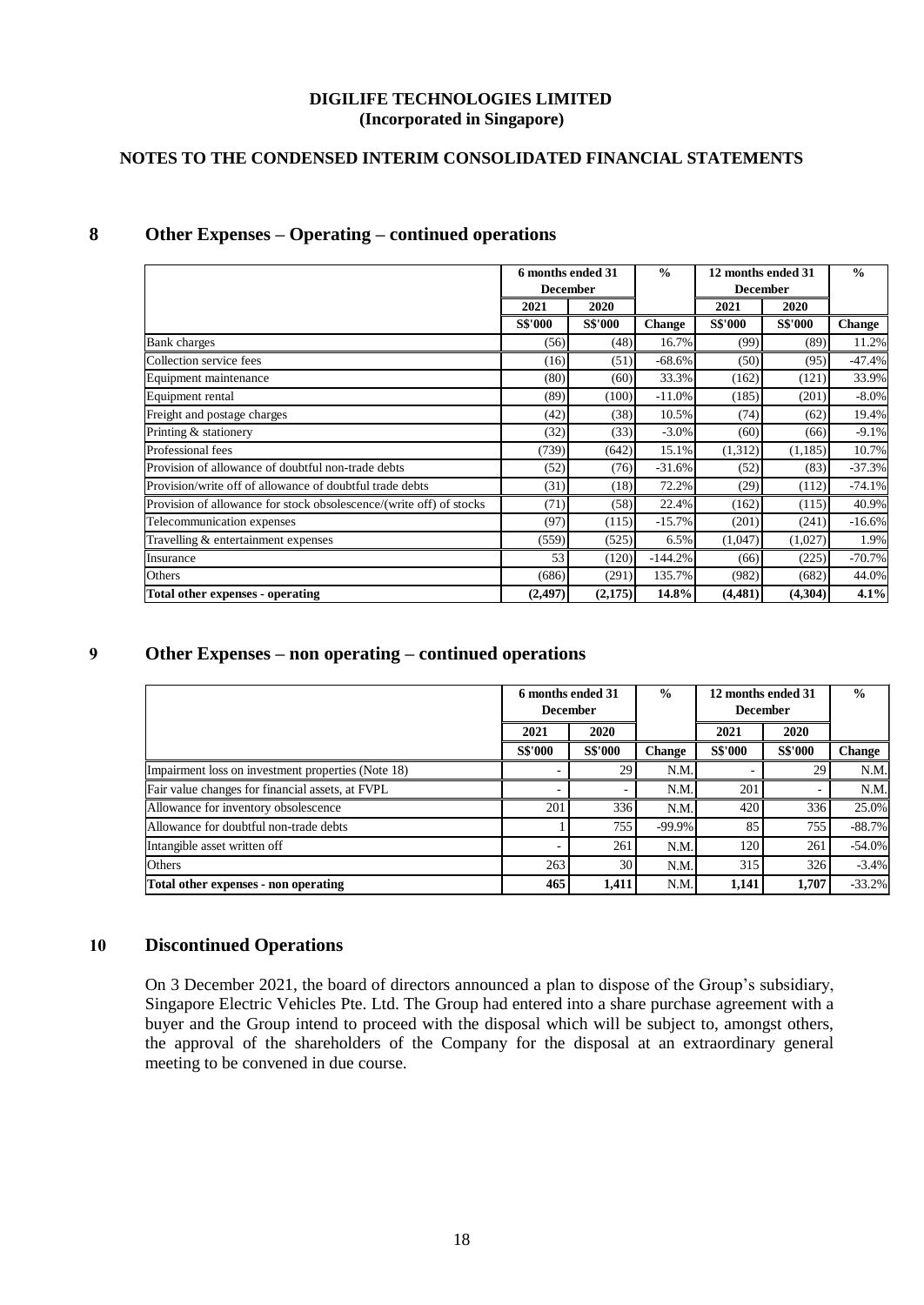# **NOTES TO THE CONDENSED INTERIM CONSOLIDATED FINANCIAL STATEMENTS**

# **10 Discontinued Operations (cont'd)**

The results of the discontinued operations included in the consolidated statement of comprehensive income are set out below. The comparative statement of comprehensive income has been represented to include those operations classified as discontinued in the current period.

|                                                                       | 12 months ended 31<br><b>December</b> |                |
|-----------------------------------------------------------------------|---------------------------------------|----------------|
|                                                                       | 2021                                  | 2020           |
|                                                                       | <b>S\$'000</b>                        | <b>S\$'000</b> |
| Turnover                                                              | 1,085                                 | 880            |
| Purchases and changes in inventories and direct service fees incurred | (78)                                  | (72)           |
| Commission and other selling expenses                                 | (16)                                  |                |
| Other income - operating                                              | 36                                    | 366            |
| Operating expenses                                                    | (822)                                 | (888)          |
| Earnings: Operating (before interest, depreciation, amortisation and  | 205                                   | 286            |
| taxation)                                                             |                                       |                |
| Other income - non operating                                          |                                       | (2)            |
| Other expenses - non operating                                        | (1)                                   | (79)           |
| Finance costs                                                         | (36)                                  | (140)          |
| Depreciation of property, plant and equipment                         | (783)                                 | (694)          |
| Amortisation of intangible assets                                     | (19)                                  | (19)           |
| Loss before taxation                                                  | (634)                                 | (648)          |
| <b>Taxation</b>                                                       |                                       |                |
| Net loss after tax                                                    | (634)                                 | (648)          |

## **11 Earnings per Share**

|                                                                                                                                                      | Group                                                |         |                                       |             |  |  |
|------------------------------------------------------------------------------------------------------------------------------------------------------|------------------------------------------------------|---------|---------------------------------------|-------------|--|--|
|                                                                                                                                                      | 6 months ended 31<br><b>December</b><br>2020<br>2021 |         | 12 months ended 31<br><b>December</b> |             |  |  |
|                                                                                                                                                      |                                                      |         | 2021                                  | <b>2020</b> |  |  |
| Earning per ordinary share from continuing and discontinued<br>operations for the period after deducting any provision for<br>preference dividends:- |                                                      |         |                                       |             |  |  |
| i) Based on weighted average number of ordinary share in issue                                                                                       | (18.04)                                              | (12.04) | (38.24)                               | (23.85)     |  |  |
| ii) On a fully diluted basis                                                                                                                         | (18.04)                                              | (12.04) | (38.24)                               | (23.85)     |  |  |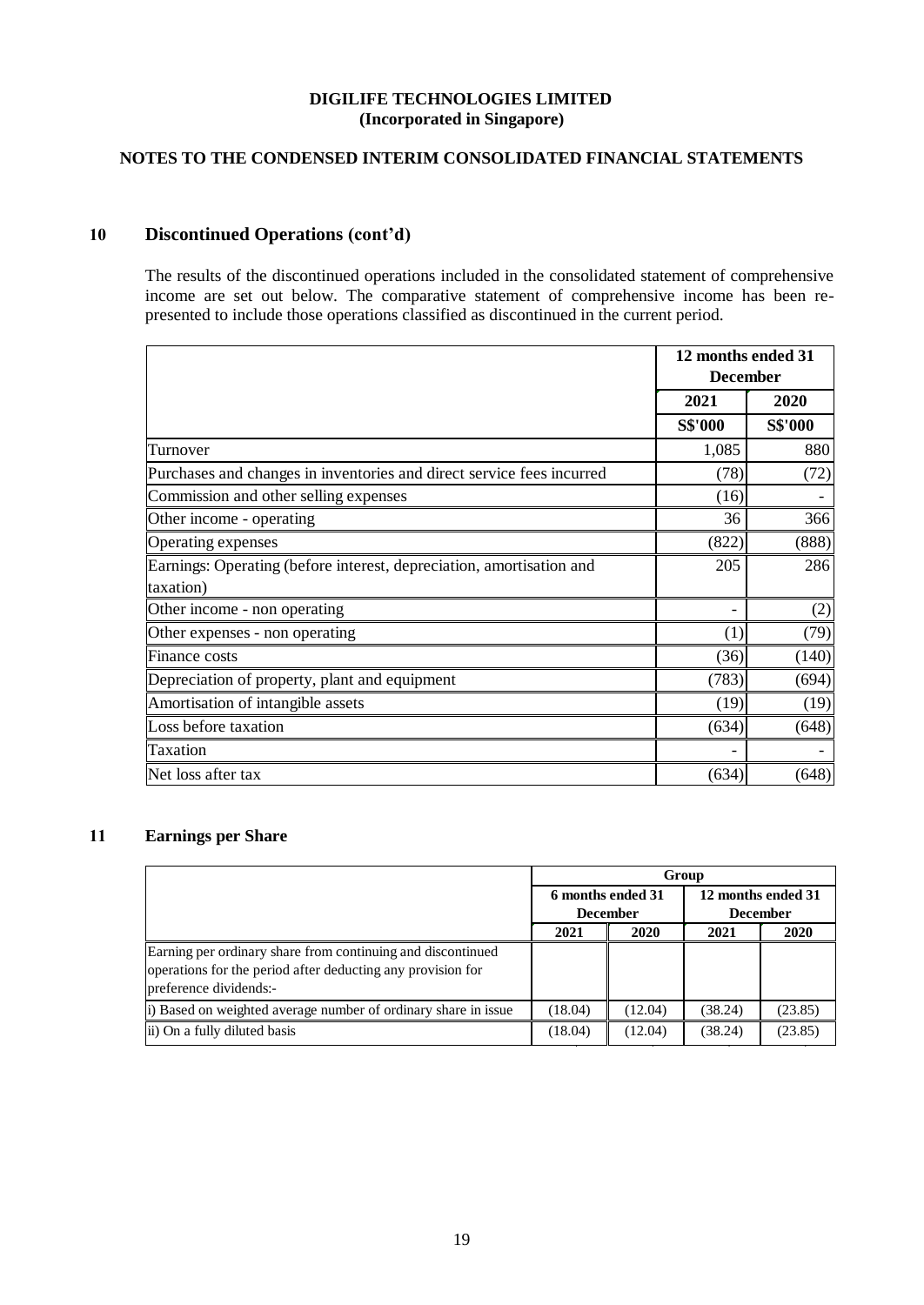## **NOTES TO THE CONDENSED INTERIM CONSOLIDATED FINANCIAL STATEMENTS**

### **12 Net Asset Value per Share**

|                                    |                                                         | Group                                               | Company |      |  |
|------------------------------------|---------------------------------------------------------|-----------------------------------------------------|---------|------|--|
|                                    | 31 December 31 December 31 December 31 December<br>2021 | 2020                                                | 2021    | 2020 |  |
| Net asset value per ordinary share |                                                         | 260.92 cents 311.84 cents 129.33 cents 125.31 cents |         |      |  |

Net asset value per ordinary share is calculated based on 13,519,813 (31 December 2020: 11,851,225) ordinary shares (excluding treasury shares) in issue at the end of the period under review and of the immediate preceding financial year.

## **13 Inventories**

|                    |                                    | Group          | Company         |                 |  |
|--------------------|------------------------------------|----------------|-----------------|-----------------|--|
|                    | 31<br>31                           |                | 31              | 31              |  |
|                    | <b>December</b><br><b>December</b> |                | <b>December</b> | <b>December</b> |  |
|                    | 2021<br>2020                       |                | 2021            | 2020            |  |
|                    | S\$'000                            | <b>S\$'000</b> | S\$'000         | S\$'000         |  |
|                    |                                    |                |                 |                 |  |
| <b>Inventories</b> | 8,981                              | 11,658         |                 | $\blacksquare$  |  |

Inventories of distribution of operator products decreased by S\$2.0 million while ICT distribution & managed services inventories decreased as a results of exclusion inventories of disposed companies against corresponding period in preceding year. Details of disposed companies please refer to Note 7.

# **14 Trade Receivables**

|                                |                         | Group                   | Company                 |                  |  |
|--------------------------------|-------------------------|-------------------------|-------------------------|------------------|--|
|                                | 31                      | 31                      | 31                      | 31               |  |
|                                | <b>December</b><br>2021 | <b>December</b><br>2020 | <b>December</b><br>2021 | December<br>2020 |  |
|                                | S\$'000                 | <b>S\$'000</b>          | S\$'000                 | <b>S\$'000</b>   |  |
|                                |                         |                         |                         |                  |  |
| Trade receivables              | 8,141                   | 13,344                  | 495                     | 487              |  |
| Less: Allowance for impairment | (2,838)                 | (3,161)                 | (444)                   | (435)            |  |
| Net trade receivables          | 5,303                   | 10,183                  | 51                      | 52               |  |

Trade receivables are non-interest bearing and are generally on 30 to 90 days' terms. They are recognised at their original invoice amounts which represent their fair values on initial recognition. The Group holds trade receivables with the objective to collect the contractual cash flows and therefore measures them subsequently at amortised cost using the effective interest method.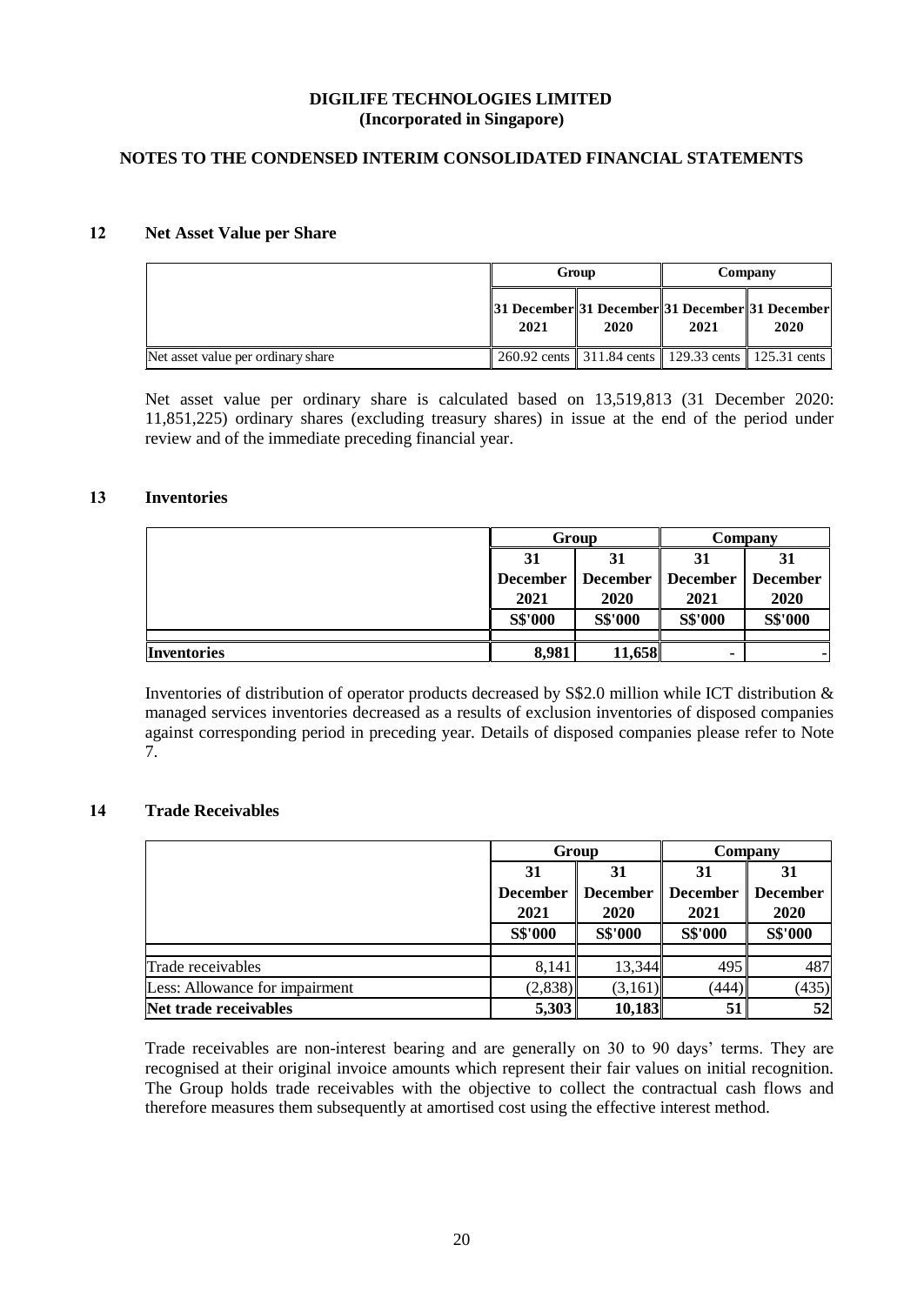## **NOTES TO THE CONDENSED INTERIM CONSOLIDATED FINANCIAL STATEMENTS**

## **14 Trade Receivables (cont'd)**

Allowance for impairment for trade receivables has always been measured at an amount equal to lifetime expected credit losses ("ECL"). The Group has recognised a loss allowance of 100% against certain receivables over 365 days past due (credit-impaired) because historical experience has indicated that these receivables are generally not recoverable. There has been no change in the estimation techniques or significant assumptions made during the current reporting year. None of the trade receivables that have been written off is subject to recovery process.

The Group uses a provision matrix to measure the lifetime expected credit loss allowance for trade receivables. In measuring the expected credit losses, trade receivables are grouped based on shared credit risk characteristics and days past due.

In calculating the expected credit loss rates, the Group considers historical loss rates for each category of customers and adjusts to reflect current and forward-looking macroeconomic factors affecting the ability of the customers to settle the receivables.

The Group's provision for loss allowance is determined based on the default rate by credit rating of customers, obtained from independent credit rating companies.

### **15 Cash and Cash Equivalents**

|                                                    |                 | Group<br>Company |                 |                 |
|----------------------------------------------------|-----------------|------------------|-----------------|-----------------|
|                                                    | 31              | 31               | 31              | 31              |
|                                                    | <b>December</b> | <b>December</b>  | <b>December</b> | <b>December</b> |
|                                                    | 2021            | 2020             | 2021            | 2020            |
|                                                    | <b>S\$'000</b>  | <b>S\$'000</b>   | <b>S\$'000</b>  | <b>S\$'000</b>  |
|                                                    |                 |                  |                 | 700             |
| <b>Fixed deposits</b>                              | 2,974           | 3,529            | 1,270           |                 |
| Cash and bank balances                             | 10,180          | 6,975            | 2,470           | 595             |
|                                                    | 13,154          | 10,504           | 3,740           | 1,295           |
| Less: Cash and bank deposits pledged               | (1,704)         | (2,829)          |                 |                 |
| Add: Unpledged fixed deposits                      | 1,073           | 653              | 30              | 30              |
| Add: Cash and bank balances included in a disposal | 413             |                  |                 |                 |
| group held for sale                                |                 |                  |                 |                 |
| <b>Per statement of cash flows</b>                 | 12,936          | 8,328            | 3,770           | 1,325           |

Cash and cash equivalents comprise the following:

Cash and cash equivalents that are neither past due nor impaired are placed with or entered into with reputable financial institutions.

For the purpose of presentation in the consolidated statement of cash flows, cash and cash equivalents are presented net of pledged fixed deposits.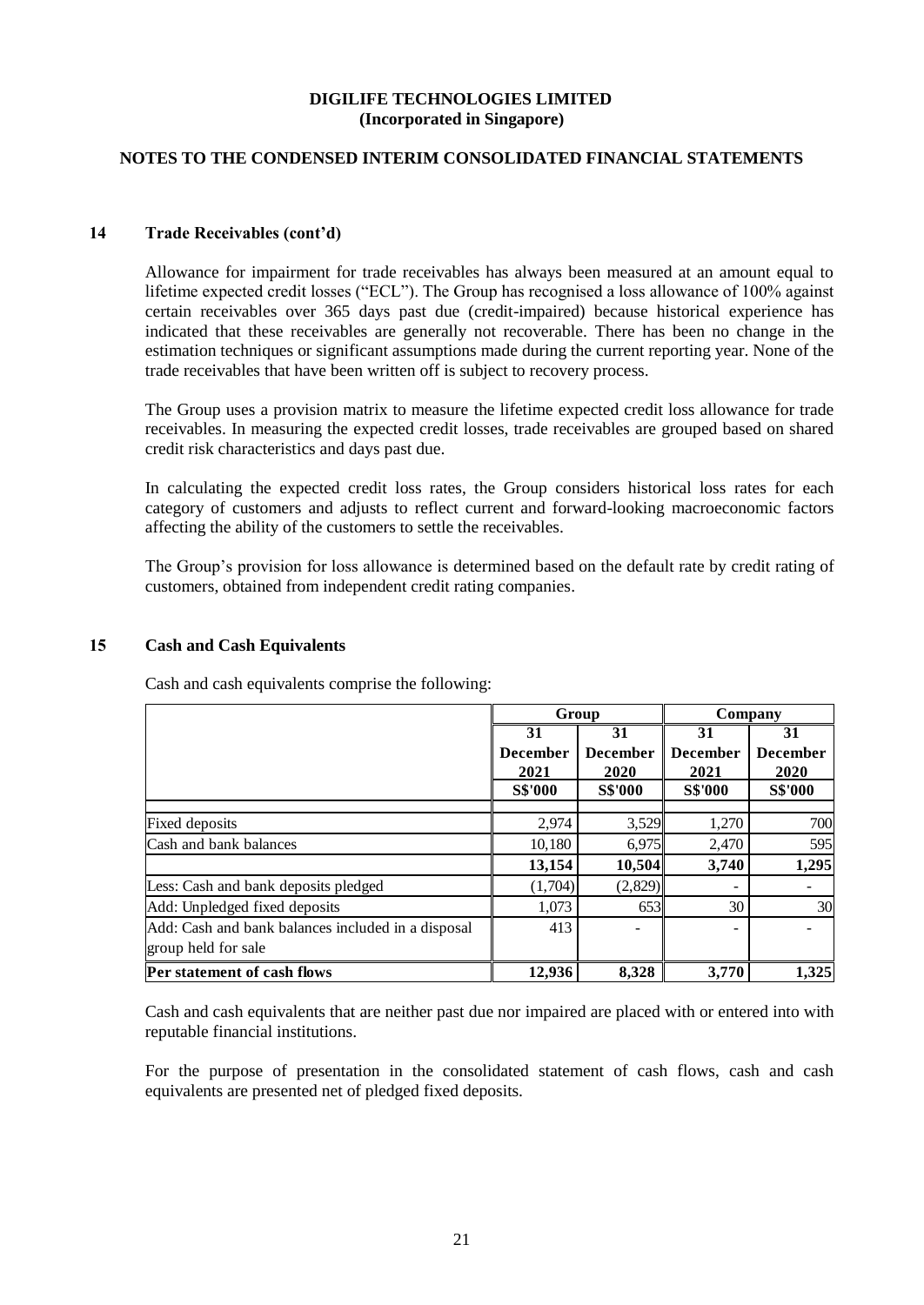# **NOTES TO THE CONDENSED INTERIM CONSOLIDATED FINANCIAL STATEMENTS**

## **16 Disposal group classified as held for sale**

As described in Note 10 Discontinued operations, the Group is seeking to dispose of its subsidiary.

The major classes of assets and liabilities of the subsidiary at the end of the reporting period are as follows:

|                                                           | Group            |
|-----------------------------------------------------------|------------------|
|                                                           | 31 December 2021 |
|                                                           | S\$'000          |
|                                                           |                  |
| Cash and bank balances                                    | 413              |
| Other current assets                                      | 18               |
| Property, plant and equipment                             | 4,475            |
| Intangible assets                                         | 4                |
| Assets of disposal group classified as held for sale      | 4,910            |
| Other current liabilities                                 | 132              |
|                                                           |                  |
| Liabilities of disposal group classified as held for sale | 132              |
| Net assets of disposal group classified as held for sale  | 4,778            |

# **17 Property, Plant and Equipment**

During the six months ended 31 December 2021, the Group acquired assets amounting to S\$522,000 (31 December 2020: \$270,000) and disposal of assets amounting to S\$418,000 (31 December 2020: S\$171,000).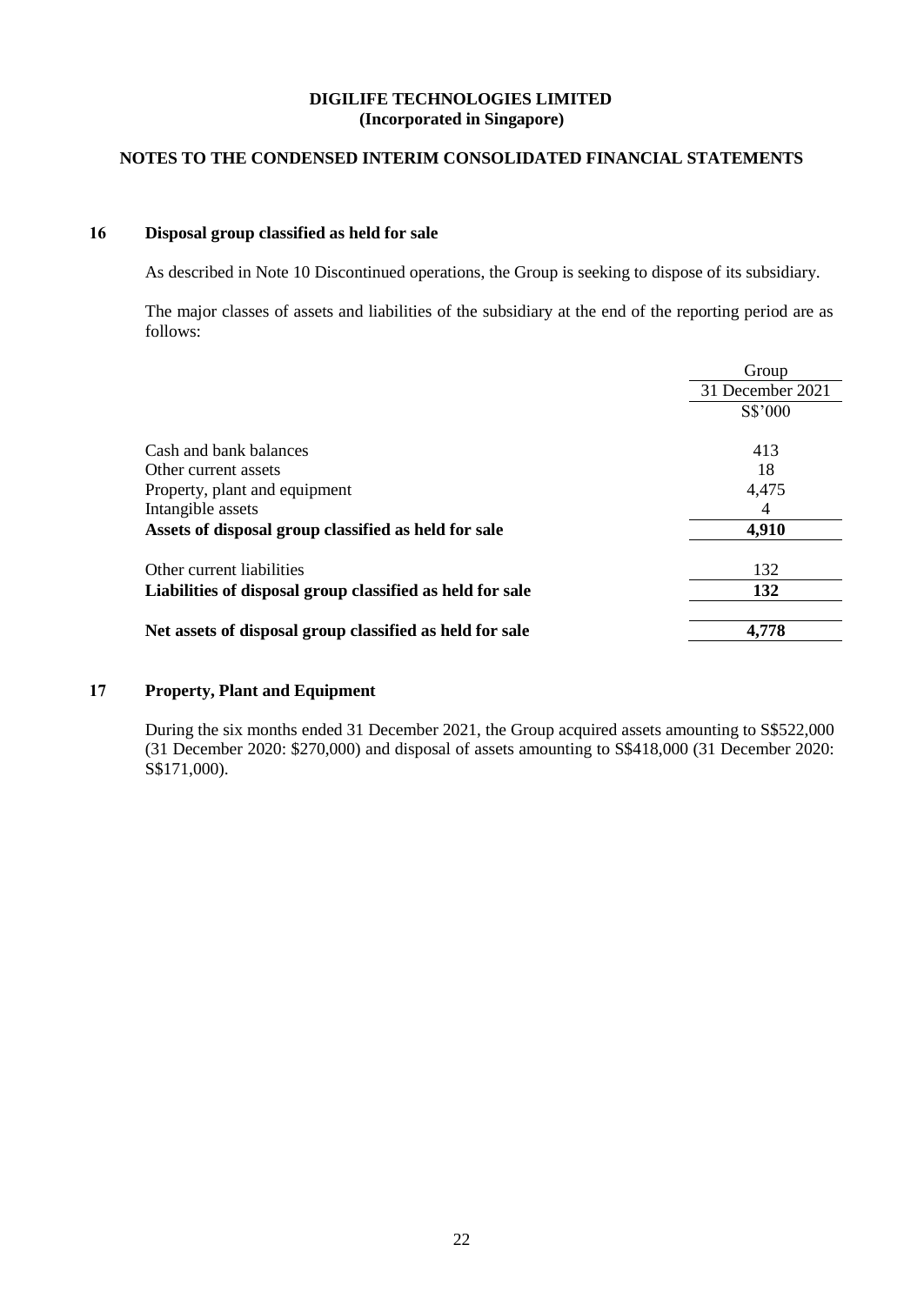## **NOTES TO THE CONDENSED INTERIM CONSOLIDATED FINANCIAL STATEMENTS**

## **18 Investment Properties**

|                                                |                | Group          |
|------------------------------------------------|----------------|----------------|
|                                                | 2021           | 2020           |
|                                                | <b>S\$'000</b> | <b>S\$'000</b> |
| At fair value                                  |                |                |
| Balance at 1 January                           | 2,897          | 2,758          |
| Transferred from property, plant and equipment |                | 268            |
| Loss from fair value adjustment                |                | (29)           |
| Translation differences                        |                | (100)          |
| <b>Balance at 31 December</b>                  | 2,908          | 2,897          |

The Group's policy is for investment property to be measured at fair value for which the Group completes property valuations at least annually by independent registered valuers at the end of the financial year. The Group shall complete the fair value of the investment properties by an independent valuer by 31 March 2022 and will disclose the effect in the financial results of 31 March 2022. Refer to the announcement dated 26 January 2022 for change of financial year end. However, the Management had taken into considerations those underlying factors that would have impact to the fair value of the investment properties since the last valuation completed in December 2020, including any tenant changes, assessing market rentals, etc. There is no major aspects that could affect the fair value of the investment properties as at 31 December 2021.

### **19 Loans and Bank Borrowings**

|                                         |                 | Group<br>Company    |                |                 |
|-----------------------------------------|-----------------|---------------------|----------------|-----------------|
|                                         |                 |                     |                |                 |
|                                         | <b>December</b> | December   December |                | <b>December</b> |
|                                         | 2021            | 2020                | 2021           | 2020            |
|                                         | <b>S\$'000</b>  | <b>S\$'000</b>      | <b>S\$'000</b> | <b>S\$'000</b>  |
| Loans and bank borrowings - current     | 3,713           | 2,031               |                | 100             |
| Loans and bank borrowings - non current | 165             | 175                 |                | 175             |
| <b>Total</b>                            | 3,878           | 2,206               |                | 275             |

The current loans of the Group bear interest rates of between 2.25% and 11% (2020: between 2.25% and 11%) per annum and are repayable within the next 12 months.

The non-current loan of the Group for the current financial year bears interest rate of between 2.25% and 7% (2020: 2.25%) per annum and is repayable within the next 5 years.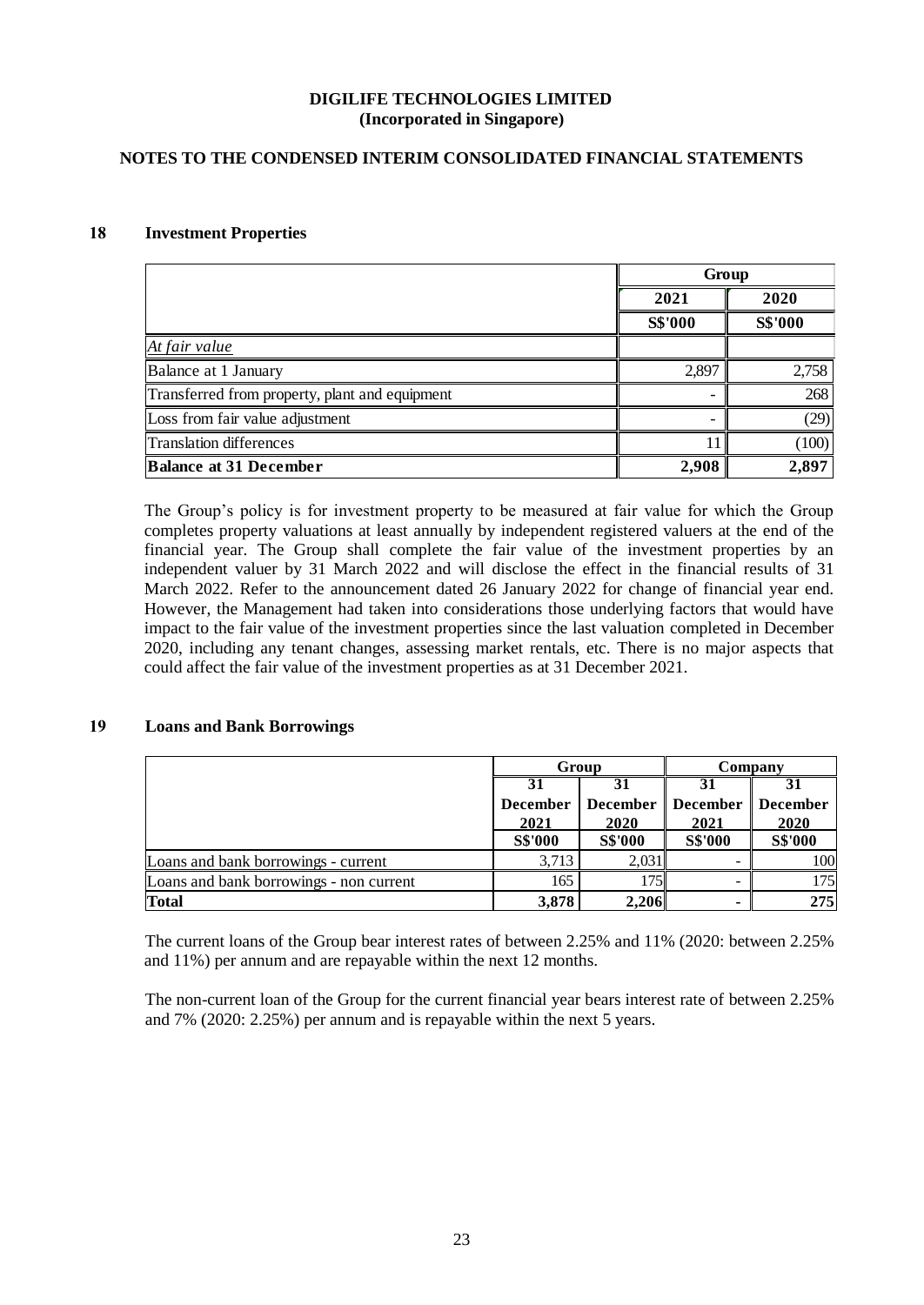## **NOTES TO THE CONDENSED INTERIM CONSOLIDATED FINANCIAL STATEMENTS**

## **19 Loans and Bank Borrowings (cont'd)**

|                                                    |                |                  | As at 31 December 2021 As at 31 December 2020 |                  |  |
|----------------------------------------------------|----------------|------------------|-----------------------------------------------|------------------|--|
|                                                    | <b>Secured</b> | <b>Unsecured</b> | <b>Secured</b>                                | <b>Unsecured</b> |  |
|                                                    | <b>S\$'000</b> | <b>S\$'000</b>   | <b>S\$'000</b>                                | <b>S\$'000</b>   |  |
| Amount repayable in one year or less, or on demand | 3,663          | 50               | 1,931                                         | 100              |  |
| Amount repayable after one year                    | 165            |                  | 175                                           |                  |  |

#### **Details of any collateral**

- a) Subsidiaries' current assets of S\$11.33 million (31 December 2020 : S\$\$11.85 million) and property, plant and equipment with carrying amount of S\$1.21 million (31 December 2020: S\$2.25 million) are pledged as security for bank guarantees, standby letters of credit and other bank services.
- b) Corporate guarantees of S\$3.0 million (31 December 2020 : S\$8.0 million) were given by the Company to enable a subsidiary to obtain credit facility from suppliers and performance bonds from financing companies.
- c) Corporate guarantees of Nil (31 December 2020 : S\$3.0 million) were given by the Company to enable a subsidiary to obtain banking facilities.
- d) Corporate guarantees of S\$1.0 million (31 December 2020 : S\$1.0 million) were given by the Company to enable a subsidiary to obtain insurance bond/s from an insurance company.
- e) Corporate guarantees of Nil (31 December 2020 : S\$5.5 million) were given by the subsidiary to enable its subsidiaries to obtain credit facility from suppliers. Corporate guarantees of S\$0.4 million were given to one of the entities of Cavu group that have been disposed during FY 2018. Counter guarantees of equivalent amount have been obtained from the buyer of the subject entity.
- f) Corporate guarantees of Nil (31 December 2020 : S\$1.1 million) were given by the subsidiary to enable its subsidiaries to obtain banking facilities.
- g) Corporate guarantees of Nil (31 December 2020 : S\$1.6 million) were given by the subsidiary to enable the Company to obtain banking facilities.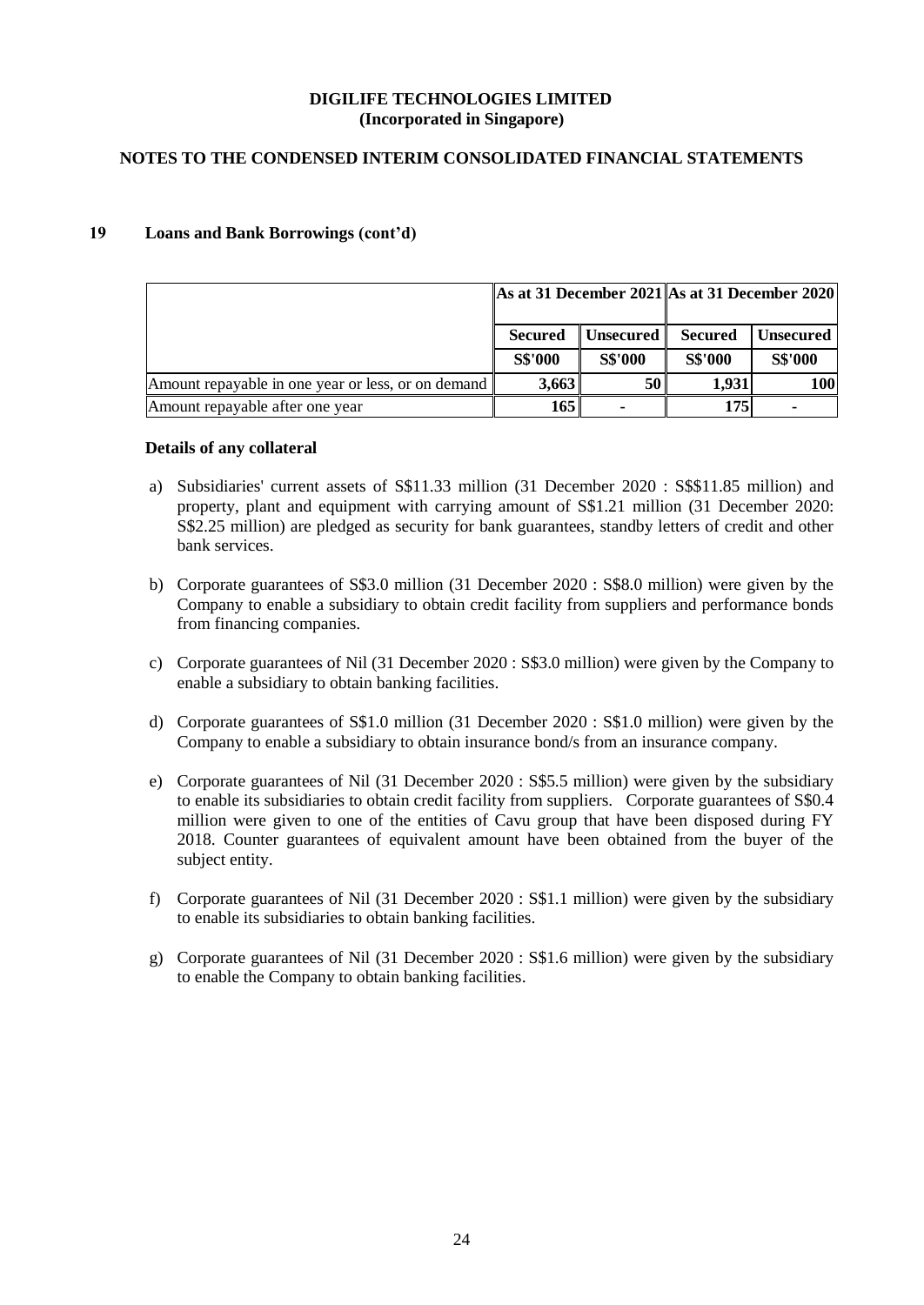## **NOTES TO THE CONDENSED INTERIM CONSOLIDATED FINANCIAL STATEMENTS**

## **20 Share Capital**

|                                                                    | <b>No. of Shares</b> |                  |  |
|--------------------------------------------------------------------|----------------------|------------------|--|
|                                                                    | 31 December 2021     | 31 December 2020 |  |
| Issued shares at the beginning of the period                       | 13,016,430           | 13,016,430       |  |
| Issue of ordinary shares by virtue of exercise of<br>share options | 863,954              |                  |  |
| Total issued shares at the end of the period                       | 13,880,384           | 13,016,430       |  |

The details of the outstanding share options and share awards granted under the Employees' Share Option Schemes and Share Plans respectively are as follows:

|                                                                  | <b>No. of Shares</b> |             |
|------------------------------------------------------------------|----------------------|-------------|
|                                                                  | 31 December 2021     | 30 Jun 2020 |
| Options granted under 2014 Digilife Employees' Stock Option plan |                      |             |
| Options granted under 2021 Digilife Performance Share Plan       |                      |             |

Total number of subsidiary holdings as at 31 December 2021 were Nil (31 December 2020: Nil).

## **21 Treasury Shares**

|                                                | <b>No. of Shares</b> |                  |  |
|------------------------------------------------|----------------------|------------------|--|
|                                                | 31 December 2021     | 31 December 2020 |  |
| Treasury shares at the beginning of the period | 1,165,205            | 1,165,205        |  |
| Re-issue of treasury shares                    | (804.634)            |                  |  |
| Total treasury shares at the end of the period | 360,571              | 1,165,205        |  |

Treasury shares relate to ordinary shares of the Company that are held by the Company presented as a component within shareholders' equity. There were no purchase or cancellation of treasury shares during the current and previous financial period.

During the current financial period, a total of 804,634 treasury shares was re-issued in accordance with Digilife Technologies Performance Share Plan 2021 as announced on 1 March 2021.

Percentage (%) of number of treasury shares against total number of shares as at 31 December 2021 were 2.60% (31 December 2020: 8.95%).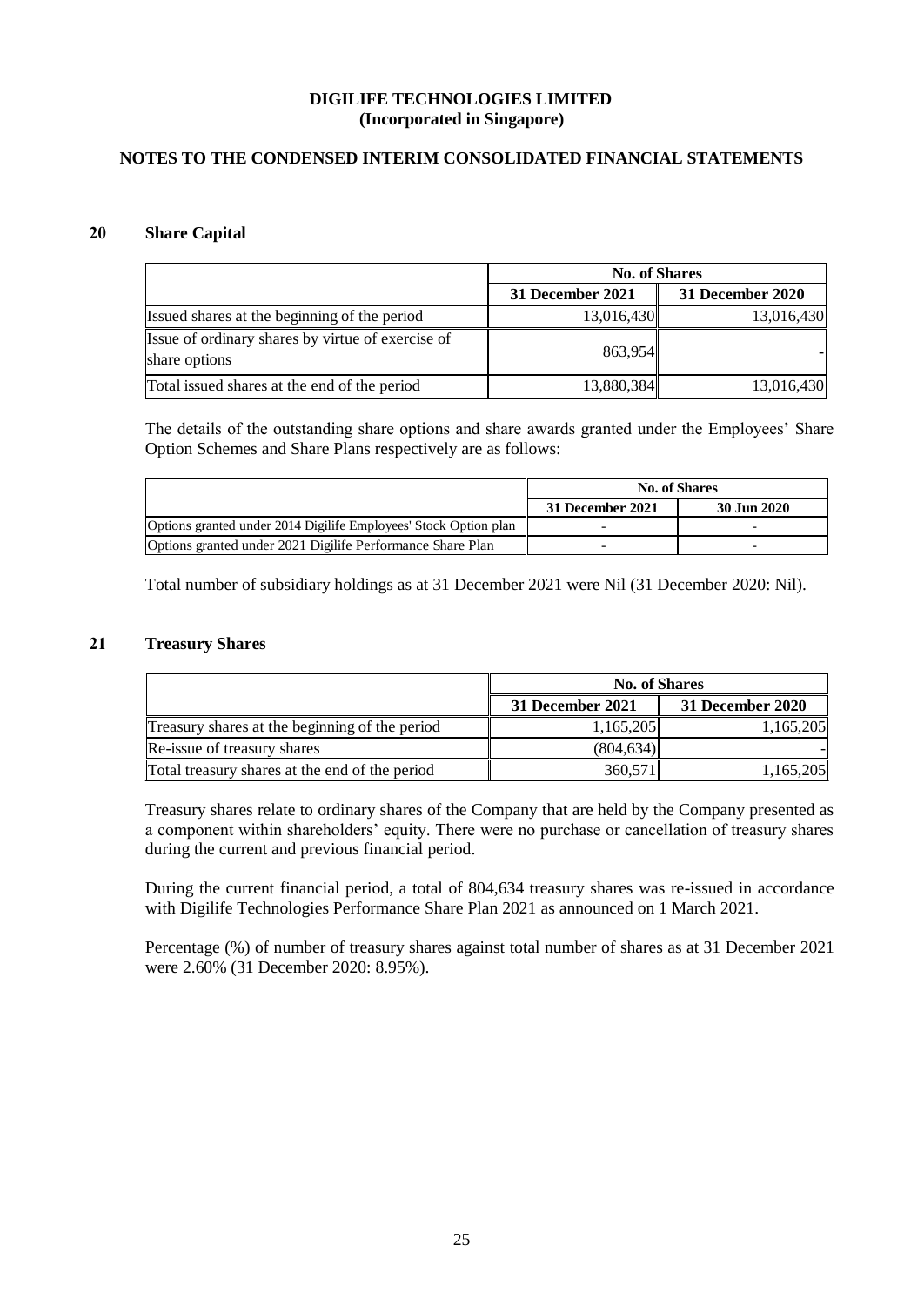## **NOTES TO THE CONDENSED INTERIM CONSOLIDATED FINANCIAL STATEMENTS**

## **22 Related Party Transactions**

|                              | Group                                           |                                          |
|------------------------------|-------------------------------------------------|------------------------------------------|
|                              | 6 months<br>ended 31<br><b>December</b><br>2021 | 6 months<br>ended 30<br><b>June 2021</b> |
| Name of interested person    | <b>S\$'000</b>                                  | <b>S\$'000</b>                           |
| Smart Bharat Private Limited | ٠                                               | 996                                      |

On 9 February 2022, the Company had announced the termination of binding memorandum of understanding with Smart Bharat Private Limited. The deposit of S\$996,000 which was paid to Smart Bharat Private Limited has been returned to the Group. Please see Note 24 for details.

Aggregate value of all interested person transactions during the period under review (excluding transactions less than SGD100,000 and transactions conducted under shareholders' mandate pursuant to Rule 920).

There was neither renewal nor new IPT mandate obtained during the Annual General Meeting of the Company held on 30 April 2021.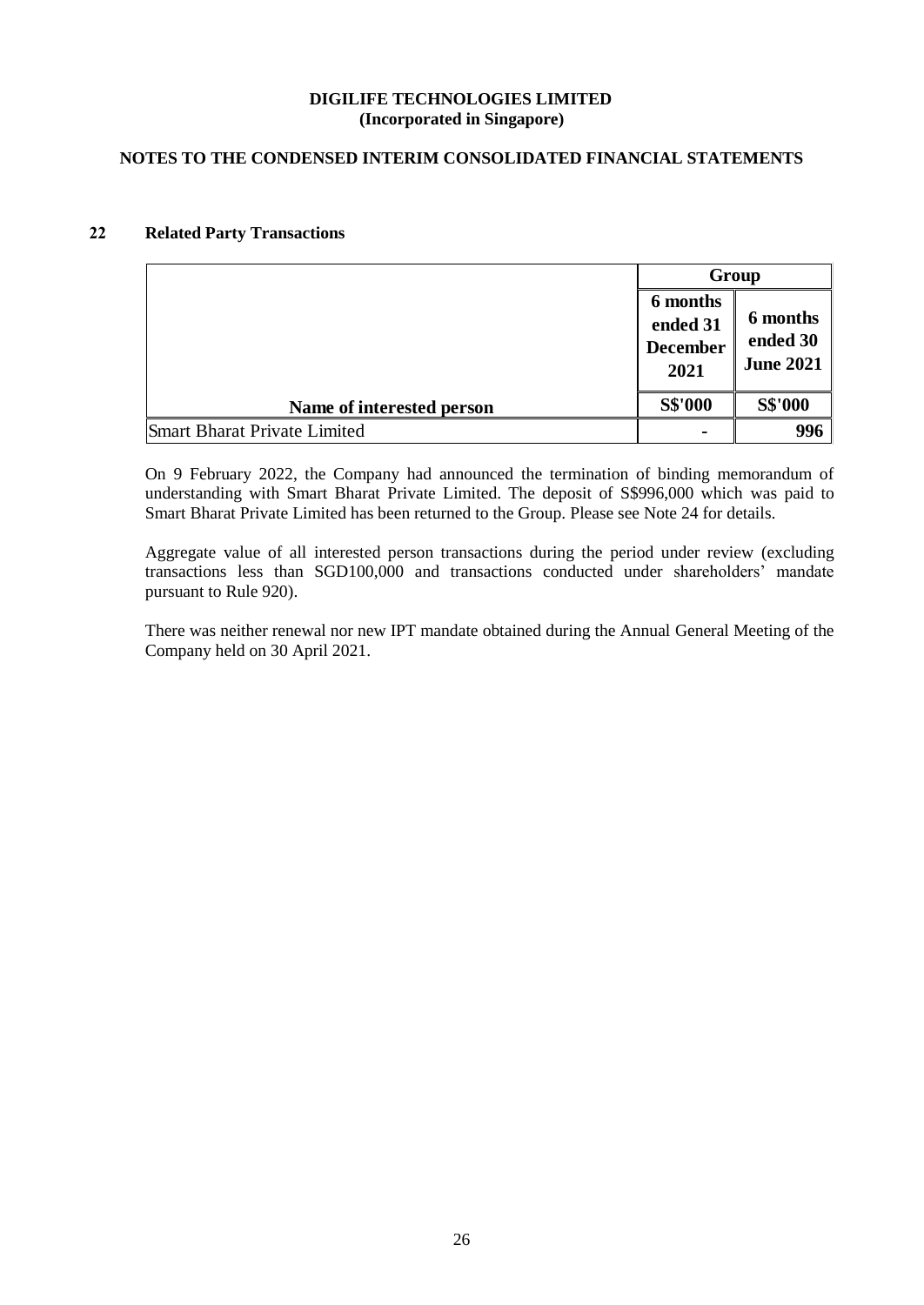## **NOTES TO THE CONDENSED INTERIM CONSOLIDATED FINANCIAL STATEMENTS**

## **23 Financial Assets and Financial Liabilities**

Set out below is an overview of the financial assets and financial liabilities of the Group as at 31 December 2021 and 31 December 2020:

|                                                | Group           |                          | Company         |                          |
|------------------------------------------------|-----------------|--------------------------|-----------------|--------------------------|
|                                                | 31              | 31                       | 31              | 31                       |
|                                                | <b>December</b> | <b>December</b>          | <b>December</b> | <b>December</b>          |
|                                                | 2021            | 2020                     | 2021            | 2020                     |
|                                                | S\$'000         | S\$'000                  | <b>S\$'000</b>  | S\$'000                  |
| <b>Financial assets</b>                        |                 |                          |                 |                          |
| Trade receivables (Note 14)                    | 5,303           | 10,183                   | 51              | 52                       |
| Other receivables and deposits                 | 1,539           | 1,933                    | 195             | 335                      |
| Due from subsidiaries                          |                 |                          |                 | 564                      |
| Cash and cash equivalents (Note 15)            | 13,154          | 10,504                   | 3,770           | 1,295                    |
| <b>Fixed deposits</b>                          | 4,128           | 3,895                    | 30              | 30                       |
| Financial assets, at FVPL                      |                 | 201                      |                 |                          |
| Tax recoverable                                | 1,413           | 1,372                    | ۰               | $\overline{\phantom{a}}$ |
| Long-term loans and advances to subsidiaries   |                 |                          |                 | 376                      |
| <b>Total financial assets</b>                  | 25,537          | 28,088                   | 4,046           | 2,652                    |
| <b>Financial liabilities</b>                   |                 |                          |                 |                          |
| Trade creditors                                | 1,806           | 6,365                    | 47              | 46                       |
| Other creditors and accruals                   | 3,671           | 4,314                    | 2,606           | 887                      |
| Lease obligations                              | 133             | 1,891                    | 20              | 1,668                    |
| Loans and bank borrowings (Note 19)            | 3,878           | 2,206                    |                 | 275                      |
| Due to subsidiaries                            |                 |                          | 6,334           | 4,642                    |
| Long-term loans and advances from subsidiaries | $\blacksquare$  | $\overline{\phantom{0}}$ | 7,211           | 9,621                    |
| Total financial liabilities                    | 9,488           | 14,776                   | 16,218          | 17,139                   |

## **24 Subsequent Events**

There are no known subsequent events which have led to adjustments to this set of interim financial statements.

### Completion of the Proposed Disposal of 100% Interests in Delteq Pte. Ltd.

Subsequent to the financial period ended 31 December 2021, the proposed disposal of the Company's entire shareholding interests in Delteq Pte. Ltd. as announced on 12 October 2021 has been completed on 3 January 2022. Following the completion of the disposal, Delteq Pte. Ltd, together with its subsidiary have ceased to be subsidiaries of the Group.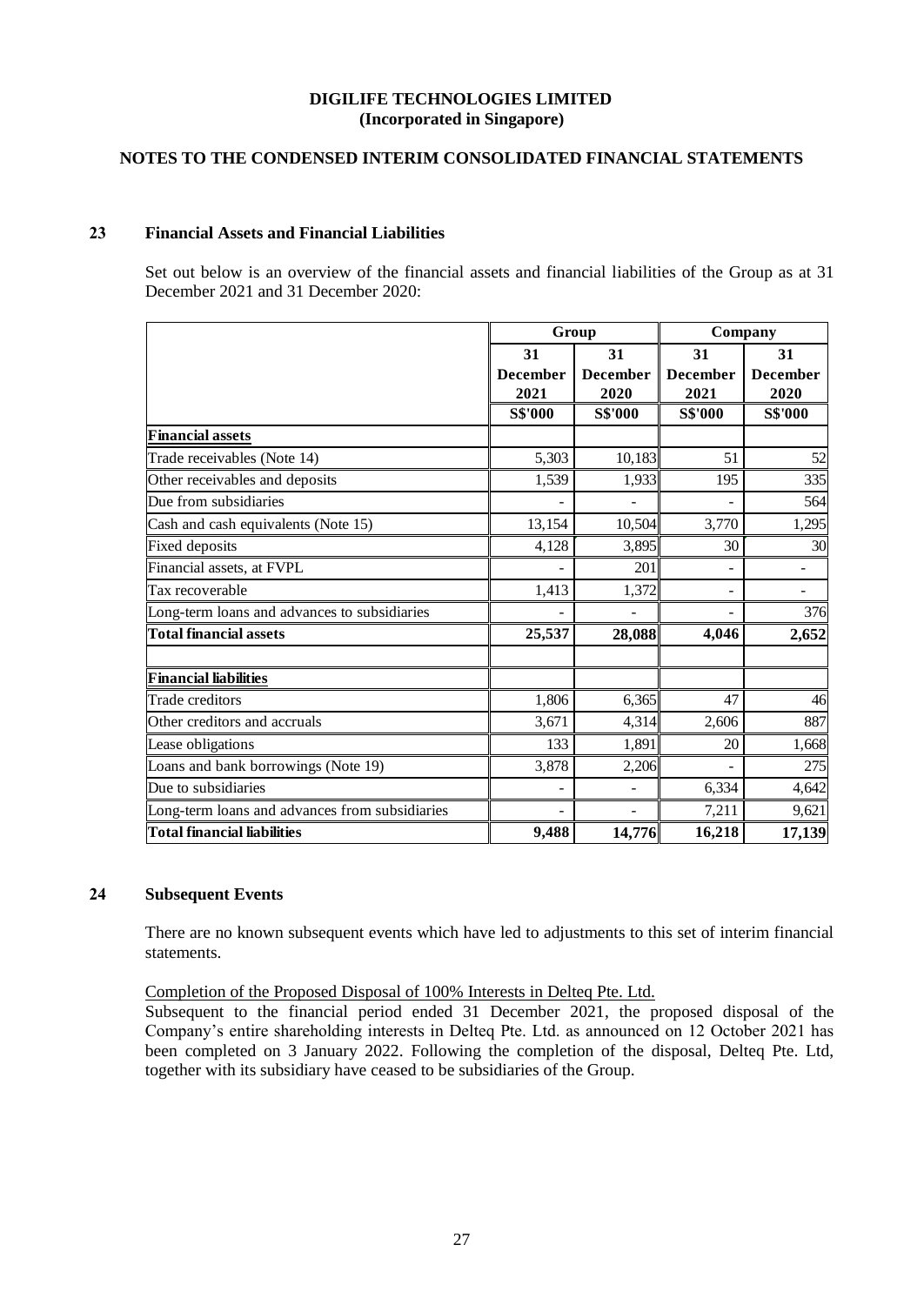## **NOTES TO THE CONDENSED INTERIM CONSOLIDATED FINANCIAL STATEMENTS**

## **24 Subsequent Events (Cont'd)**

Termination of Binding Memorandum of Understanding ("MOU")

Subsequent to the financial period ended 31 December 2021, the MOU entered by the Group's subsidiary, Bharat IT Private Limited ("Bharat IT") with Smart Bharat Private Limited ("Smart Bharat") as announced on 23 June 2021 had been terminated due to the on-going uncertainty of the master plan over the district. The deposits paid by Bharat IT had been returned by Smart Bharat since the termination of MOU.

## Change of Financial Year End from 31 December to 31 March

On 26 January 2022, the Company announced a change of its financial year end from 31 December to 31 March, to better align the Group's financial results and performance with the reporting requirements of the Company's subsidiary, Bharat IT Services Limited, in India and the proposed acquisition of Stradbroke Investment Pte. Ltd. as announced on 29 December 2021, which has the financial period ending 31 March. Henceforth, this change will allow the Group to better plan its audit schedule and improve the Company's internal processes which will result in administrative and operational efficiencies.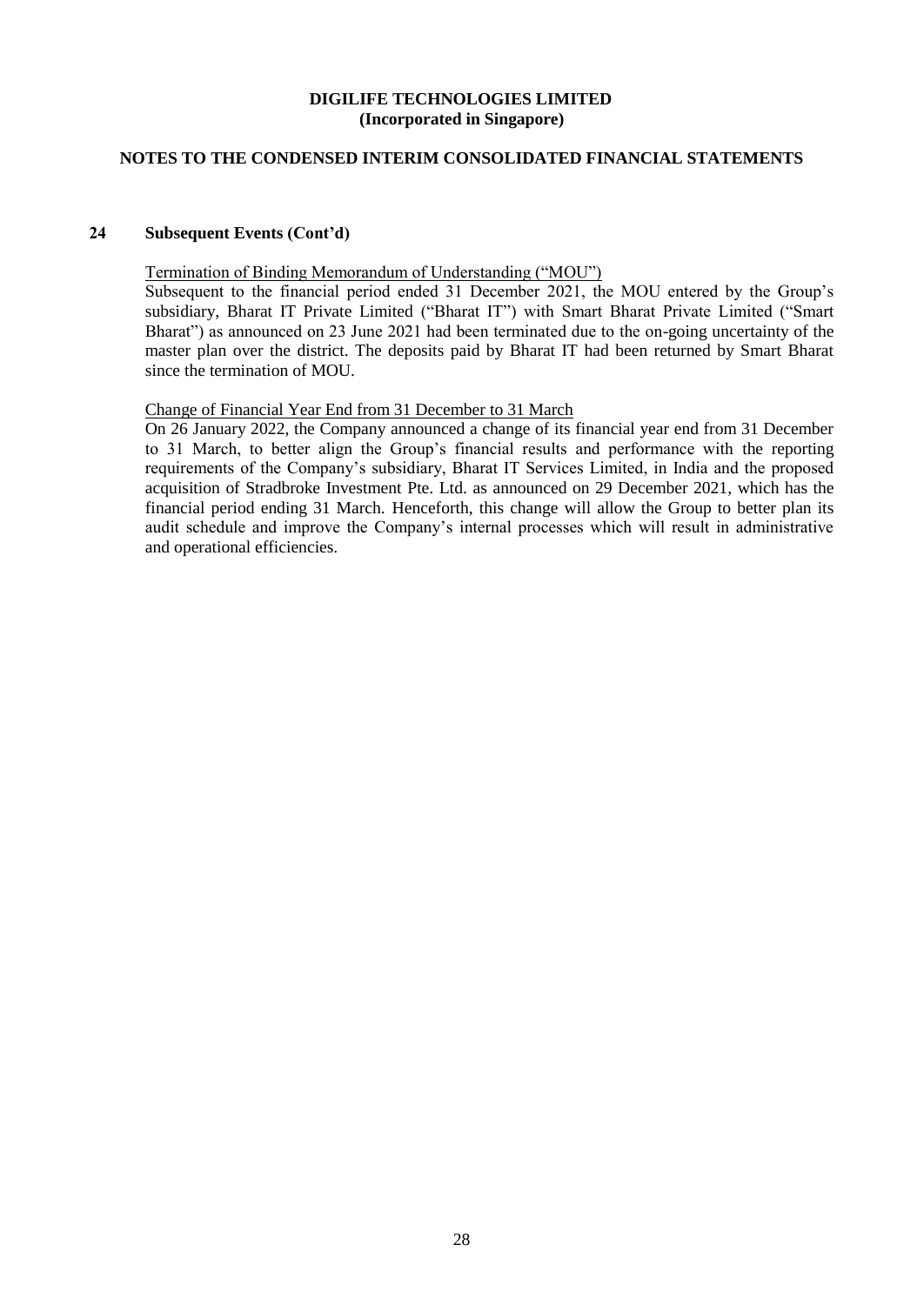### **OTHER INFORMATION REQUIRED BY APPENDIX 7C OF THE CATALIST RULES**

## **1. Whether the figures have been audited or reviewed and in accordance with which auditing standard or practice.**

The interim statements of financial position of Digilife Technologies Limited and its subsidiaries (the "Group") as at 31 December 2021 and the related interim consolidated statement of profit or loss and other comprehensive income, interim statements of changes in equity and interim consolidated statement of cash flows for the six months and twelve months period then ended and certain explanatory notes have not been audited or reviewed by the Company's auditors.

**2. Whether the latest financial statements are subject to an adverse opinion, qualified opinion or disclaimer of opinion:**

**(a) Updates on the efforts taken to resolve each outstanding audit issue.**

**(b) Confirmation from the Board that the impact of all outstanding audit issues on the financial statements have been adequately disclosed.**

**This is not required for any audit issue that is a material uncertainty relating to going concern.**

Not applicable.

**3. A review of the performance of the group, to the extent necessary for a reasonable understanding of the group's business. It must include a discussion of the following:-**

**(a) any significant factors that affected the turnover, costs, and earnings of the group for the current financial period reported on, including (where applicable) seasonal or cyclical factors; and** 

**(b) any material factors that affected the cash flow, working capital, assets or liabilities of the group during the current financial period reported on.** 

### *Statements of Profit or Loss and Other Comprehensive Income*

### **Turnover**

The Group recorded a turnover of S\$122.2 million during six months from July to December 2021 ("2H 2021") and S\$241.7 million during twelve months from January to December 2021 ("FY 2021"), a decrease of 2.7% and 8.1% respectively from the preceding financial year. The World Health Organisation ("WHO") declared the COVID-19 outbreak as a pandemic on 11 March 2020. To tackle the spread of the virus, countries across the world took a series of measures. This includes subsequent lockdown of borders, which lead to an impact on the respective businesses of the Group.

Consequently, individual business segments decline in revenue during the 2H 2021 and FY 2021 against the corresponding periods of the previous year as follows:

- 2.2% and 8.6% in Distribution of Operator Products and Services ("Telecom"); and
- 5.1% and 5.8% in ICT Distribution and Managed Services ("ICT").

Notwithstanding increased pressure on margins for the two business segments, the Group continues to sell multi-brand, MNC mobile devices through its retail shops in Indonesia while the subsidiaries engaged in the ICT business continues to focus on services led business.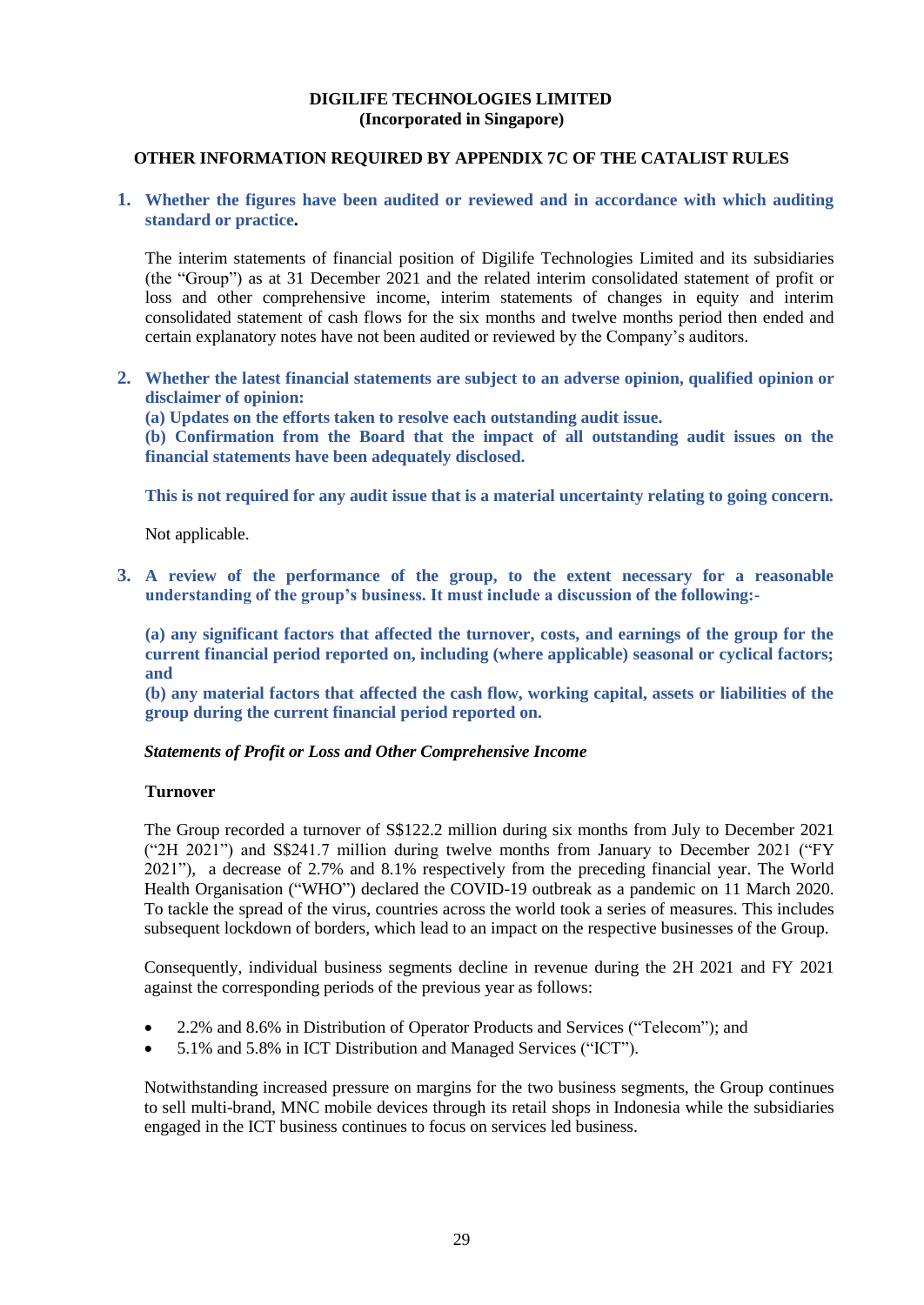## **OTHER INFORMATION REQUIRED BY APPENDIX 7C OF THE CATALIST RULES**

### **3. A review of the performance of the group, to the extent necessary for a reasonable understanding of the group's business.** *(Cont'd)*

#### **Operating Expenses**

There was an increase of 12.6% during 2H 2021 and 7.6% during FY 2021 in operating expenses against the corresponding periods in the preceding year. The operating expenses includes cost for Digilife Technologies Performance Share Plan 2021 ("PSP 2021") of S\$1.6 million for 2H 2021 and S\$2.8 million for FY 2021. Excluding the one-time, non-recuring expense of PSP 2021, there was a decrease of 1.8% during 2H 2021 and 5.0% during FY 2021 in operating expense against the corresponding periods in the preceding year.

#### **Operating loss (before exchange gain/loss, interest, depreciation, amortisation and taxation) and loss after tax for the period**

The Group made operating loss (before exchange gain/loss, interest, depreciation, amortisation and taxation) of S\$1.0 million and S\$1.9 million during 2H 2021 and FY 2021 against operating earnings of S\$0.8 million and S\$0.7 million during corresponding period of the preceding year. Excluding the PSP 2021 which impacted the operating expenses (non-recurring in nature), the Group made an operating profit of S\$0.7 million during 2H 2021 and S\$0.9 million during FY 2021 on adjusted basis.

The Group incurred net loss before tax of S\$2.2 million during 2H 2021 and S\$4.5 million during FY 2021 against net loss before tax of S\$1.3 million and S\$2.7 million during corresponding periods of the preceding year. The net loss before tax increased due to the PSP 2021 of S\$1.7 million in 2H 2021 and S\$2.8 million in FY 2021 which are non-recurring in nature. Excluding the PSP 2021 impact to the operating expenses, the Group made a net loss before tax of S\$0.5 million for 2H 2021 and S\$1.7 million for FY 2021 on an adjusted basis.

#### *Statements of Financial Position*

#### **Current assets**

The current assets as at 31 December 2021 decreased by S\$2.55 million mainly due to decreased in inventories by S\$2.68 million, decreased in trade receivables by S\$4.88 million and decreased in prepayments by S\$1.96 million, partially offset by increased in cash and cash equivalents by S\$2.65 million and assets of disposal group classified as held for sale of S\$4.91 million.

#### **Non-current assets**

The non-current assets as at 31 December 2021 decreased by S\$5.61 million mainly due to decrease in property, plant and equipment by S\$5.48 million and decreased in intangible assets by S\$0.30 million as major assets are held by discontinued operations and had been classified to current assets as asset of disposal group classified as held for sale.

#### **Current liabilities**

The current liabilities as at 31 December 2021 decreased by S\$5.04 million mainly due to decreased of trade creditors by S\$4.56 million and decreased of other creditors and accruals by S\$0.64 as a results from disposed companies.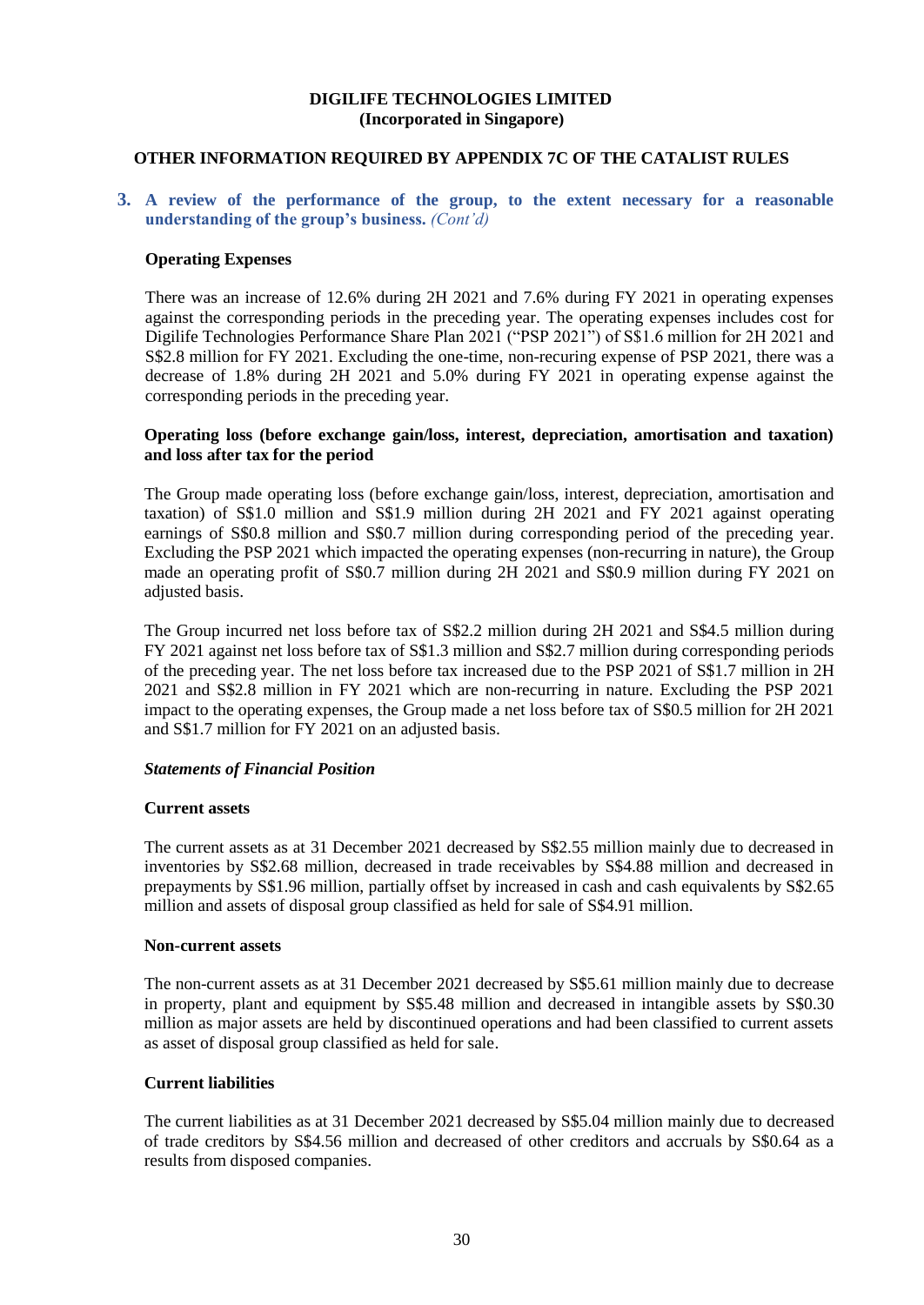### **OTHER INFORMATION REQUIRED BY APPENDIX 7C OF THE CATALIST RULES**

**3. A review of the performance of the group, to the extent necessary for a reasonable understanding of the group's business.** *(Cont'd)*

#### **Non-current liabilities**

The non-current liabilities as at 31 December 2021 decreased by S\$1.43 million mainly due to decreased in lease obligations by S\$1.09 million as a result of fully repaid of lease by discontinued operations and decreased in provision for employee benefits by S\$0.19 million.

#### **Equity**

Equity attributable to the owners of the Company decreased by S\$1.68 million mainly due to loss after tax recognised of S\$4.95 million coupled with the re-issuance of treasury shares under PSP 2021 which had resulted in decrease of other reserves by S\$1.36 million which was partially offset by decrease in treasury shares by S\$2.45 million.

#### *Statement of Cash Flows*

For FY 2021, the Group's net cash generated from operating activities of S\$2.73 million, mainly due to decrease in inventories, trade receivables and trade creditors, partially offset by increase in other receivables. The net cash generated from investing activities of S\$0.64 million was mainly due to cash inflow on disposal of subsidiaries. The net cash generated from financing activities of S\$1.26 million, mainly due to withdraw of cash and bank deposits pledged.

**4. Where a forecast, or a prospect statement, has been previously disclosed to shareholders, any variance between it and the actual results.**

There was no forecast or prospect statement disclosed to shareholders previously.

## **5. A commentary at the date of the announcement of the significant trends and competitive conditions of the industry in which the group operates and any known factors or events that may affect the group in the next reporting period and the next 12 months.**

COVID-19 is moving from a pandemic to endemic in 2022 and beyond and is still causing massive disruptions to businesses. Such impacts include working from home arrangements, technology adoption, e-commerce, electronic payments, etc. which may become a permanent change in future. Key markets for the Group such as like Singapore, India and Indonesia are still affected and businesses remain impacted especially in the retail segment in Indonesia for Operator products. The team and the business leaders have from all business units have shown resilience and are still working towards achieving their goals.

The Group still did not engage in any retrenchment or removing of staffs during the year. Skilled manpower has become dearer in nearly all geographies, including Singapore. The Group is continuously trying to achieve cost efficiencies to improve margins. Intense competition in certain segments under Technology is visible as some companies are waging price wars in a bid to remain operational during this pandemic.

This is compounded with restricted skills base and proximity to countries due to travel restrictions which has also created hindrance in implementing strategies. This further lead to substantial pressure on margins in all business segments and we expect to see some challenges until the pandemic improves.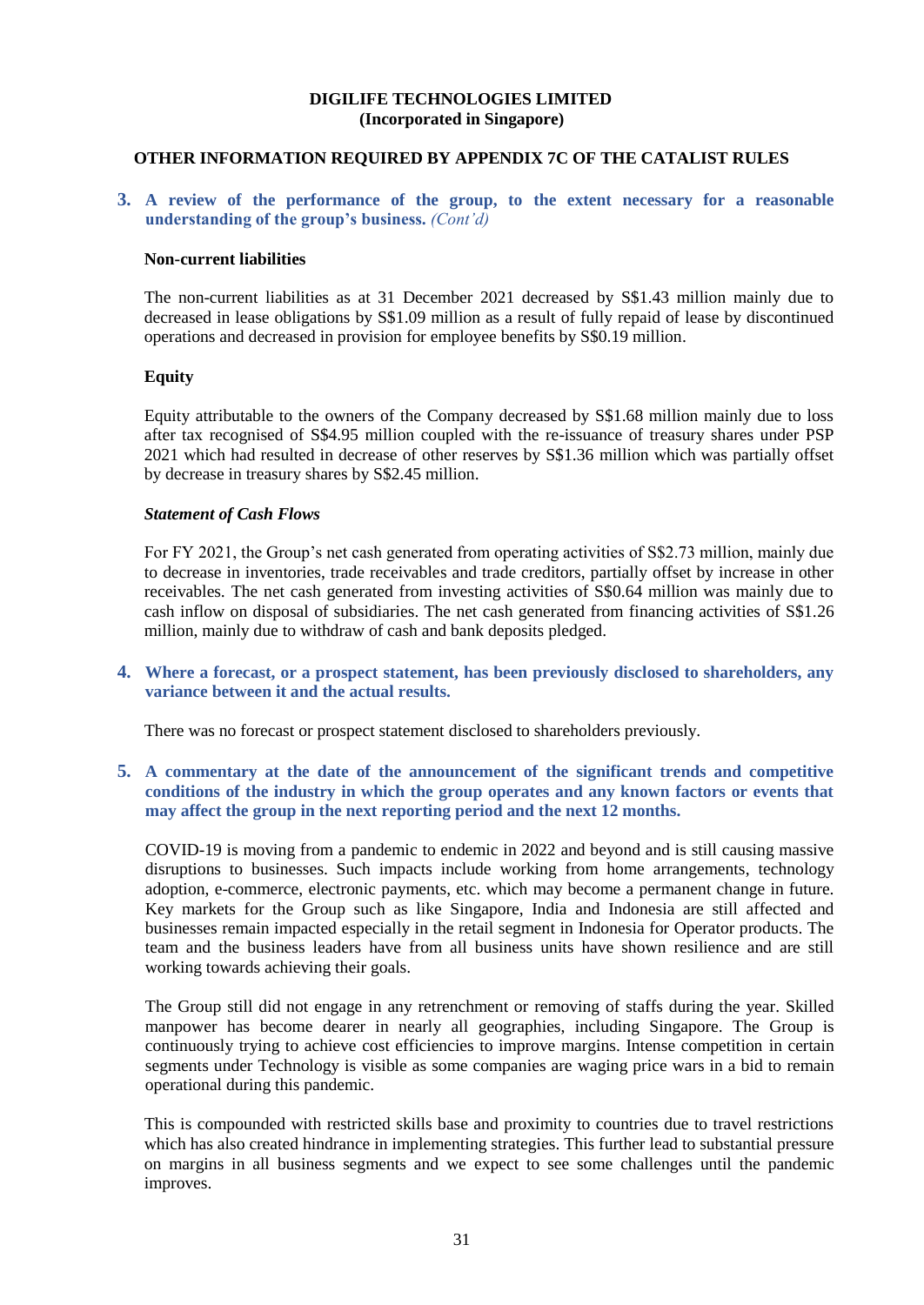#### **OTHER INFORMATION REQUIRED BY APPENDIX 7C OF THE CATALIST RULES**

**5. A commentary at the date of the announcement of the significant trends and competitive conditions of the industry in which the group operates and any known factors or events that may affect the group in the next reporting period and the next 12 months.** *(cont'd)*

#### *Telecom Segment*

Distribution of Operator Products and Services for certain operators still sees a challenge in the business due to the Omicron wave in Indonesia. Bali and related cluster still have insignificant tourists and related footfalls. Revenues still have sustenance during the lock down, due to change in habits of consumers such as increase usage of data packs. Overall environment in Telecom sector remains challenging as margins are under intense pressure due to intense competition. Telecom sector in Indonesia is still in the structural transition phase from legacy services (voice and SMS) to data services. Ongoing consolidation between Telcos are also creating new alliances with new KPIs and new renewal methods being a possibility. In the year 2022, all 3 Telcos , XL, Telkomsel and Indosat will be forming a new merged entity named PT Indosat Ooredoo Hutchison Tbk (Indosat Ooredoo Hutchison will be doing cluster License renewals in Indonesia).

The Group still foresees a substantial pressure on overall industry margins to continue, which will percolate to distributors as well. COVID-19 has also affected the Group's process to expand it's ongoing fintech pilot in various clusters.

The Group is closely monitoring the market conditions due to the consolidation and technological changes and will also continue its efforts to leverage on technology to enhance its distribution channels.

### *ICT Distribution & Managed Services*

Overall revenue for ICT distribution & managed services remains challenged as large projects and skills to architect and presell or execute large projects has become scarce.

### *Battery Electric Vehicles (BEV) and Singapore based Information Communication and Telecommunications (ICT) Business update*

The Group announced its intention to divest 90% of its shares of BEV business on dated 3 December 2021 (Singapore Electric Vehicle). This divestment process is ongoing and will seek shareholders' approval via an EGM soon. The rationale for the divestment which has been announced by the Company on 3 December 2021.

The Group has also divested its ICT business in Singapore via an announcement dated 12 October 2021 and has successfully completed the transaction as announced on 9 November 2021 and 3 January 2022.

As announced on 29 December 2021, the Group is contemplating a proposed acquisition. Furthermore, the Group is also thoroughly evaluating various other businesses as that may require the Group to take corporate actions (Investment/Divestment/Restructuring) to rationalize the business for long term sustainability and improving profitability.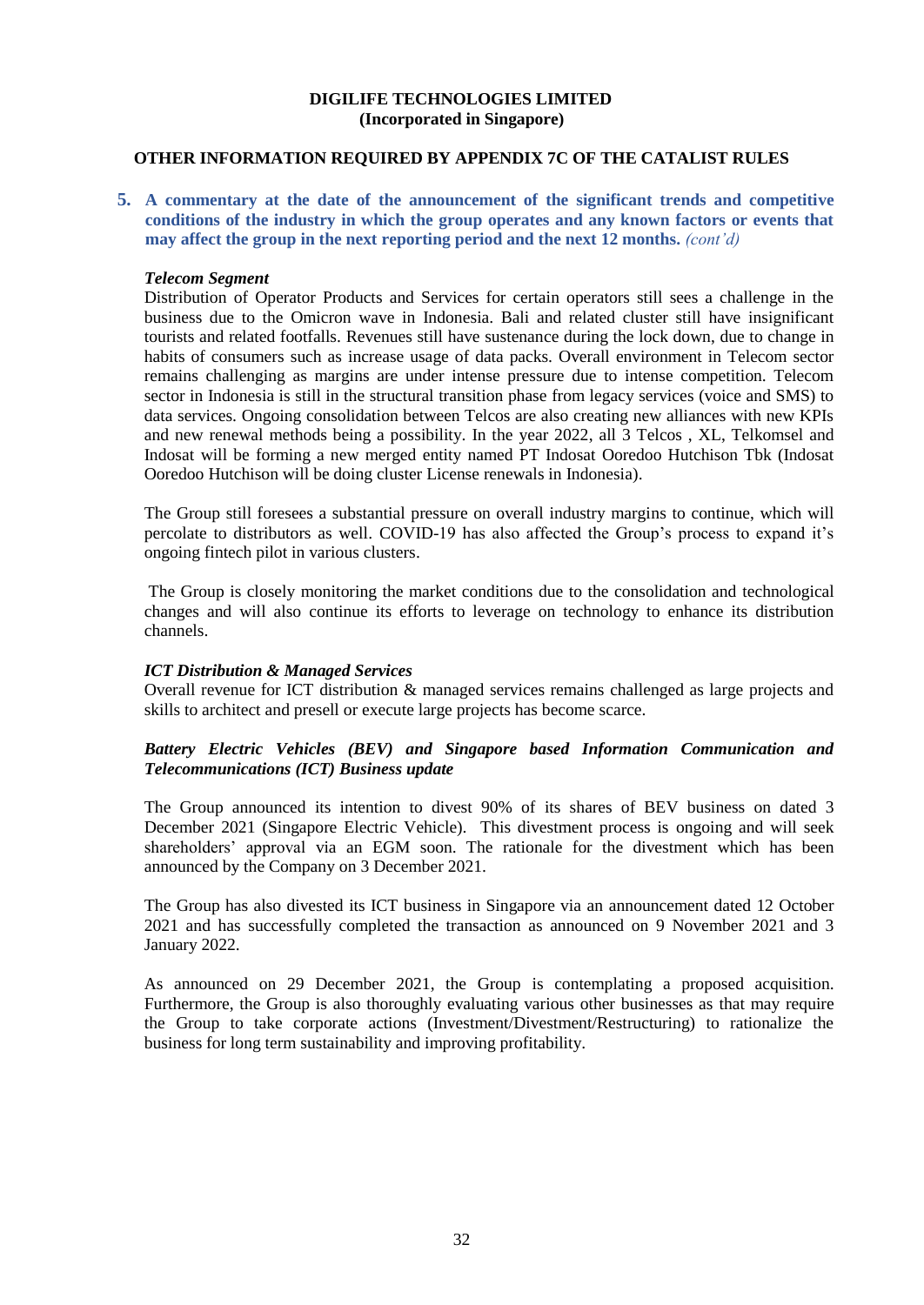# **OTHER INFORMATION REQUIRED BY APPENDIX 7C OF THE CATALIST RULES**

#### **6. Dividend**

- **(a) Current Financial Period Reported on**  Any dividend declared for the current financial period reported on? No dividend is declared.
- **(b) Corresponding Period of the Immediately Preceding Financial Year** Any dividend declared for the corresponding period of the immediately preceding financial year? No
- **(c) Date payable**  Not applicable.
- **(d) Record date**  Not applicable.
- **7. If no dividend has been declared/recommended, a statement to that effect.**

No dividend has been recommended for the current financial period reported on as the Group intends to conserve cash for future investments.

**8. A breakdown of sales.** 

|                                   |                | Group          |               |
|-----------------------------------|----------------|----------------|---------------|
|                                   | 2021           | 2020           |               |
| <b>From continuing operations</b> | <b>S\$'000</b> | <b>S\$'000</b> | <b>Change</b> |
| <b>First Half</b>                 |                |                |               |
| Revenue reported                  | 119,534        | 137,588        | $-13.1%$      |
| Loss after tax reported           | (2,411)        | (1,057)        | N.M.          |
| <b>Second Half</b>                |                |                |               |
| Revenue reported                  | 122,212        | 125,568        | $-2.7%$       |
| Loss after tax reported           | (1,905)        | (1,122)        | 69.8%         |

**9. Confirmation that the issuer has procured undertakings from all its directors and executive officers (in the form set out in appendix 7H) under rule 720(1).**

The Company confirms that it has procured undertakings from all its directors and executive officers in the form set out in Appendix 7H under Rule 720(1) of the Listing Manual.

## **10. Disclosure of persons occupying managerial positions who are related to a director, CEO or substantial shareholder.**

Pursuant to Rule 704 (10) of the Listing Manual, the Company confirms that there are no persons occupying a managerial position in the Company or in any of its principal subsidiaries who is a relative of a director, chief executive officer or substantial shareholder of the Company.